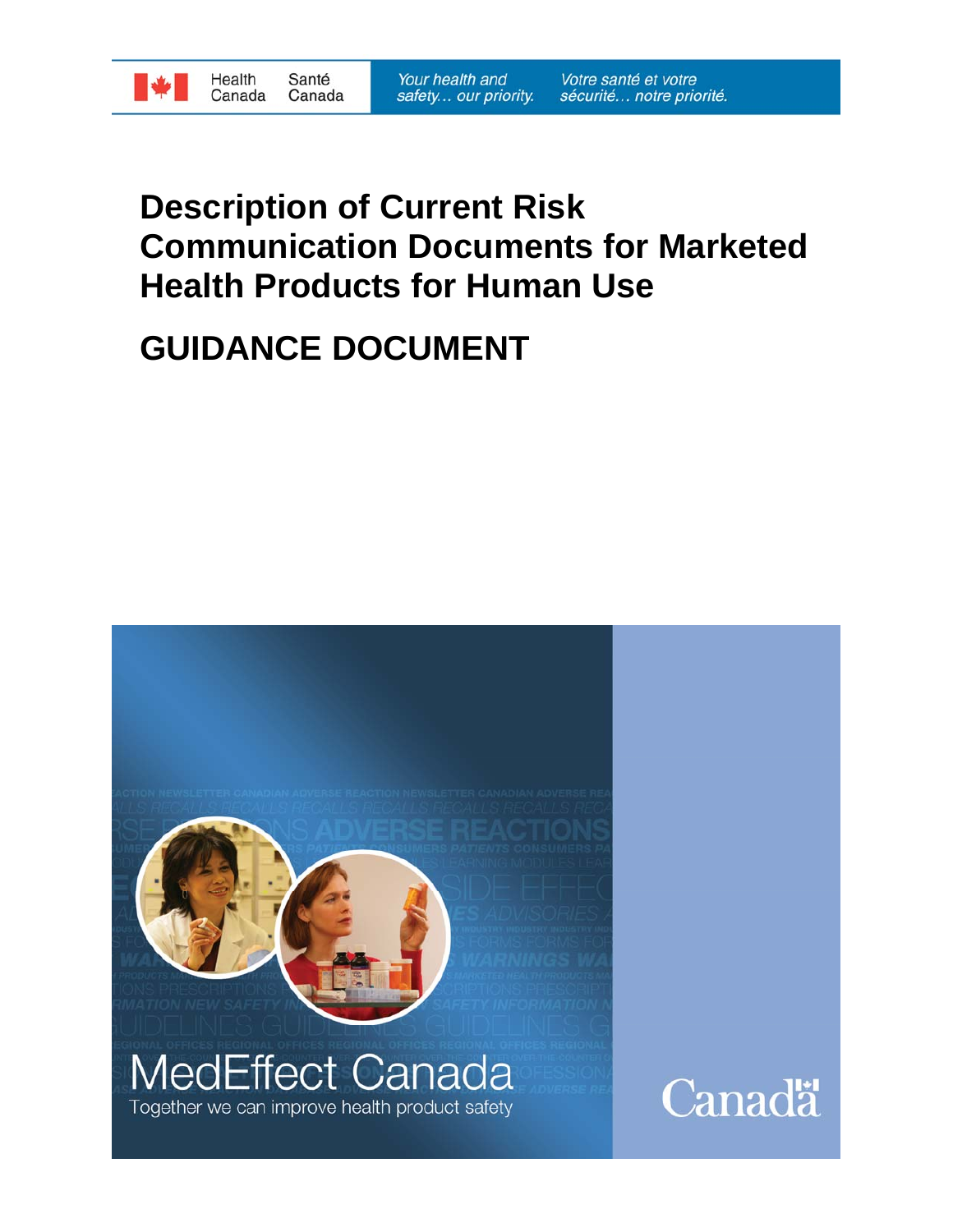

*Health Canada is the federal department responsible for helping the people of Canada maintain and improve their health. We assess the safety of drugs and many consumer products, help improve the safety of food, and provide information to Canadians to help them make healthy decisions. We provide health services to First Nations people and to Inuit communities. We work with the provinces to ensure our health care system serves the needs of Canadians.* 

Published by authority of the Minister of Health.

The *Guidance Document: Description of Current Risk Communication Documents for Marketed Health Products for Human Use* is available on Internet at the following address: http://www.healthcanada.gc.ca/medeffect

Également disponible en français sous le titre : *Lignes directrices – Description des documents actuels de communication des risques concernant les produits de santé commercialisés destinés aux humains.*

This publication can be made available on request on diskette and large print.

For further information or to obtain print copies, please contact: **Publications** Health Canada Ottawa, Ontario K1A 0K9 Tel.: (613) 954-5995 Fax: (613) 941-5366 E-Mail: info@hc-sc.gc.ca

© Her Majesty the Queen in Right of Canada, represented by the Minister of Health, 2008. This publication may be reproduced without permission provided the source is fully acknowledged. Cat: H164-91/2008E-PDF ISBN: 978-1-100-10267-2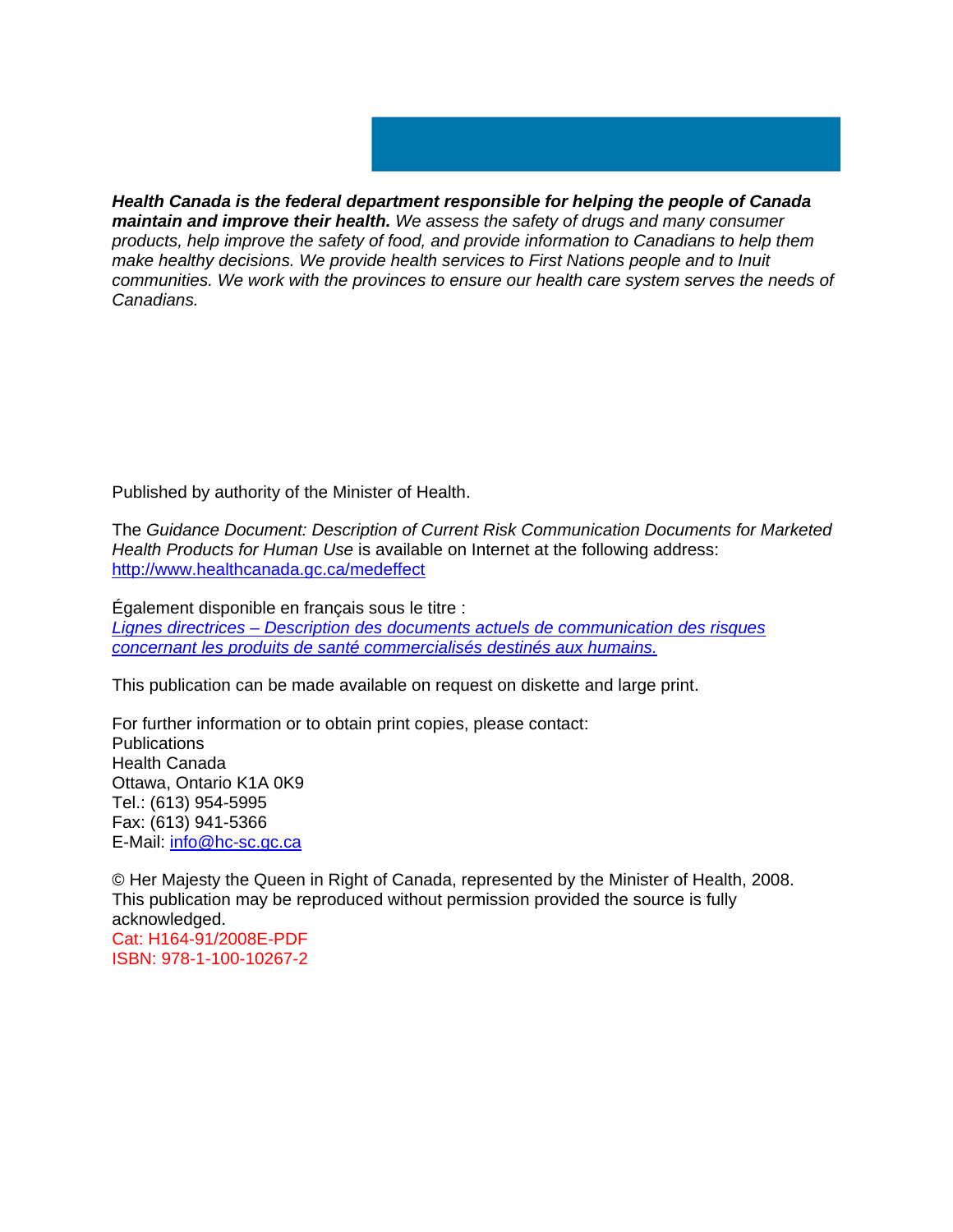# **FOREWORD**

Guidance documents are meant to provide assistance to industry and stakeholders on **how** to comply with governing statutes and regulations. Guidance documents also provide assistance to staff on how Health Canada's mandates and objectives should be implemented in a manner that is fair, consistent and effective.

Guidance documents are administrative instruments not having force of law and, as such, allow for flexibility in approach. Alternate approaches to the principles and practices described in this document *may be* acceptable provided they are supported by adequate justification. Alternate approaches should be discussed in advance with the relevant program area to avoid the possible finding that applicable statutory or regulatory requirements have not been met.

As a corollary to the above, it is equally important to note that Health Canada reserves the right to request information or material, or define conditions not specifically described in this document, in order to allow the Department to adequately assess the safety, efficacy or quality of a therapeutic product. Health Canada is committed to ensuring that such requests are justifiable and that decisions are clearly documented.

This document should be read in conjunction with the accompanying notice and the relevant sections of other applicable guidance documents.

## **ACKNOWLEDGEMENT**

The contents of sections 1 and 3 of this guidance document are based in large part on the European Commission (EC) publication "*Rules Governing Medicinal Products in the European Union*" (final January 2007), Volume 9A, PART IV, Section 2 (*"Direct Healthcare Professional Communications*"). Health Canada gratefully acknowledges the EC for this background information.

European Commission DG Enterprise and Industry – Pharmaceuticals 200, rue de la Loi B-1049 Brussels Belgium

This guidance document has been prepared in collaboration with the Health Products and Food Branch Risk Communications Working Group.

## Published by authority of the Minister of Health

| Date Adopted          | 2008/06/26 |  |
|-----------------------|------------|--|
| <b>Effective Date</b> | 2008/07/16 |  |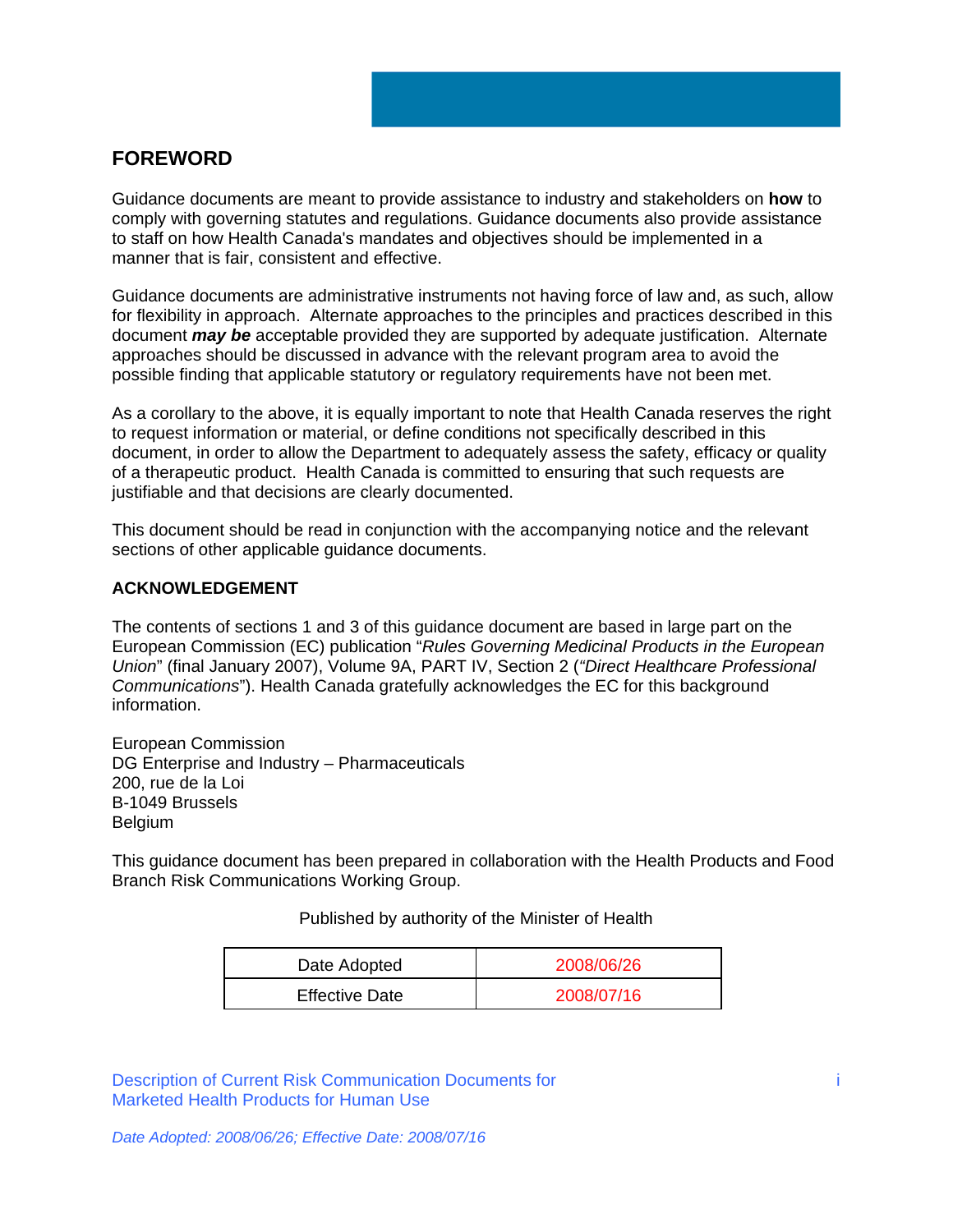# **Table of Contents**

| 2.2.2 Communications Intended for Health Professionals and Hospitals 5               |  |
|--------------------------------------------------------------------------------------|--|
|                                                                                      |  |
|                                                                                      |  |
|                                                                                      |  |
|                                                                                      |  |
| 5.1 Summary Tables of Considerations for Issuance of Risk Communication Documents 12 |  |
|                                                                                      |  |
|                                                                                      |  |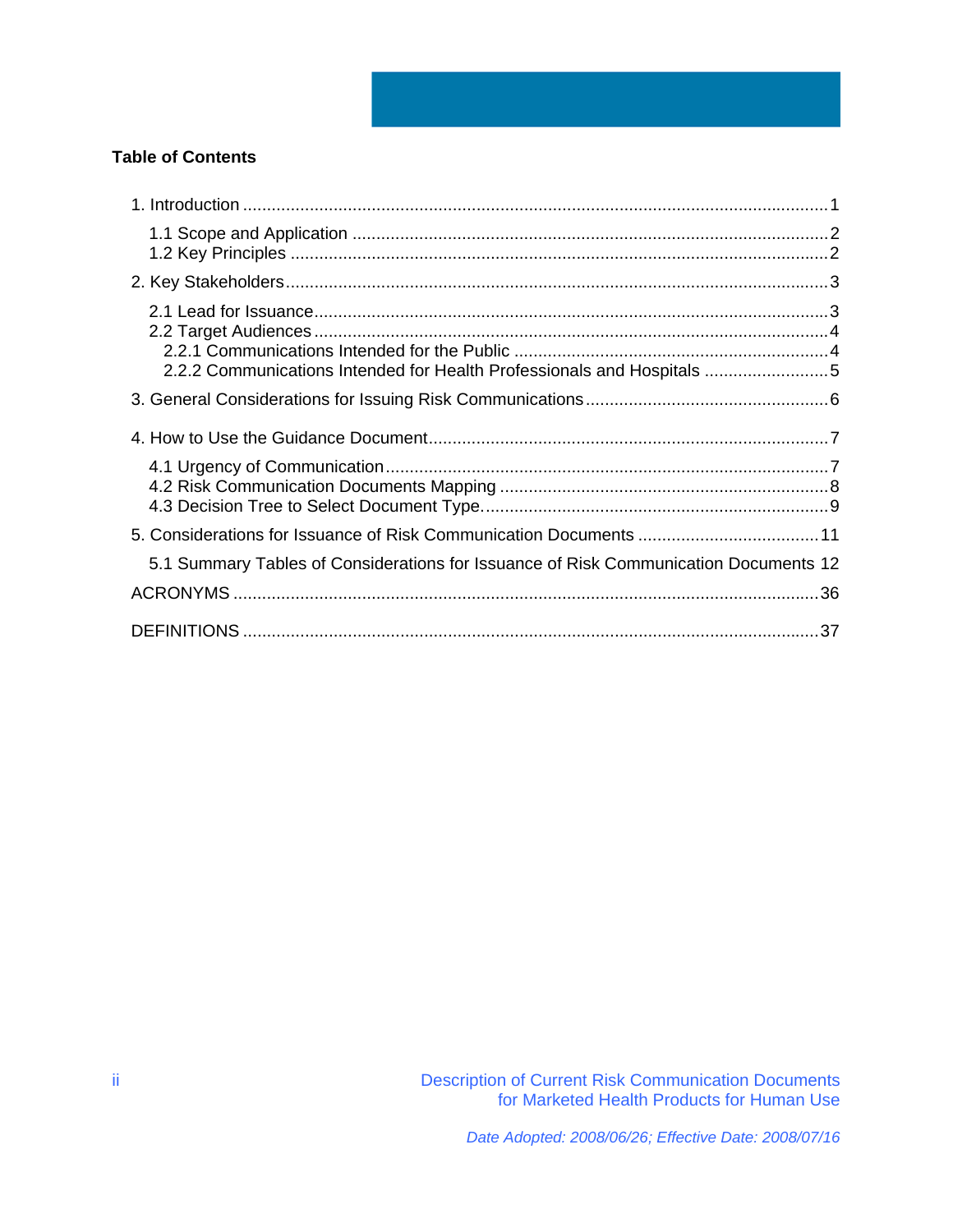**Caveat:** This document serves as a guide to stakeholders. In the interest of public health, Health Canada reserves the right to communicate safety-related information with the risk communication document of its choice. A non-exhaustive list of possible considerations for the issuance of risk communication documents for health products is provided in this document. Not all factors considered need to be met for the issuance of a risk communication document.

# **1. Introduction**

Risk communication is an important element of any risk management program, which involves identifying, assessing, understanding, acting on, and communicating risk issues to support better decision making. Within the public health field, risk communication may be defined as the development and dissemination of information concerning potential or existing health risks to enable patients and their healthcare professionals to make better-informed decisions about their health.

Building on the principles established in Health Canada's *Strategic Risk Communications*  Framework<sup>1</sup>, which emphasizes a strategic, systematic approach to formulating and implementing effective risk communications, this guidance document serves to describe the current risk communication documents used as well as situations where Health Canada and/or Market Authorization Holders (MAH) consider the development and dissemination of risk communication documents regarding health products marketed in Canada. This document is intended to be used as a complement to the *Guidance Document for Industry: Issuance of Health Professional Communications (HPCs) and Public Communications (PCs) by Market Authorization Holders*<sup>2</sup> to operationalize the guiding principles and the general process of risk communication identified in the *Framework*.

It should be noted that Health Canada will continue to evaluate and enhance the effectiveness of the various methods used to communicate health risks, including the mechanisms described in this guidance. It is Health Canada's intention to update this guidance as appropriate, to reflect any substantial modifications to risk communications processes as they arise. This constitutes an important step forward and will serve as a basis to continue further discussions.

In this guidance document, the terms "MAH" and "industry" are used interchangeably.

This guidance document is primarily intended for MAH and health professionals. Consumers, patients, and other interested stakeholders (e.g., associations, professional licensing bodies, and academia) may also benefit because of its public availability on Health Canada's MedEffect™ Canada Web site.

Section 1 outlines the scope, application and key principles. Section 2 presents key stakeholders, including those issuing and receiving the risk communication documents. Section 3 outlines general considerations for issuing risk communication documents. Section 4 presents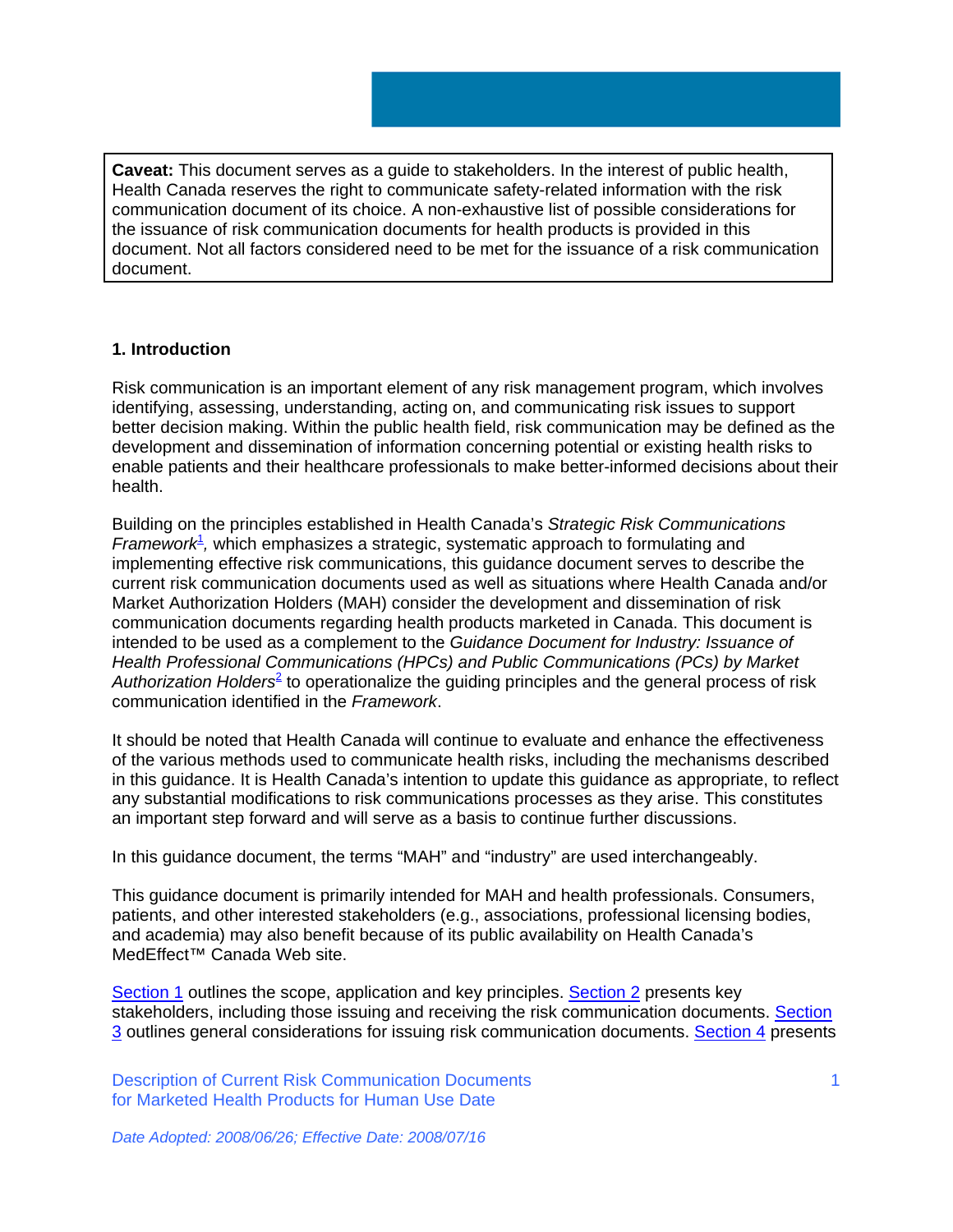an overview of how to use this guidance document and how the risk communication tools are classified based on the urgency of communication<sup>3</sup>. Finally, section 5 provides information on the considerations for issuance of each risk communication document.

A list of acronyms and useful definitions are available at the end of the document.

# *1.1 Scope and Application*

This guidance document provides information on the considerations for issuing one or several of the current thirteen (13) risk communication documents (section 5) regarding health products available on the Canadian market and that fall under the regulatory oversight of the Health Products and Food Branch.

This document is meant to reflect current practices. It is not intended to describe the regulatory decision making process for the issuance of risk communication documents.

Providing information about an emerging health product safety issue does not necessarily mean that Health Canada has concluded there is a causal relationship between the health product and the adverse reactions described. Risk communications are not intended as medical advice, but rather to provide healthcare professionals and consumers with the most current information to enable them to make informed decisions on the health product at issue. In order to understand the implications of this information to their health and before making modifications to the way the health product is used, it is important that consumers consult with their doctor or healthcare professional.

Some of the risk communication documents discussed herein could also be issued for products other than marketed health products for human use (e.g., consumer products, foods and veterinary drugs), but this document will only address the application to marketed health products for human use.

# *1.2 Key Principles*

The following key principles should be considered for risk communications on marketed health products for human use destined for the public and for health professionals, including hospitals.

- The overriding principle should be to ensure that the right message is delivered to the right persons at the right time.
- Provision of objective information about the safe and effective use of marketed health products supports their appropriate use and must be considered as a public health responsibility shared by industry, Health Canada, healthcare professionals, patients, consumers, and provincial licensing authorities.
- Communication of such information needs to be considered throughout the risk management process.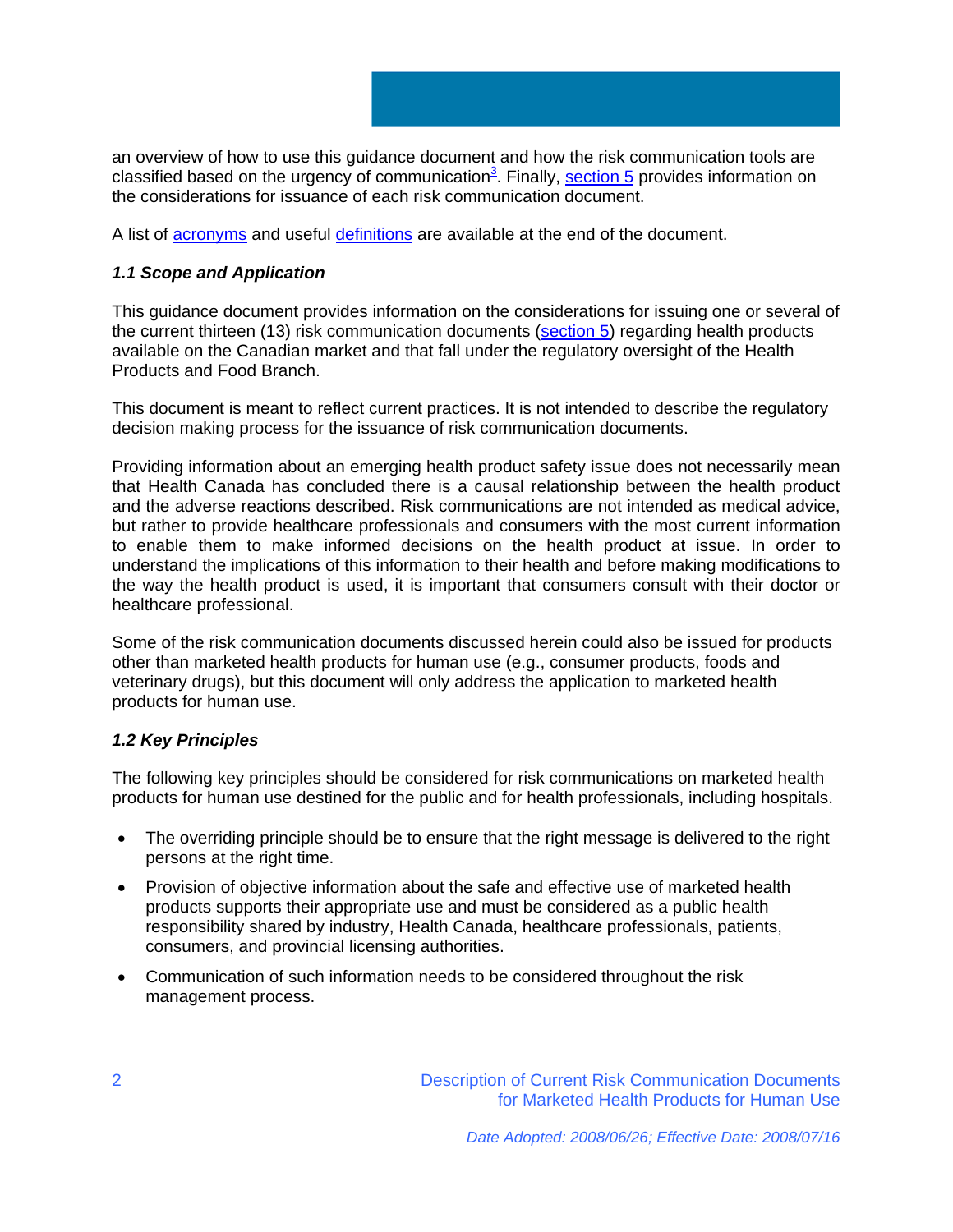- It is essential that such information is communicated to health professionals and relevant partners, including patient and health professional associations and licensing bodies, and Market Authorization Holders (MAH).
- In principle, new or emerging health product safety information should be brought to the attention of health professionals before the general public, in order to enable health professionals to take action and respond to patients adequately and promptly. The important function of health professionals in disseminating such information to patients and the general public is recognized and should be supported.
- Communications on safe and effective use of marketed health products authorized in Canada require:
	- o co-operation of all partners;
	- o co-ordination between relevant partners, within and, if possible, outside of Canada;
	- o a strategy, which meets the requirements resulting from the urgency to communicate and the expected public health impact of the information.

# **2. Key Stakeholders**

## *2.1 Lead for Issuance*

Depending on the risk communication document, the lead for issuance will be:

- Health Canada; and/or
- Market Authorization Holders (MAH)

Nine (9) of the thirteen (13) current risk communication documents are issued by Health Canada. Four (4) are issued by MAH.

The MAH has a responsibility to communicate new safety information in an effective and timely manner. MAH should engage in discussions with Health Canada early in the process of developing risk communication documents as this facilitates a consistent approach to risk communication strategies and ensures that information communicated to health professionals and the public is as accurate and complete as possible. For the full description of industry issued Health Professional Communications and Public Communications, their development and use, please, refer to the *Guidance for Industry - Issuance of Health Professional Communications and Public Communications by Market Authorization Holders* <sup>2</sup> .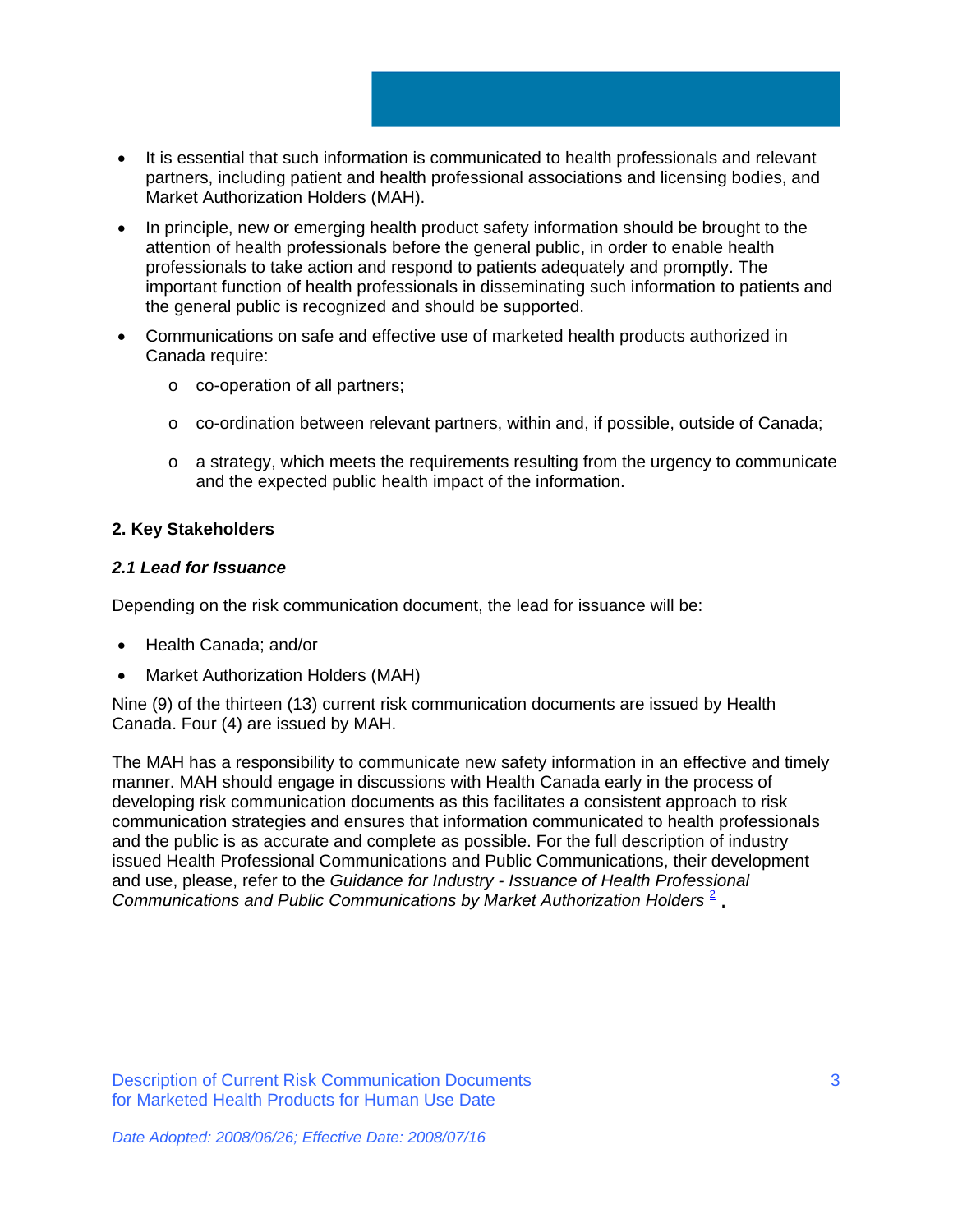|                                                                                                                                                                                                                                                                                                                                                                         | <b>Lead for Issuance</b>                                                                                                                                                                                                                                                                                                                                                                                                                                       |
|-------------------------------------------------------------------------------------------------------------------------------------------------------------------------------------------------------------------------------------------------------------------------------------------------------------------------------------------------------------------------|----------------------------------------------------------------------------------------------------------------------------------------------------------------------------------------------------------------------------------------------------------------------------------------------------------------------------------------------------------------------------------------------------------------------------------------------------------------|
| <b>Health Canada</b>                                                                                                                                                                                                                                                                                                                                                    | MAH (i.e., Industry)                                                                                                                                                                                                                                                                                                                                                                                                                                           |
| Health Canada Public Warning (PW -<br>document 1)<br>Health Canada Public Advisory (PA -<br>document 2)<br><b>Health Canada Issued Health</b><br>Professional Communication - Dear<br>Health Care Professional Letter (HPC-<br>DHCPL - document 3)<br><b>Health Canada Issued Health</b><br>Professional Communication - Notice to<br>Hospitals (HPC-NtoH - document 4) | <b>Industry Issued Health Professional</b><br>$\bullet$<br><b>Communication - Dear Health Care</b><br>Professional Letter (HPC-DHCPL -<br>document 5)<br><b>Industry Issued Health Professional</b><br>Communication - Notice to Hospitals<br>(HPC-NtoH - document 6)<br><b>Industry Issued Public Communication</b><br>$\bullet$<br>(MAH-PC - document 7)<br>Health Product Recall Notice (with Type I<br>$\bullet$<br>or Type II Health Hazard - document 8) |
| Health Canada Foreign Product Alert<br>(FPA - document 9)<br>Health Canada Information Update (IU -<br>document 10)<br><b>Canadian Adverse Reaction Newsletter</b><br>(CARN - document 11) - publication<br>It's Your Health (IYH - document 12) -<br>publication<br><b>Fact Sheets and Backgrounders</b><br>(document 13)                                              |                                                                                                                                                                                                                                                                                                                                                                                                                                                                |

# *2.2 Target Audiences*

Risk communication documents can be targeted to two audiences:

- The public
- Health professionals and hospitals

# *2.2.1 Communications Intended for the Public*

Eight (8) of the thirteen (13) current risk communication documents are primarily intended for the public.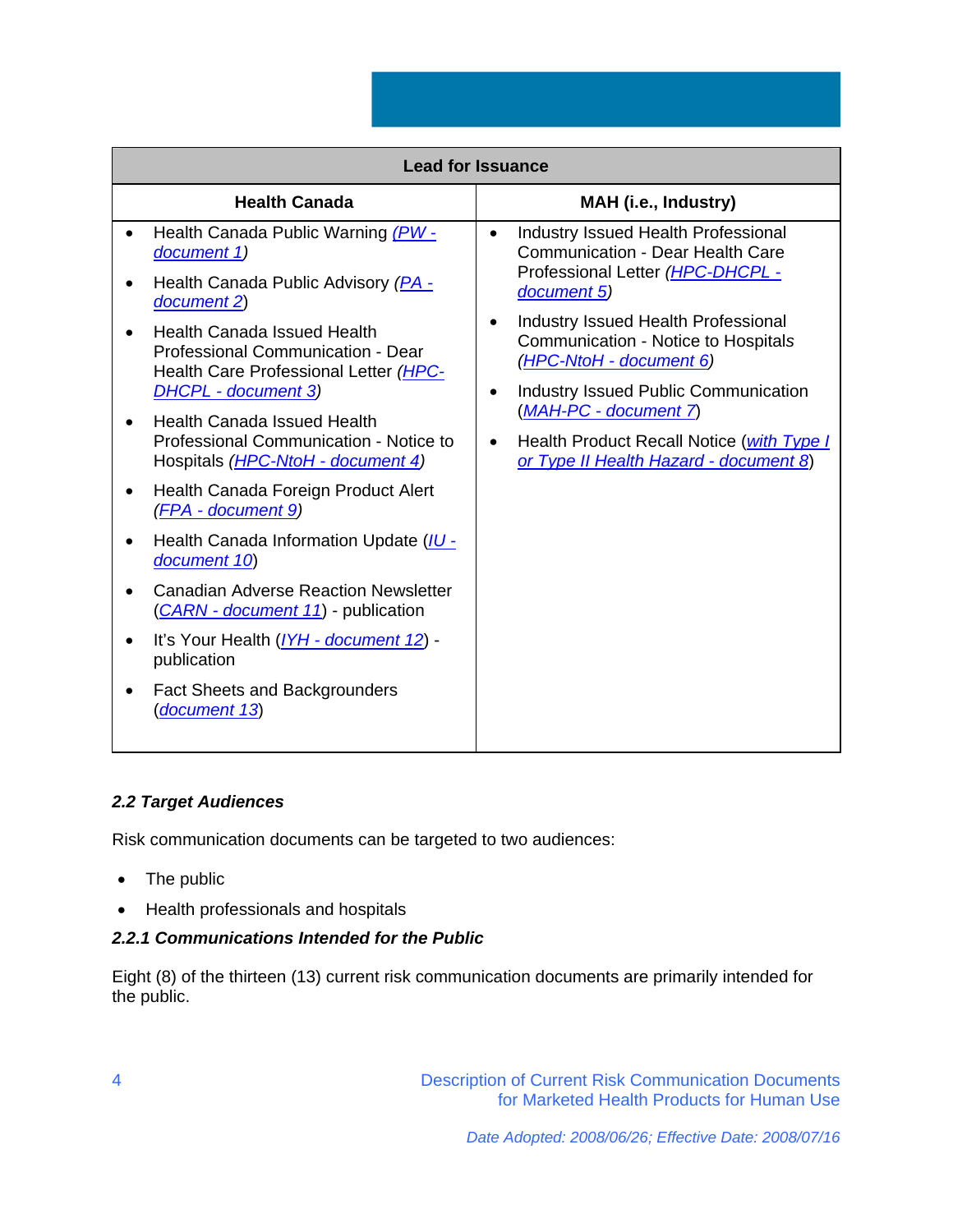## **Risk Communication Documents Intended for the Public**

- Health Canada Public Warning (*PW document 1*)
- Health Canada Public Advisory (*PA document 2*)
- Industry Issued Public Communication (*MAH-PC document 7*)
- Health Product Recall Notice (*with Type I or Type II Health Hazard document 8*)
- Health Canada Foreign Product Alert (*FPA document 9*)
- Health Canada Information Update (*IU document 10*)
- It's Your Health (*IYH document 12*) publication
- Fact Sheets and Backgrounders (*document 13)*

An Industry Issued Public Communication *(MAH-PC - document 7)* should accompany the issuance of a corresponding Industry Issued *HPC-DHCPL - document 5*. The same should apply to an Industry Issued *HPC-NtoH - document 6*, unless a Health Canada Public Advisory *(PA - document 2)* or a Health Canada Public Warning *(PW - document 1)* has been or is planned to be issued. A Public Communication is the plain language version of a Health Professional Communication on the same issue. Because all *DHCPL* and *NtoH* are posted on the MedEffect™ Canada Web site and available to the public, there should always be a plain language version of the document available to the public even if the product is only used in hospitals or other limited settings. A plain language version of the safety information can assist patients and their caregivers in understanding their treatment options and discussing these issues with their health professionals.

## *2.2.2 Communications Intended for Health Professionals and Hospitals*

Five (5) of the thirteen (13) current risk communication documents are primarily intended for health professionals and hospitals. Four (4) of the documents are named Health Professional Communications *(HPC)*. There are two (2) types of *HPC*. Those targeted to health professionals *(HPC-DHCPL)* and those targeted to hospitals *(HPC-NtoH)*.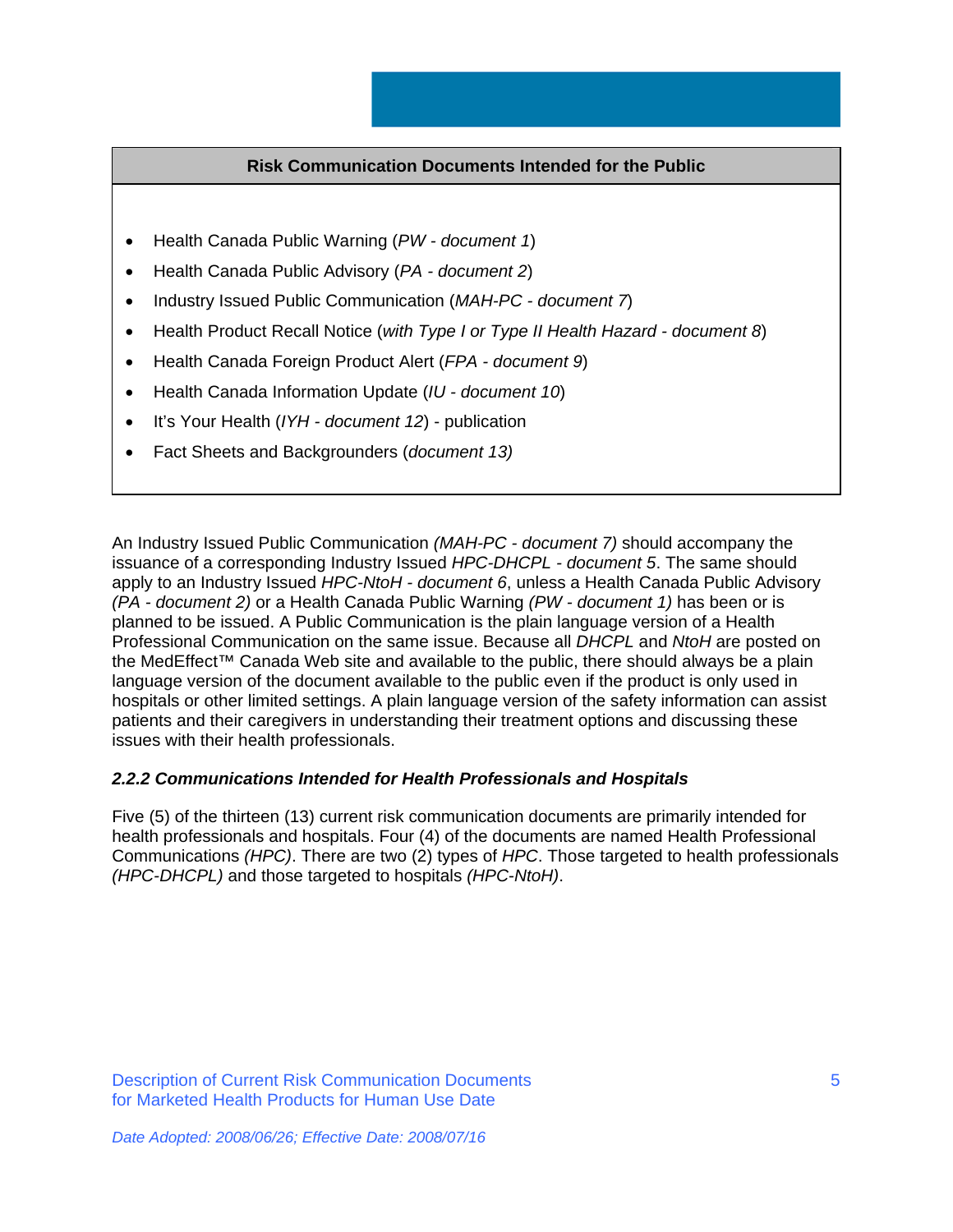# **Risk Communication Documents Intended for Health Professionals and Hospitals**

- Health Canada Issued Health Professional Communication Dear Health Care Professional Letter (*HPC-DHCPL - document 3*)
- Health Canada Issued Health Professional Communication Notice to Hospitals (*HPC-NtoH - document 4)*
- Industry Issued Health Professional Communication Dear Health Care Professional Letter (*HPC-DHCPL - document 5*)
- Industry Issued Health Professional Communication Notice to Hospitals (*HPC-NtoH document 6*)
- Canadian Adverse Reaction Newsletter (*CARN document 11*) publication

Issuance of a Health Canada Issued *HPC-DHCPL - document 3* or a *HPC-NtoH - document 4* should be accompanied by the issuance of a corresponding communication intended for the public, a Health Canada Public Advisory *(PA - document 2)*, or a Health Canada Public Warning - *(PW - document 1)*.

Issuance of an Industry Issued *HPC-DHCPL - document 5* or a *HPC-NtoH - document 6* should be accompanied by the issuance of a corresponding Industry Issued Public Communication *(MAH-PC - document 7)*. Because all *DHCPL* and *NtoH* are posted on the MedEffect™ Canada Web site and available to the public, there should always be a plain language version of the document available to the public even if the product is only used in hospitals or other limited settings. A plain language version of the safety information can assist patients and their caregivers in understanding their treatment options and discussing these issues with their health professionals.

An *HPC* should be used to provide safety information such as (but not limited to) changes to the product monograph or label, which impacts on the conditions of appropriate use of the health product or informs of newly identified adverse reactions. For more information regarding the considerations for the issuance of risk communications, please refer to section 3 and section 5.1.

## **3. General Considerations for Issuing Risk Communications**

Section 5 provides a detailed description of all thirteen (13) current risk communication document types. In general, the issuance of a risk communication document should be considered when there is: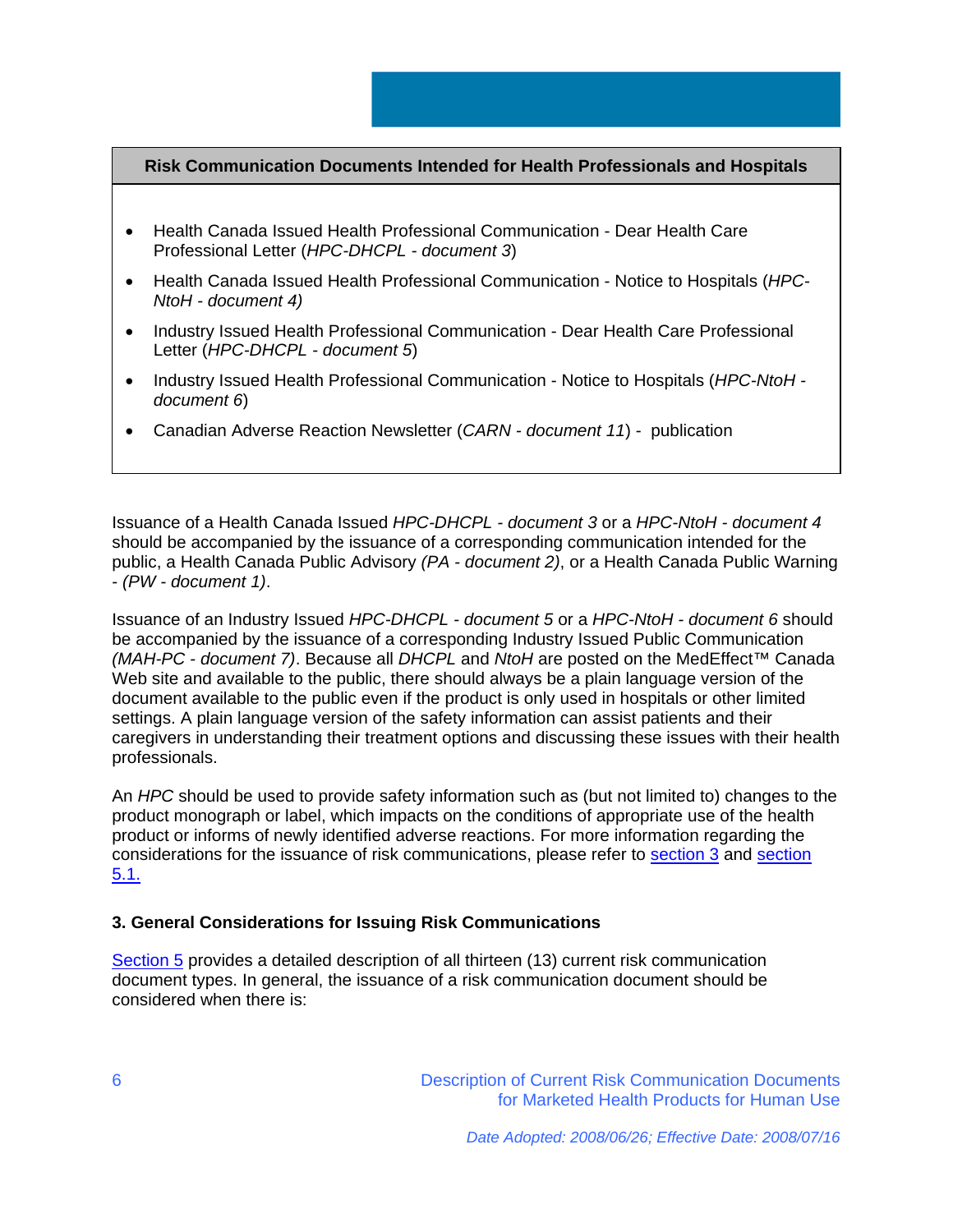- suspension, withdrawal or recall of the marketed health product from the market for safety reasons; or
- important changes to the label or product monograph, for instance those introduced by means of an urgent safety restriction (e.g., introduction of new contraindications, warnings, reduction in the recommended dose, restriction in the indications, restriction in the availability of the health product); or
- any other situation relevant to the safe and effective use of the health product upon request of Health Canada; or
- a change in the outcome of the evaluation of the risk-benefit balance due to:
	- o data, in particular from spontaneous reporting or from studies (e.g., clinical trials or epidemiological studies), indicative of a previously unknown risk or of a change in the frequency or severity of a known risk; or
	- o new data on risk factors on how adverse reactions may be prevented; or
	- o new data on the efficacy of a health product; or
	- o evidence that the risks of a particular product are greater than those of alternatives with similar efficacy;
- availability of new recommendations for treating adverse reactions; or
- ongoing assessment of a possible significant risk, but data are insufficient at this stage to take any regulatory action (in this case, the communication will encourage close monitoring of this safety concern in clinical practice and encourage reporting, or provide information about means to minimize the potential risk); or
- need for communication of other important information, in particular where this has been or is expected to be covered by the media.

The considerations for issuance of all thirteen (13) risk communication documents are separated into primary considerations and other considerations (section 5). The consideration of these different factors requires the application of sound scientific judgement and related quidances  $\frac{2.4}{1}$ 

# **4. How to Use the Guidance Document**

This section presents all risk communication documents and classifies them according to the urgency of the communication.

## *4.1 Urgency of Communication*

In the table below, the risk communication documents are classified according to the urgency with which the risk must be communicated.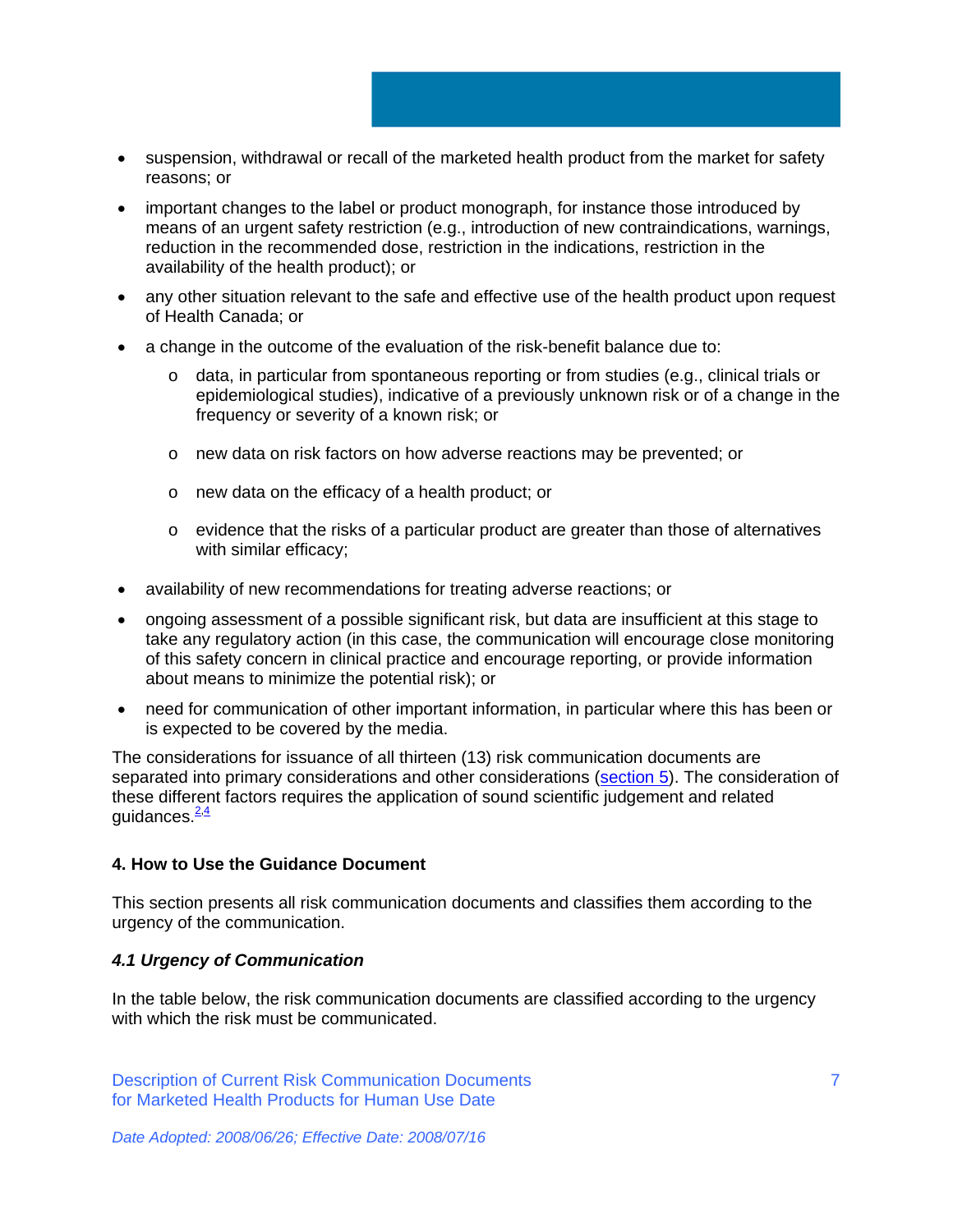| <b>Urgency of</b><br><b>Communication</b> | <b>Risk Communication Documents</b>                                                                                       |
|-------------------------------------------|---------------------------------------------------------------------------------------------------------------------------|
| High                                      | Health Canada Public Warning (PW - document 1)<br>$\bullet$                                                               |
|                                           | Health Product Recall Notice (with Type I Health Hazard - document 8)<br>$\bullet$                                        |
|                                           | Health Canada Public Advisory (PA - document 2)<br>$\bullet$                                                              |
| <b>Medium</b>                             | Health Canada Issued Health Professional Communication - Dear Health<br>Care Professional Letter (HPC-DHCPL - document 3) |
|                                           | Health Canada Issued Health Professional Communication - Notice to<br>Hospitals (HPC-NtoH - document 4)                   |
|                                           | Industry Issued Health Professional Communication - Dear Health Care<br>Professional Letter (HPC-DHCPL - document 5)      |
|                                           | Industry Issued Health Professional Communication - Notice to Hospitals<br>(HPC-NtoH - document 6)                        |
|                                           | Industry Issued Public Communication (MAH-PC - document 7)                                                                |
|                                           | Health Product Recall Notice (with Type II Health Hazard - document 8)                                                    |
|                                           | Health Canada Foreign Product Alert (FPA - document 9)<br>$\bullet$                                                       |
|                                           | Health Canada Information Update (IU - document 10)<br>$\bullet$                                                          |
| Low                                       | Canadian Adverse Reaction Newsletter (CARN - document 11)<br>$\bullet$                                                    |
|                                           | It's Your Health (IYH - document 12)<br>$\bullet$                                                                         |
|                                           | Fact Sheets and Backgrounders (document 13)                                                                               |

# *4.2 Risk Communication Documents Mapping*

This scale is provided for ease of visual ranking and provides general guidance. Section 5 includes more detailed considerations for the issuance of various risk communication documents. The determination of urgency of risk communication is based on sound scientific judgement and application of related guidance.<sup>3</sup> Health Canada considers many factors in the course of evaluating an emerging health product safety concern and deciding on the urgency with which the risk must be communicated. The factors that are considered include, but are not limited to, the following:

- Availability and reliability of the data
- Magnitude of the risk
- Seriousness of the event relative to the disease being treated
- Extent of patient exposure
- Potential to prevent or mitigate the risk in the patient population

Description of Current Risk Communication Documents for Marketed Health Products for Human Use

8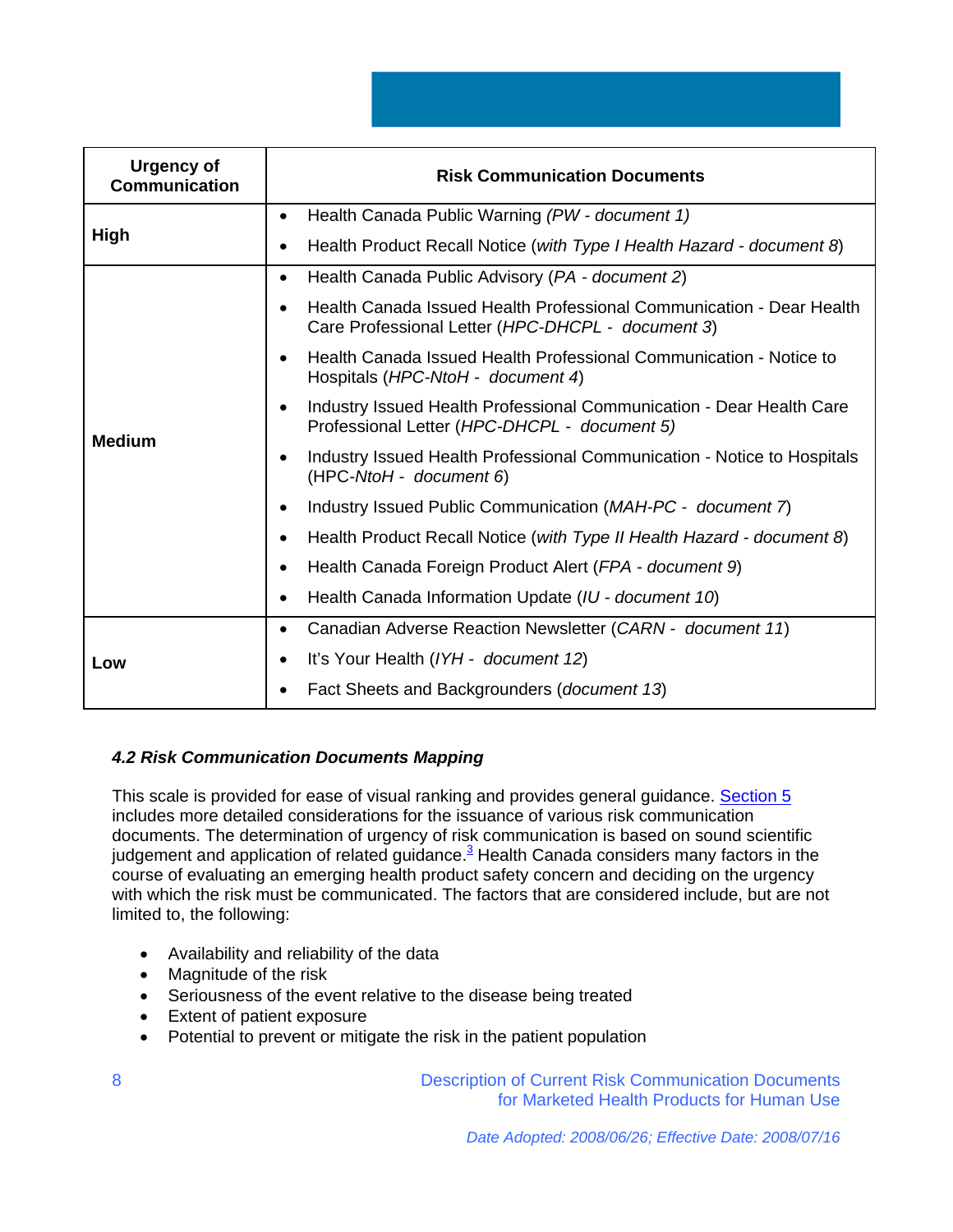- Relevance to clinical practice
- Disproportionate impact on vulnerable populations (e.g., children or the elderly)

In the interest of public health, Health Canada reserves the right to communicate safety related information with the risk communication document of its choice, either individually or together as complementary tools.

# **Urgency of Communication**



# *4.3 Decision Tree to Select Document Type*

As previously stated, all risk communication documents have different purposes, different target audiences and may be issued by different stakeholders. This decision tree serves as general guidance. Risk communication documents apply to specific situations as outlined in section 5. In the interest of public health, Health Canada reserves the right to communicate safety related information with the risk communication document of its choice, either individually or together as complementary tools.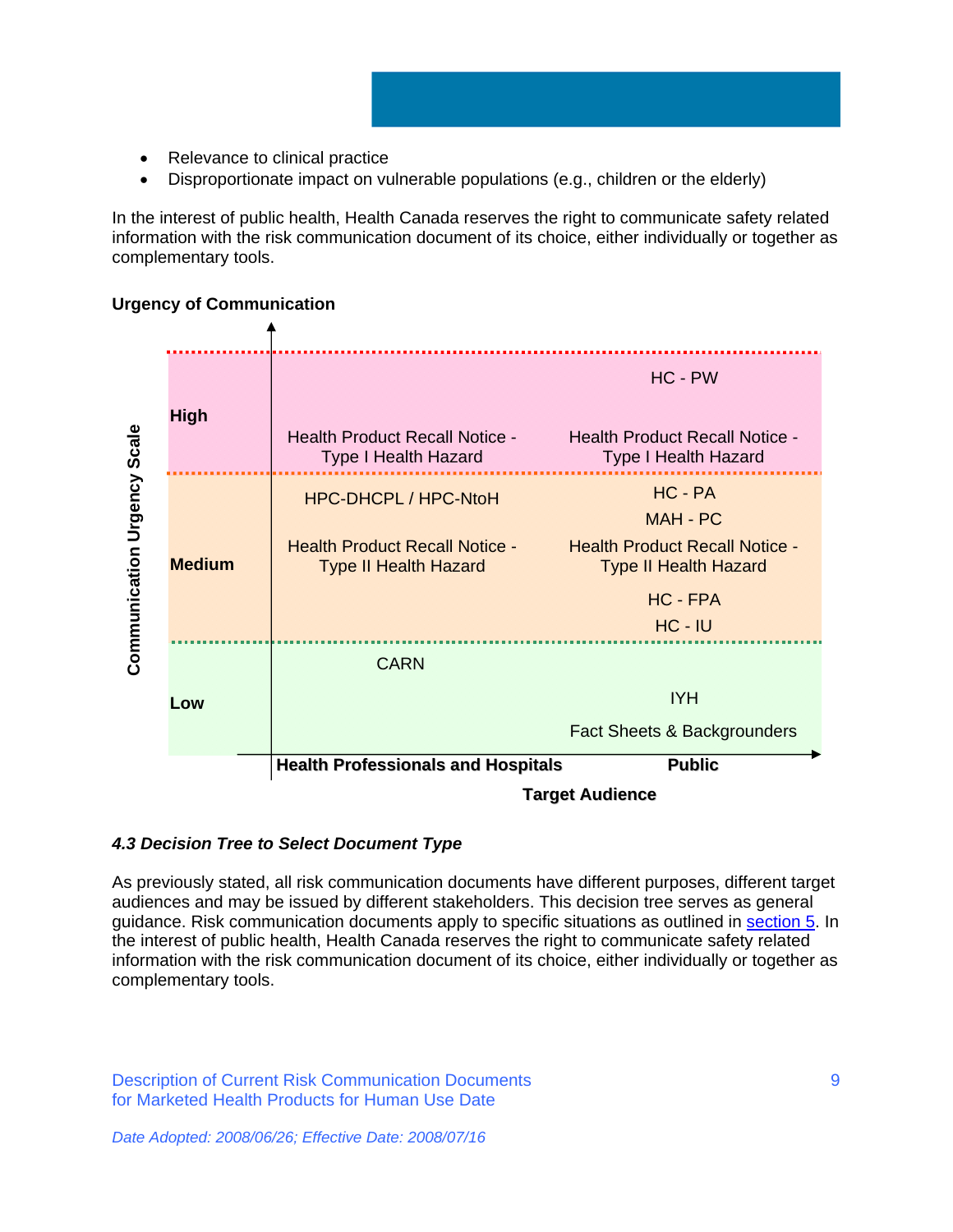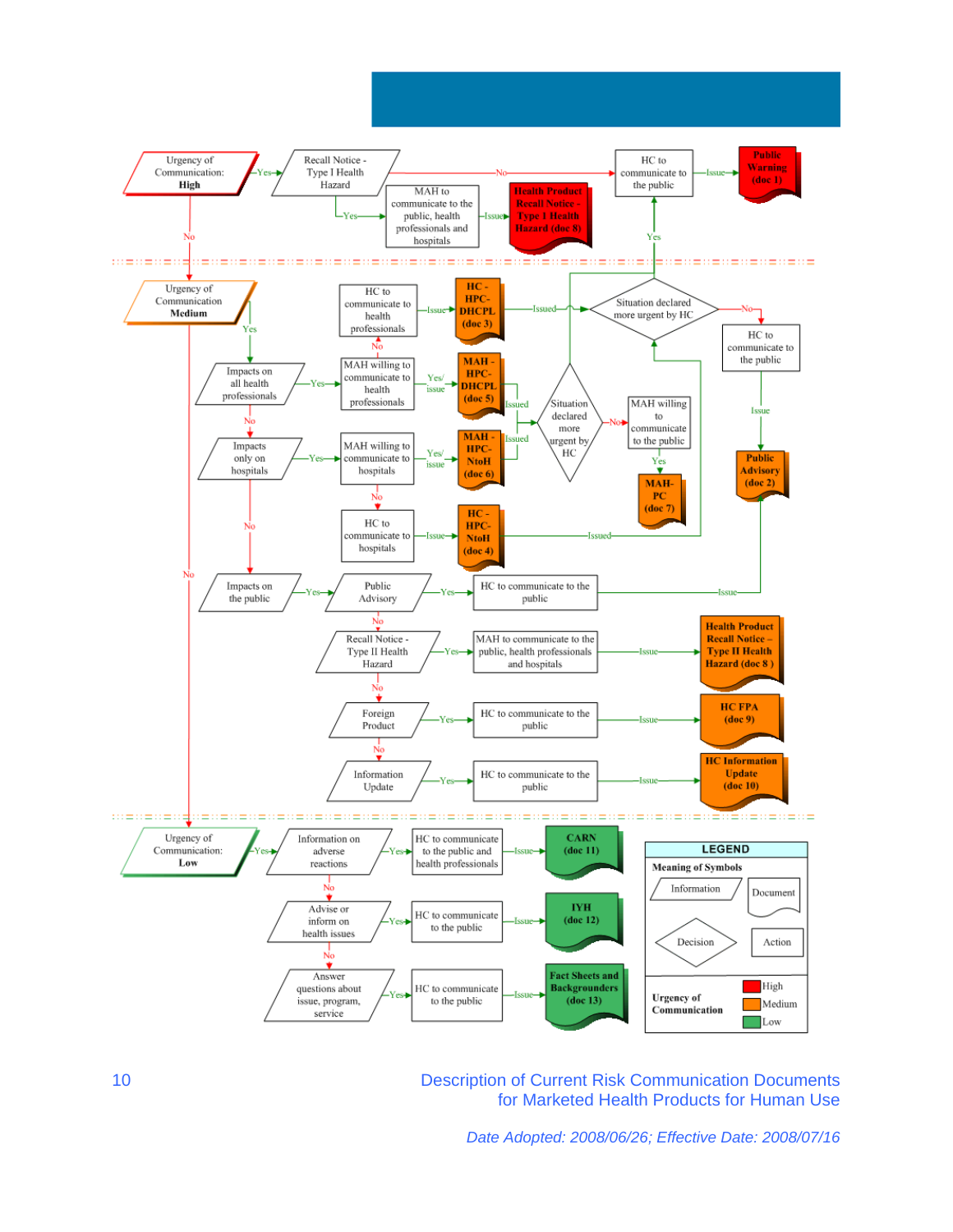# **5. Considerations for Issuance of Risk Communication Documents**

Health Canada and/or Market Authorization Holders (MAH) can issue the following current thirteen (13) risk communication documents:

- Health Canada Public Warning (*PW document 1*)
- Health Canada Public Advisory (*PA document 2*)
- Health Canada Issued Health Professional Communication Dear Health Care Professional Letter *(HPC-DHCPL - document 3)*
- Health Canada Issued Health Professional Communication Notice to Hospitals *(HPC-NtoH - document 4)*
- Industry Issued Health Professional Communication Dear Health Care Professional Letter *(HPC-DHCPL - document 5)*
- Industry Issued Health Professional Communication Notice to Hospitals *(HPC-NtoH document 6)*
- Industry Issued Public Communication (*MAH-PC document 7*)
- Health Product Recall Notice (*with Type I or Type II Health Hazard document 8*)
- Health Canada Foreign Product Alert (*FPA document 9*)
- Health Canada Information Update (*IU document 10*)
- Canadian Adverse Reaction Newsletter (*CARN document 11*)
- It's Your Health (*IYH document 12*)
- Fact Sheets and Backgrounders (*document 13*)

The following summary table provides an overview of the risk communication documents including the urgency of risk communication, target audience, lead for issuance and the considerations for use for each risk communication document which are classified as primary and other considerations.

| <b>Document Name</b>             | Name of the risk communication document.                                                   |
|----------------------------------|--------------------------------------------------------------------------------------------|
| Urgency of Risk<br>Communication | On a High / Medium / Low scale, urgency of issuance of the risk<br>communication document. |
| <b>Target Audience</b>           | Audience to which the risk communication document is targeted.                             |

## **Risk Communication Document Number**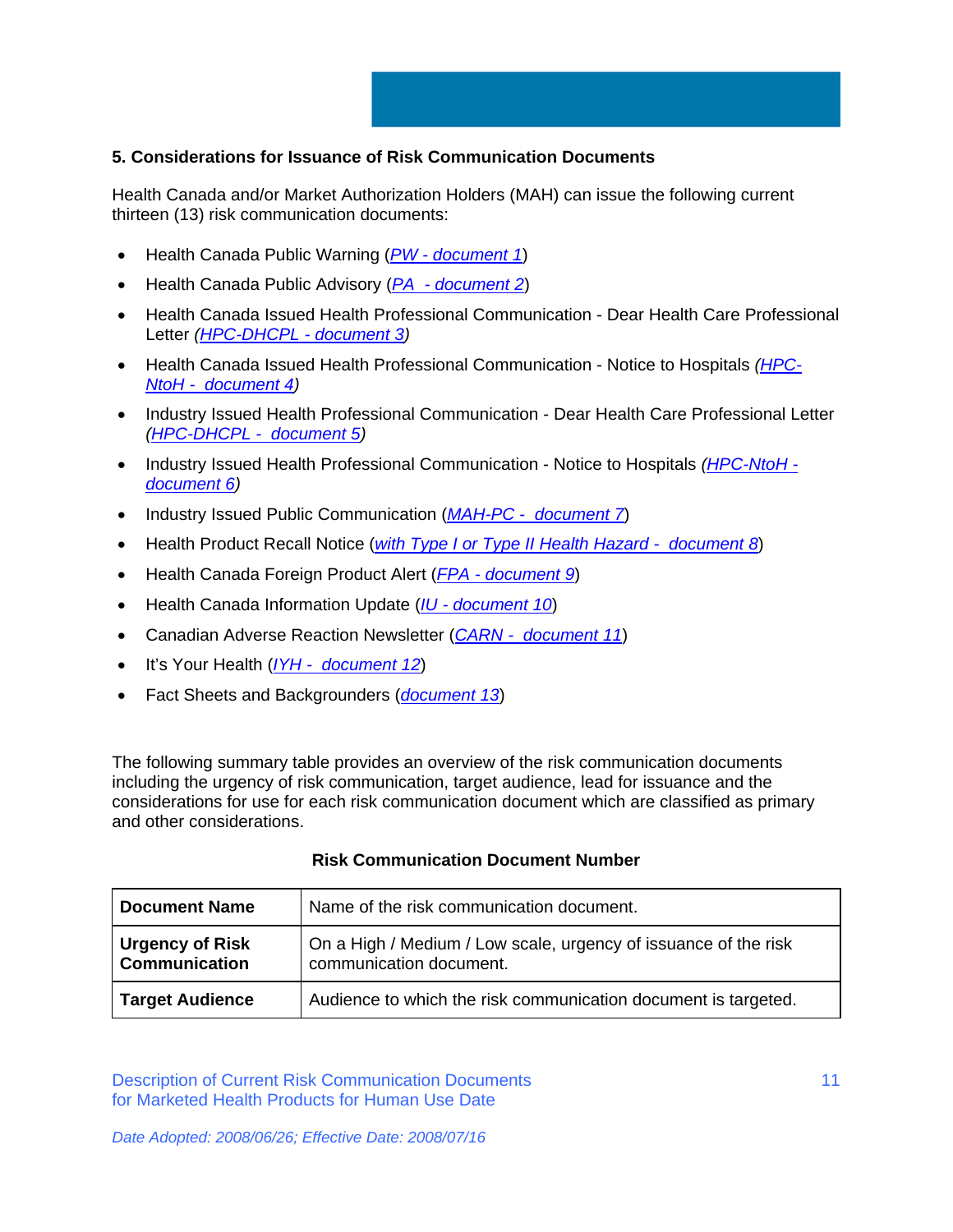| <b>Lead for issuance</b>                                                  | Entity leading the issuance of the risk communication document<br>(Health Canada or MAH).       |
|---------------------------------------------------------------------------|-------------------------------------------------------------------------------------------------|
| <b>Related</b><br>requirements                                            | Guidances as to the requirement for issuing other risk<br>communication documents.              |
| <b>Scope</b>                                                              | Marketed health products for human use.                                                         |
| <b>Description</b>                                                        | Purpose of the risk communication document.                                                     |
| <b>Distribution</b>                                                       | Means of distribution of the risk communication document.                                       |
| <b>Considerations for</b><br>the Issuance of Risk<br><b>Communication</b> | Primary considerations and other considerations for issuing the risk<br>communication document. |
| <b>Other applications</b>                                                 | Other products to which the document may apply (e.g., foods)<br>beyond this guidance document.  |

# *5.1 Summary Tables of Considerations for Issuance of Risk Communication Documents*

The tables are intended to capture a brief description of each document and to outline the primary considerations and other considerations for issuing the risk communication documents. For the full description of industry issued Health Professional Communications and Public Communications, their development and use, please, refer to the *Guidance for Industry - Issuance of Health Professional Communications and Public Communications by Market Authorization Holders.*<sup>2</sup>

| <b>Document 1</b>                              |                                                                                                                                                                                                                                                                                            |
|------------------------------------------------|--------------------------------------------------------------------------------------------------------------------------------------------------------------------------------------------------------------------------------------------------------------------------------------------|
| <b>Document Name</b>                           | Health Canada Public Warning (PW - document 1)                                                                                                                                                                                                                                             |
| <b>Urgency of Risk</b><br><b>Communication</b> | High (the most urgent risk communication document).                                                                                                                                                                                                                                        |
| <b>Target Audience</b>                         | Public (consumers, patients, patient associations, the media and the<br>general public).                                                                                                                                                                                                   |
| <b>Lead for issuance</b>                       | <b>Health Canada</b>                                                                                                                                                                                                                                                                       |
| <b>Related</b><br>requirements                 | A Health Canada Public Warning (PW - document 1) may accompany<br>the issuance of a corresponding Health Canada issued HPC-DHCPL or<br>HPC-NtoH - documents 3 & 4 or a MAH issued HPC-DHCPL or HPC-<br>NtoH - documents 5 & 6. It can also be issued as the only form of<br>communication. |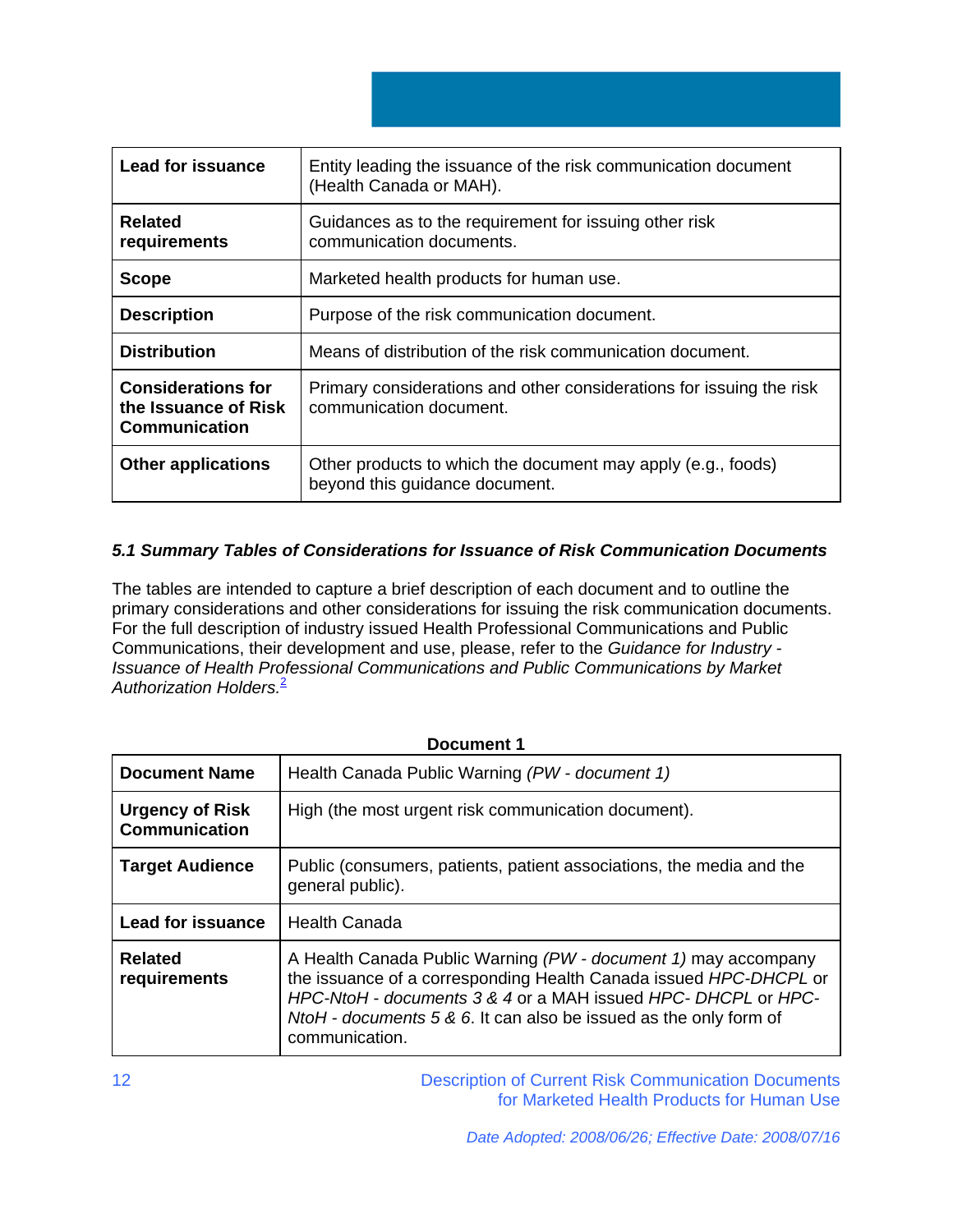**Scope** Marketed health products for human use. **Description** | Inform about a situation in which the use of, or exposure to, a product will cause death or other serious adverse health effects. **Distribution | •** Posting on the Health Canada and MedEffect<sup>™</sup> Canada Web sites. • Distribution of the message to the media and the public through Marketwire, Health Canada's media listserv and the MedEffect™ e-Notice mailing list. • Distribution to various parties including regional offices, health professional associations, licensing bodies, provincial ministries of health, and foreign regulatory agencies. • Advance notification to foreign regulatory agencies. • Canadian Adverse Reaction Newsletter *(CARN - document 11)* summary table of health professional and consumer advisories. **Considerations for the Issuance of Risk Communication Primary considerations (list includes but is not restricted to):**  • Urgent safety information requiring rapid communication. • The outcome, or potential risk, is very serious (e.g., Health Hazard Type I) with a reasonable probability that the use of, or exposure to, a product will cause death or other serious adverse health effects, such that the public should stop using the product or consult their physician immediately. **Other considerations (list includes but is not restricted to):**  • New safety information on recurring safety issue (update) which impacts on prescriber/user utilization, or monitoring/follow-up. • Emerging safety information does not present a new safety issue but introduces a shift in the benefit-risk profile of the product. • A problem with use of a medical device by a health professional or patients, or where the recommendations relate to actions by health professionals or others. • Uncertainty whether all end-users can be reached by the company (moved, lost to follow-up, lost list of clients, out of business). • Evidence that a product originating from another jurisdiction and not authorized for sale in Canada has entered the Canadian market (by shipments intercepted, prominent Internet advertising, report of Canadian cases of adverse reactions (ARs)). **Other applications** | Consumer products, Veterinary drugs.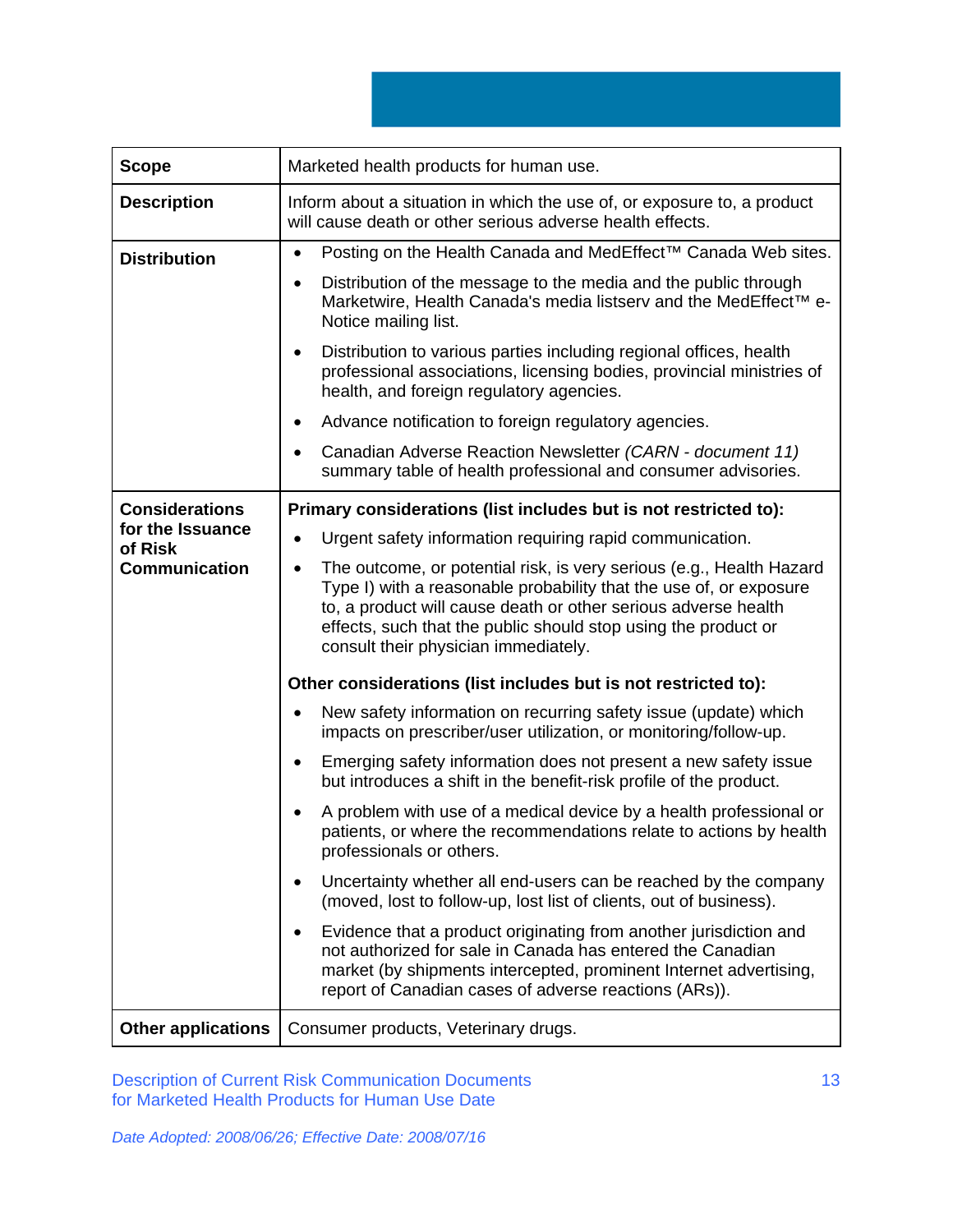|                                                | <b>Document 2</b>                                                                                                                                                                                                                                                                            |
|------------------------------------------------|----------------------------------------------------------------------------------------------------------------------------------------------------------------------------------------------------------------------------------------------------------------------------------------------|
| <b>Document Name</b>                           | Health Canada Public Advisory (PA - document 2)                                                                                                                                                                                                                                              |
| <b>Urgency of Risk</b><br><b>Communication</b> | Medium                                                                                                                                                                                                                                                                                       |
| <b>Target Audience</b>                         | Public (consumers, patients, patient associations, the media and the<br>general public).                                                                                                                                                                                                     |
| <b>Lead for issuance</b>                       | <b>Health Canada</b>                                                                                                                                                                                                                                                                         |
| <b>Related</b><br>requirements                 | A Health Canada Public Advisory (PA - document 2) may accompany<br>the issuance of a corresponding Health Canada issued HPC-DHCPL or<br>HPC-NtoH - documents 3 & 4 or a MAH issued HPC- DHCPL or HPC-<br>NtoH - documents 5 & 6. It can also be issued as the only form of<br>communication. |
| <b>Scope</b>                                   | Marketed health products for human use.                                                                                                                                                                                                                                                      |
| <b>Description</b>                             | Inform about a situation in which the use of, or exposure to, a product<br>may cause adverse health consequences or where the probability of<br>serious adverse health consequences is remote.                                                                                               |
| <b>Distribution</b>                            | Posting on the Health Canada and MedEffect™ Canada Web sites.<br>$\bullet$                                                                                                                                                                                                                   |
|                                                | Distribution of the message to the media and the public through<br>$\bullet$<br>Marketwire, Health Canada's media listserv and the MedEffect™ e-<br>Notice mailing list.                                                                                                                     |
|                                                | Distribution to various parties including regional offices, health<br>$\bullet$<br>professional associations, licensing bodies, provincial ministries of<br>health, and foreign regulatory agencies.                                                                                         |
|                                                | Advance notification to foreign regulatory agencies.                                                                                                                                                                                                                                         |
|                                                | Canadian Adverse Reaction Newsletter (CARN - document 11)<br>summary table of health professional and consumer advisories.                                                                                                                                                                   |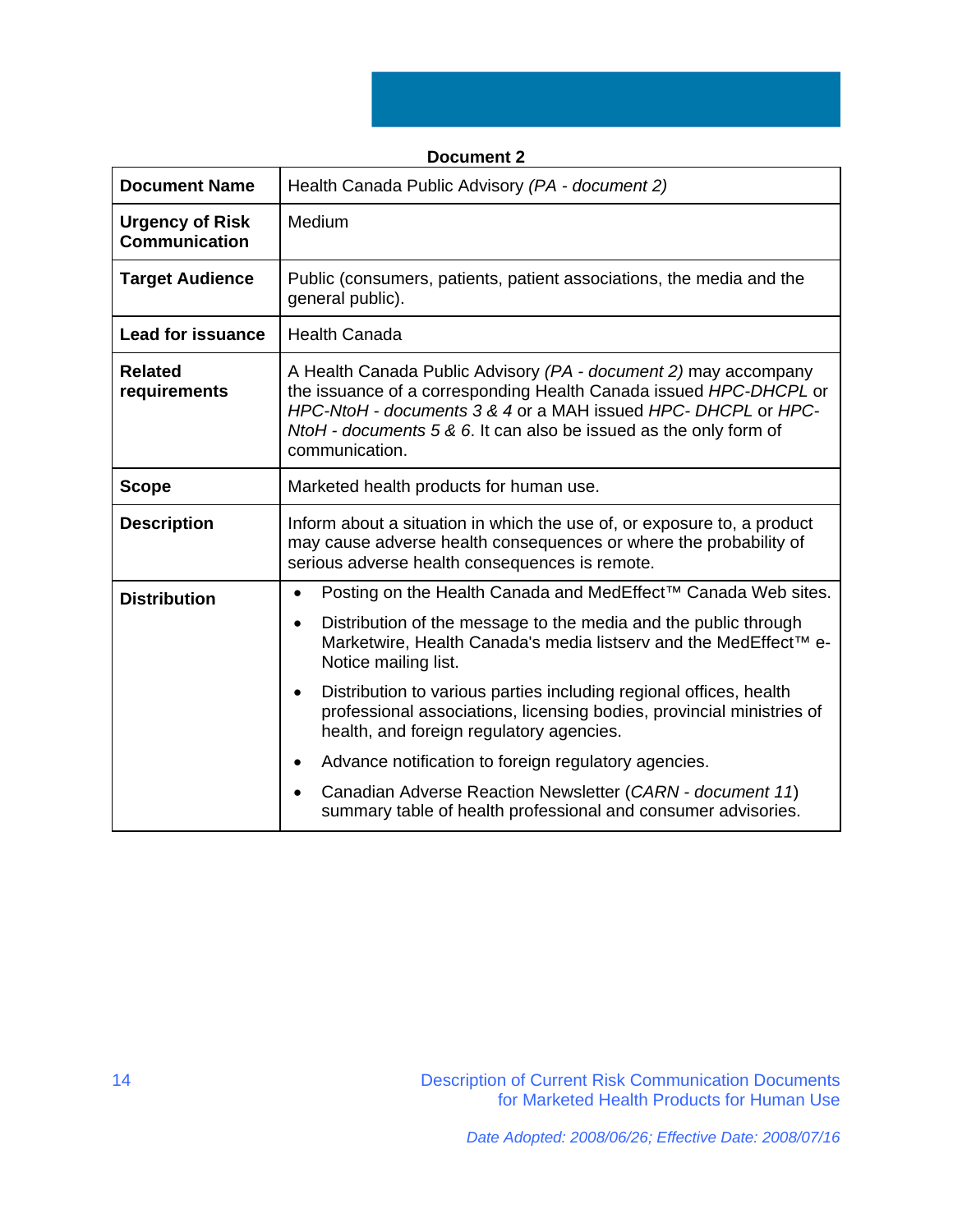| <b>Considerations</b><br>for the Issuance<br>of Risk | Primary considerations (list includes but is not restricted to):                                                                                                                                                                                                           |
|------------------------------------------------------|----------------------------------------------------------------------------------------------------------------------------------------------------------------------------------------------------------------------------------------------------------------------------|
|                                                      | Important safety information requiring rapid communication;                                                                                                                                                                                                                |
| <b>Communication</b>                                 | AND outcome, or potential risk, is serious but probability of severe,<br>$\bullet$<br>permanent adverse health consequences is remote (e.g., Health<br>Hazard Type II or Type I in some circumstances);                                                                    |
|                                                      | AND/OR any of the following three conditions:                                                                                                                                                                                                                              |
|                                                      | Industry refuses to issue or refuses to issue in a timely<br>$\circ$<br>manner.                                                                                                                                                                                            |
|                                                      | Company disagrees with or will not discuss with Health<br>$\circ$<br>Canada content of industry-issued communication.                                                                                                                                                      |
|                                                      | Multiple companies or multiple products involved (where<br>$\circ$<br>attempts to have the companies issue shared public<br>communication have failed or cannot be achieved in a timely<br>manner).                                                                        |
|                                                      | Other considerations (list includes but is not restricted to):                                                                                                                                                                                                             |
|                                                      | New safety information on recurring safety issue (update) which<br>$\bullet$<br>impacts on prescriber/user utilization, or monitoring/follow-up.                                                                                                                           |
|                                                      | Emerging safety information does not present a new safety issue<br>$\bullet$<br>but introduces a shift in the benefit-risk profile of the product.                                                                                                                         |
|                                                      | A problem with use of a medical device by a health professional or<br>$\bullet$<br>patients, or where the recommendations relate to actions by health<br>professionals or others.                                                                                          |
|                                                      | Uncertainty whether all end-users can be reached by the company<br>$\bullet$<br>(moved, lost to follow-up, lost list of clients, out of business).                                                                                                                         |
|                                                      | Evidence that a product originating from another jurisdiction and<br>$\bullet$<br>not authorized for sale in Canada has entered the Canadian<br>market (by shipments intercepted, prominent Internet advertising,<br>report of Canadian cases of adverse reactions (ARs)). |
| <b>Other applications</b>                            | Consumer products, Foods, Veterinary drugs.                                                                                                                                                                                                                                |

# **Document 3**

| <b>Document Name</b>                                 | Health Canada Issued Health Professional Communication - Dear<br>Health Care Professional Letter (HPC-DHCPL - document 3) <sup>5</sup> |
|------------------------------------------------------|----------------------------------------------------------------------------------------------------------------------------------------|
| <b>Urgency of Risk</b><br><sup>'</sup> Communication | <b>Medium</b>                                                                                                                          |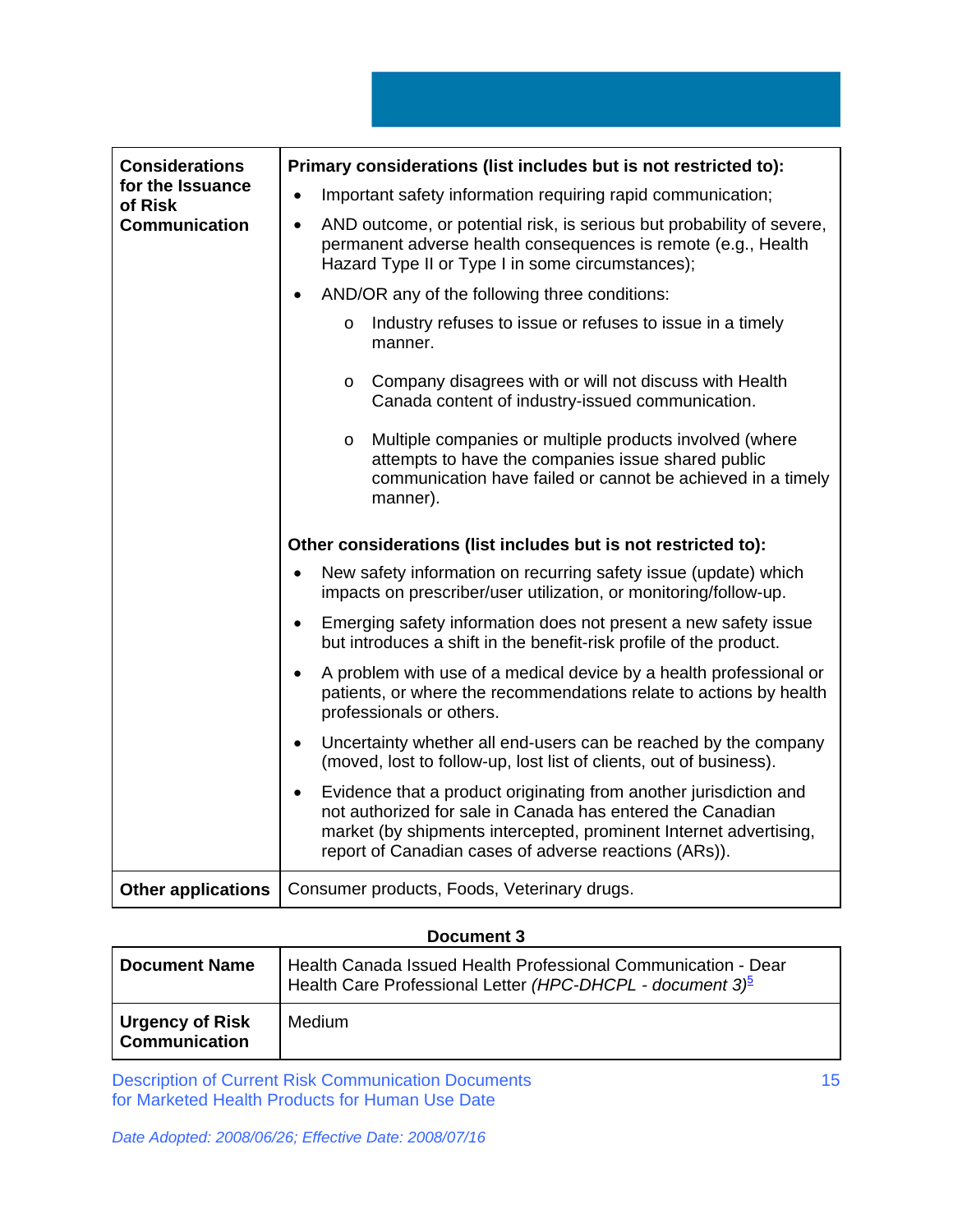**Target Audience** Health professionals (e.g., physicians, dentists, naturopaths, pharmacists, nurses, hospitals, registered dieticians, and other medical and support personnel involved in the delivery of healthcare). Lead for issuance | Health Canada **Related requirements**  A Health Canada Issued Health Professional Communication - Dear Health Care Professional Letter *(HPC-DHCPL - document 3)* should be accompanied by the issuance of a corresponding communication intended for the public, a Health Canada Public Advisory *(PA document 2)* or a Health Canada Public Warning *(PW - document 1)*. **Scope Marketed health products for human use. Description I** Inform about time-sensitive issues regarding the safety or effectiveness (or both) of a marketed health product. **Distribution | •** Distribution by mail-out of printed copies (fax-out under exceptional circumstances e.g., urgency to communicate the safety information). • Posting on MedEffect™ Canada and possible association Web sites following distribution. • Dissemination to relevant professional associations to encourage posting on their Web sites and publication in their journals and newsletters. • Distribution to licensing bodies, provincial ministries of health, and foreign regulatory agencies. • Advance notification to foreign regulatory agencies. • Distribution through MedEffect™ e-Notice mailing list • Canadian Adverse Reaction Newsletter *(CARN - document 11)* summary table of health professional and consumer advisories. **Considerations for the Issuance of Risk Communication Primary considerations (list includes but is not restricted to):**  • Product withdrawals / recalls for safety reasons. • New safety (toxicity) information/analysis that indicates an increased risk of serious adverse event(s): o Especially serious unlabelled event(s). o Impacts on prescriber / user utilization or monitoring/followup.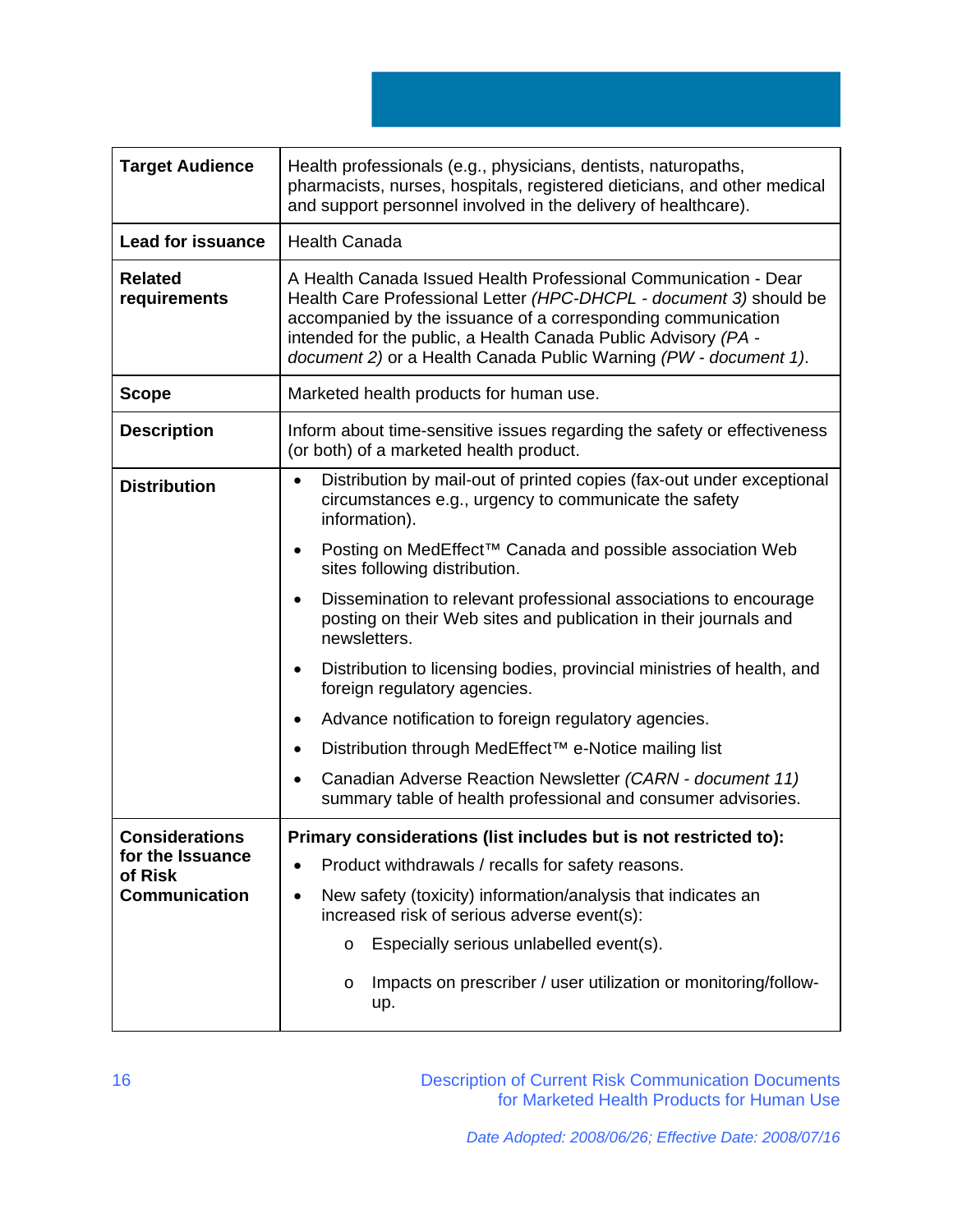|                           | Involves a vulnerable user population.<br>$\circ$                                                                                                                                        |
|---------------------------|------------------------------------------------------------------------------------------------------------------------------------------------------------------------------------------|
|                           | Involves a product that is widely used, or a new safety issue<br>$\circ$<br>that impacts on the decisions/actions of a significant number<br>of health professionals in multiple fields. |
|                           | Product fails to conform to MAH/importer claims regarding<br>effectiveness, benefits or performance characteristics.                                                                     |
|                           | Serious medication incidents or near misses have occurred due to<br>sound-alike names or look-alike packaging or labelling.                                                              |
|                           | New safety (toxicity) information/analysis that introduces a shift in<br>the benefit/risk profile of the product.                                                                        |
|                           | Unique properties of a new product, which could lead to<br>inappropriate use, including use in non-authorized indications (off-<br>label use).                                           |
|                           | Industry refuses to issue or refuses to issue in a timely manner.                                                                                                                        |
|                           | Multiple companies or multiple products (where attempts to have<br>the companies issue shared notice have failed or cannot be<br>achieved in a timely manner).                           |
|                           | Other considerations (list includes but is not restricted to):                                                                                                                           |
|                           | New safety information on recurring safety issue (update) which<br>impacts on prescriber/user utilization, or monitoring/follow-up.                                                      |
|                           | Emerging safety information does not present a new safety issue<br>but introduces a shift in the benefit-risk profile of the product.                                                    |
|                           | A problem with use of a medical device by a health professional or<br>$\bullet$<br>where the recommendations relate to actions by health<br>professionals or others.                     |
|                           | Uncertainty whether all end-users can be reached by the company<br>(moved, lost to follow-up, lost list of clients, out of business).                                                    |
| <b>Other applications</b> | Veterinary drugs.                                                                                                                                                                        |
|                           |                                                                                                                                                                                          |

# **Document 4**

| <b>Document Name</b>                           | Health Canada Issued Health Professional Communication - Notice to<br>Hospitals (HPC-NtoH - document $4^6$ ) |
|------------------------------------------------|--------------------------------------------------------------------------------------------------------------|
| <b>Urgency of Risk</b><br><b>Communication</b> | <b>Medium</b>                                                                                                |

Description of Current Risk Communication Documents for Marketed Health Products for Human Use Date

*Date Adopted: 2008/06/26; Effective Date: 2008/07/16*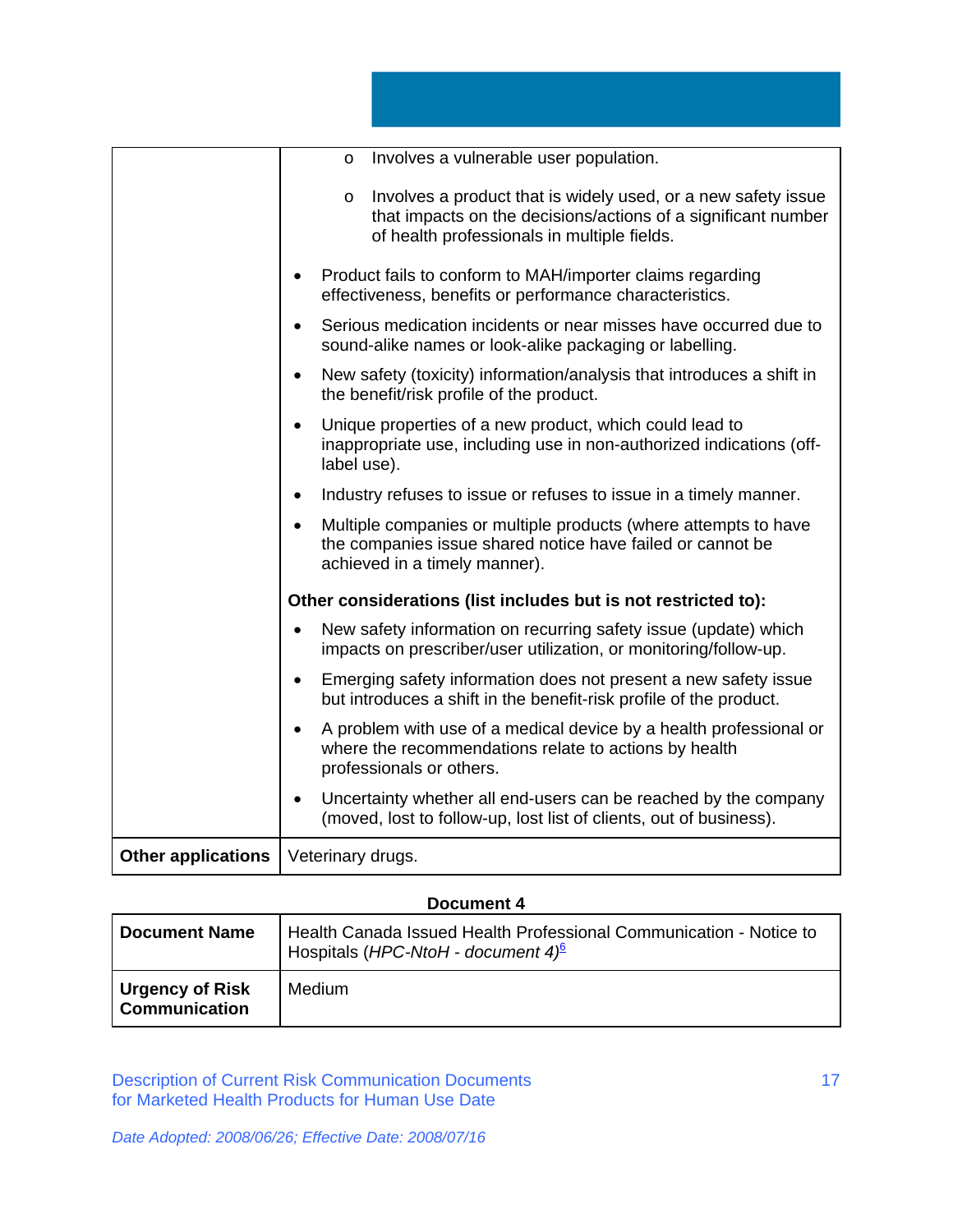| <b>Target Audience</b>                                                       | Canadian hospitals to the attention of Chiefs of Medical Staff, hospital<br>pharmacies or blood banks for distribution to relevant departments<br>(e.g., Surgery, Emergency Medicine, Pharmacy, Paediatrics,<br>Anaesthesia, Geriatrics, Internal Medicine, Nursing, Dentistry, Intensive<br>Care), Long Term Care Facilities and other involved professional staff<br>and for posting in the institution.                                                               |
|------------------------------------------------------------------------------|--------------------------------------------------------------------------------------------------------------------------------------------------------------------------------------------------------------------------------------------------------------------------------------------------------------------------------------------------------------------------------------------------------------------------------------------------------------------------|
| <b>Lead for issuance</b>                                                     | <b>Health Canada</b>                                                                                                                                                                                                                                                                                                                                                                                                                                                     |
| <b>Related</b><br>requirements                                               | A Health Canada Issued Health Professional Communication - Notice<br>to Hospitals (HPC-NtoH - document 4) should be accompanied by the<br>issuance of a corresponding communication intended for the public, a<br>Health Canada Public Advisory (PA - document 2) or a Health Canada<br>Public Warning (PW - document 1) when the information helps the<br>public to make informed decisions concerning the continued use of the<br>marketed health product in question. |
| <b>Scope</b>                                                                 | Marketed health products for human use which are used in limited<br>areas such as hospitals, nursing homes, institutions.                                                                                                                                                                                                                                                                                                                                                |
| <b>Description</b>                                                           | Inform health professionals about time-sensitive issues regarding the<br>safety or effectiveness (or both) of a marketed health product which is<br>primarily used in hospital or is limited to a select group of practitioners<br>who exclusively practise in hospital or selected clinics.                                                                                                                                                                             |
| <b>Distribution</b>                                                          | Distribution by fax-out or mail-out of printed copies, with request to<br>$\bullet$<br>be posted in the institution.                                                                                                                                                                                                                                                                                                                                                     |
|                                                                              | Posting on MedEffect <sup>™</sup> Canada and association Web sites<br>$\bullet$<br>following distribution.                                                                                                                                                                                                                                                                                                                                                               |
|                                                                              | Dissemination to relevant professional associations to encourage<br>$\bullet$<br>posting on their Web sites and publication in their journals and<br>newsletters.                                                                                                                                                                                                                                                                                                        |
|                                                                              | Distribution to licensing bodies, provincial ministries of health, and<br>foreign regulatory agencies.                                                                                                                                                                                                                                                                                                                                                                   |
|                                                                              | Advance notification to foreign regulatory agencies.                                                                                                                                                                                                                                                                                                                                                                                                                     |
|                                                                              | Distribution through MedEffect <sup>™</sup> e-Notice mailing list.<br>$\bullet$                                                                                                                                                                                                                                                                                                                                                                                          |
|                                                                              | Canadian Adverse Reaction Newsletter (CARN - document 11)<br>$\bullet$<br>summary table of health professional and consumer advisories.                                                                                                                                                                                                                                                                                                                                  |
| <b>Considerations</b><br>for the Issuance<br>of Risk<br><b>Communication</b> | The following considerations apply to products used in or dispensed in<br>hospitals, nursing homes, institutions or inpatient clinic settings.<br>Primary considerations (list includes but is not restricted to):                                                                                                                                                                                                                                                       |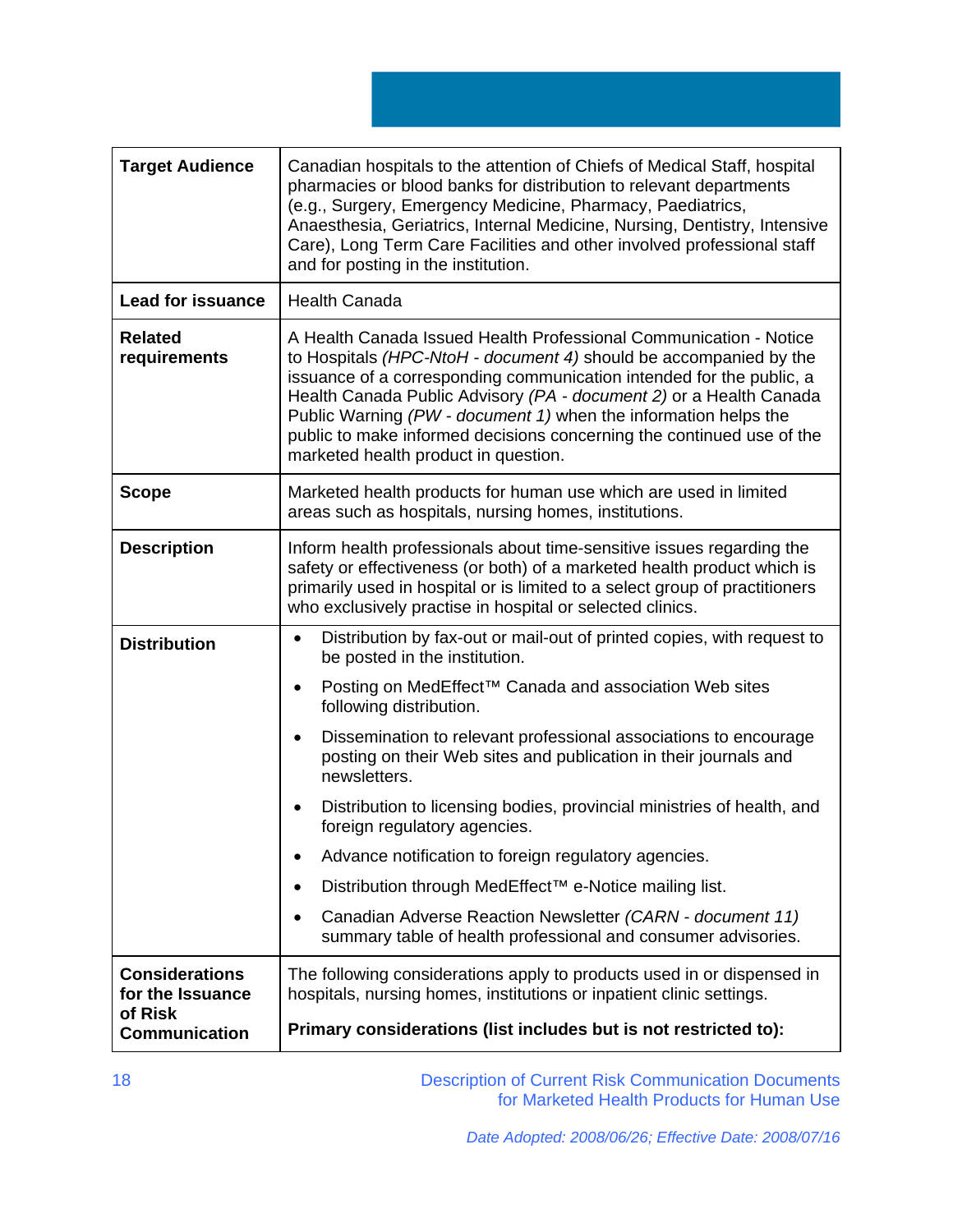|                           | Product withdrawals/recalls for safety reasons.<br>$\bullet$                                                                                                                       |
|---------------------------|------------------------------------------------------------------------------------------------------------------------------------------------------------------------------------|
|                           | New safety (toxicity) information/analysis that indicates an<br>٠<br>increased risk of serious adverse event(s):                                                                   |
|                           | Especially serious unlabelled event(s).<br>$\circ$                                                                                                                                 |
|                           | Impacts on prescriber/user utilization or monitoring/follow-<br>O<br>up.                                                                                                           |
|                           | Involves a vulnerable user population.<br>$\circ$                                                                                                                                  |
|                           | Involves a product that is widely used, or a new safety issue<br>O<br>that impacts on the decisions/actions of a significant number<br>of health professionals in multiple fields. |
|                           | Product fails to conform to MAH/importer claims regarding<br>effectiveness, benefits or performance characteristics.                                                               |
|                           | Serious medication incidents or near misses have occurred due to<br>$\bullet$<br>sound-alike names or look-alike packaging or labelling.                                           |
|                           | New safety (toxicity) information/analysis that introduces a shift in<br>٠<br>the benefit/risk profile of the product.                                                             |
|                           | Unique properties of a new product, which could lead to<br>٠<br>inappropriate use, including use in non-authorized indications (off-<br>label use).                                |
|                           | Industry refuses to issue or refuses to issue in a timely manner.                                                                                                                  |
|                           | Multiple companies or multiple products (where attempts to have<br>the companies issue a shared notice have failed or cannot be<br>achieved in a timely manner).                   |
|                           | Other considerations (list includes but is not restricted to):                                                                                                                     |
|                           | New safety information on recurring safety issue (update) which<br>impacts on prescriber / user utilization, or monitoring/follow-up.                                              |
|                           | Emerging safety information does not present a new safety issue<br>but introduces a shift in the benefit-risk profile of the product.                                              |
|                           | A problem with use of a medical device by a health professional or<br>where the recommendations relate to actions by health<br>professionals or others.                            |
|                           | Uncertainty whether all end-users can be reached by the company<br>$\bullet$<br>(moved, lost to follow-up, lost list of clients, out of business).                                 |
| <b>Other applications</b> | Foods                                                                                                                                                                              |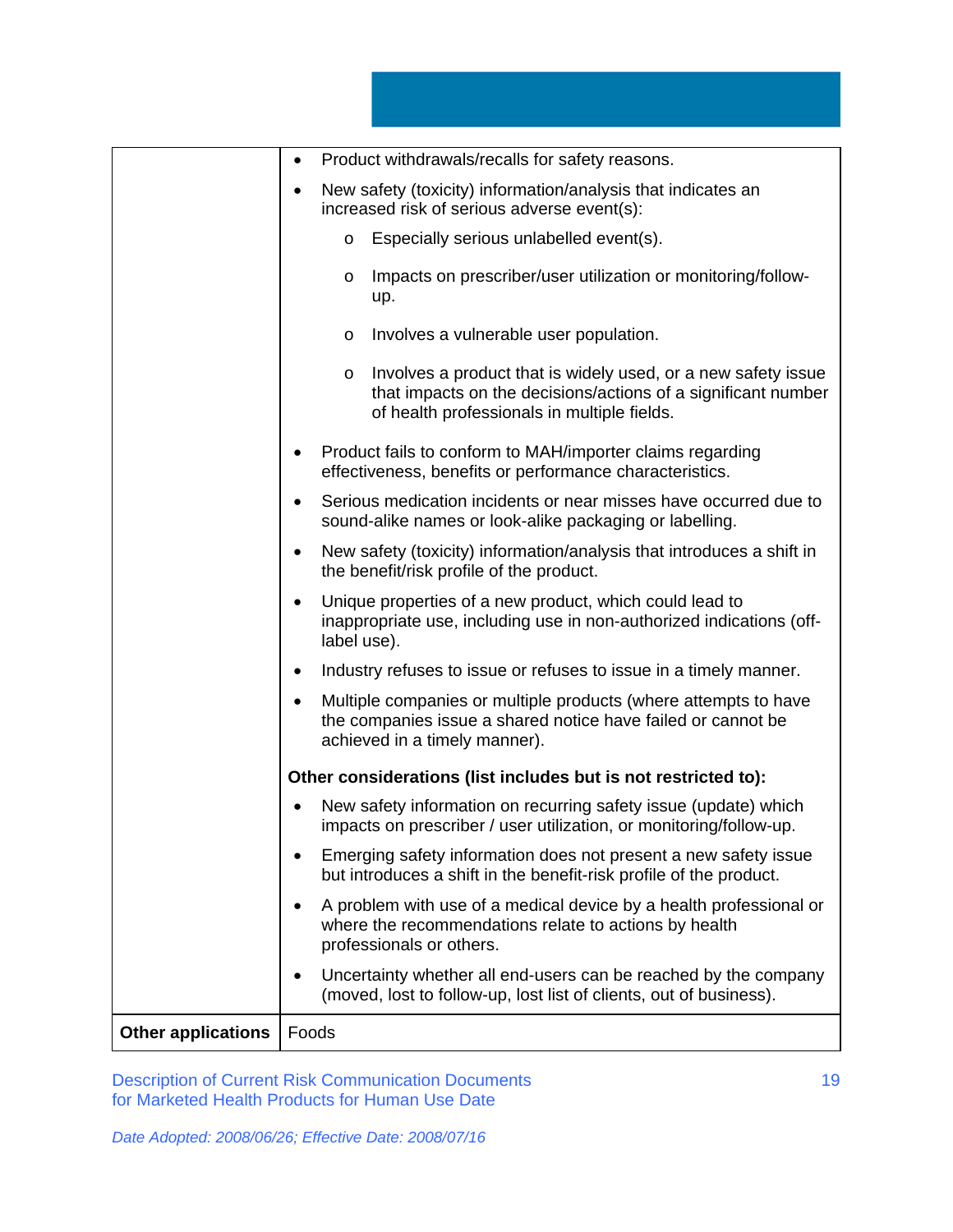| <b>Document 5</b>                              |                                                                                                                                                                                                                                                 |
|------------------------------------------------|-------------------------------------------------------------------------------------------------------------------------------------------------------------------------------------------------------------------------------------------------|
| <b>Document Name</b>                           | Industry Issued Health Professional Communication - Dear Health Care<br>Professional Letter (HPC-DHCPL - document 5)                                                                                                                            |
| <b>Urgency of Risk</b><br><b>Communication</b> | Medium                                                                                                                                                                                                                                          |
| <b>Target Audience</b>                         | Health professionals (e.g., physicians, dentists, naturopaths,<br>pharmacists, nurses, hospitals, registered dieticians, and other medical<br>and support personnel involved in the delivery of healthcare).                                    |
| <b>Lead for issuance</b>                       | <b>MAH</b>                                                                                                                                                                                                                                      |
| <b>Related</b><br>requirements                 | Industry Issued Health Professional Communication - Dear Health Care<br>Professional Letter (HPC-DHCPL - document 5) should be<br>accompanied by the issuance of a corresponding Industry Issued Public<br>Communication (MAH-PC - document 7). |
| <b>Scope</b>                                   | Marketed health products for human use.                                                                                                                                                                                                         |
| <b>Description</b>                             | Inform health professionals about time-sensitive issues regarding the<br>safety or effectiveness (or both) of a marketed health product.                                                                                                        |
| <b>Distribution</b>                            | Distribution by mail-out of printed copies (fax-out under exceptional<br>$\bullet$<br>circumstances e.g., urgency to communicate the safety<br>information).                                                                                    |
|                                                | Posting on MAH, MedEffect™ Canada, and association Web sites<br>following distribution.                                                                                                                                                         |
|                                                | May be disseminated to relevant professional associations to<br>$\bullet$<br>encourage posting on their Web sites and publication in their<br>journals and newsletters.                                                                         |
|                                                | Distribution to licensing bodies, provincial ministries of health, and<br>$\bullet$<br>foreign regulatory agencies.                                                                                                                             |
|                                                | Advance notification to foreign regulatory agencies.<br>$\bullet$                                                                                                                                                                               |
|                                                | Distribution through MedEffect <sup>™</sup> e-Notice mailing list.                                                                                                                                                                              |
|                                                | Canadian Adverse Reaction Newsletter (CARN - document 11)<br>summary table of health professional and consumer advisories.                                                                                                                      |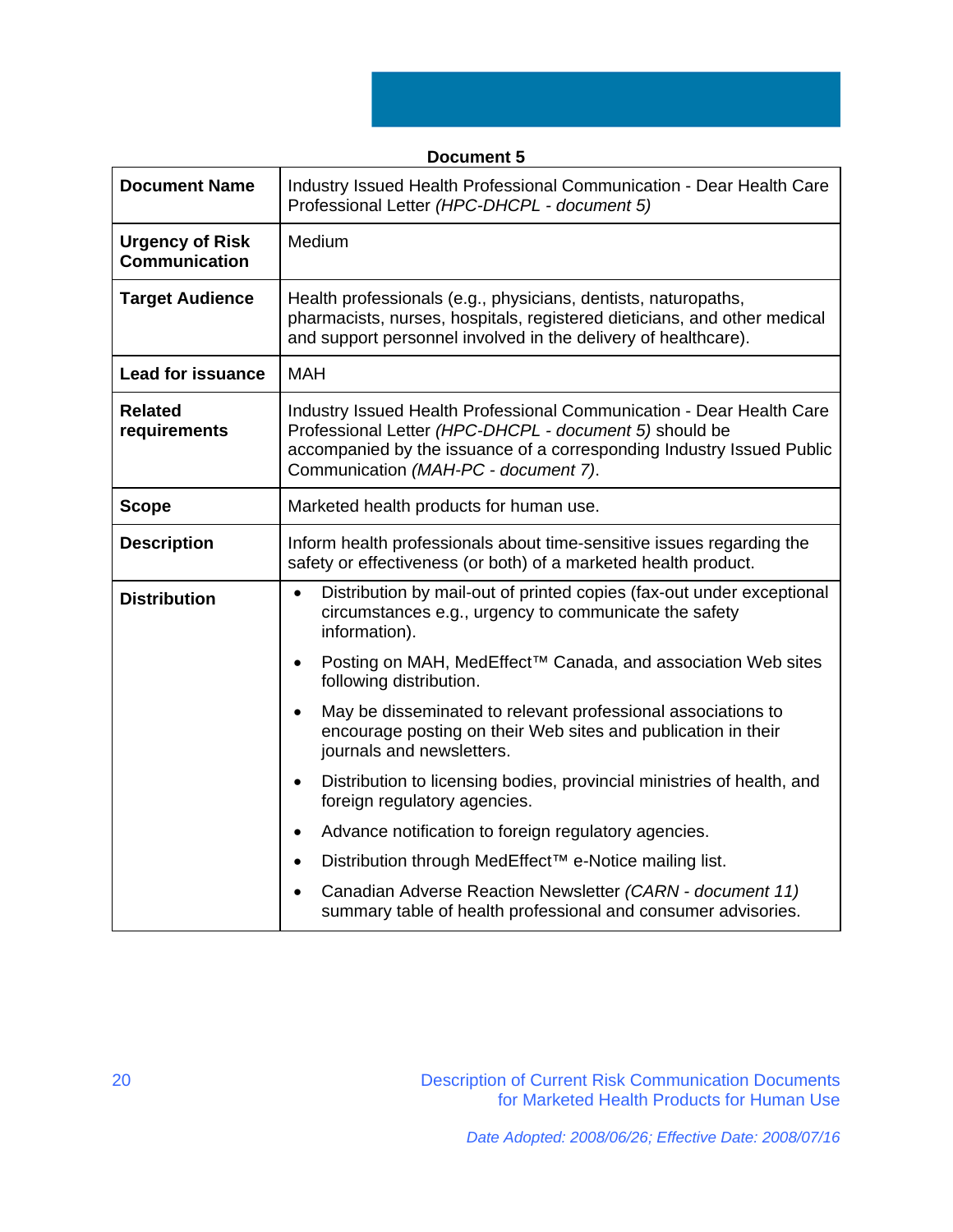| <b>Considerations</b>       | Primary considerations (list includes but is not restricted to):                                                                                                                         |
|-----------------------------|------------------------------------------------------------------------------------------------------------------------------------------------------------------------------------------|
| for the Issuance<br>of Risk | Product withdrawals / recalls for safety reasons.                                                                                                                                        |
| <b>Communication</b>        | New safety (toxicity) information/analysis that indicates an<br>$\bullet$<br>increased risk of serious adverse event(s):                                                                 |
|                             | Especially serious unlabelled event(s).<br>$\circ$                                                                                                                                       |
|                             | Impacts on prescriber / user utilization or monitoring/follow-<br>$\circ$<br>up.                                                                                                         |
|                             | Involves a vulnerable user population.<br>$\circ$                                                                                                                                        |
|                             | Involves a product that is widely used, or a new safety issue<br>$\circ$<br>that impacts on the decisions/actions of a significant number<br>of health professionals in multiple fields. |
|                             | Product fails to conform to MAH/importer claims regarding<br>effectiveness, benefits or performance characteristics.                                                                     |
|                             | Serious medication incidents or near misses have occurred due to<br>٠<br>sound-alike names or look-alike packaging or labelling.                                                         |
|                             | New safety (toxicity) information/analysis that introduces a shift in<br>the benefit/risk profile of the product.                                                                        |
|                             | Unique properties of a new product, which could lead to<br>inappropriate use, including use in non-authorized indications (off-<br>label use).                                           |
|                             | Other considerations (list includes but is not restricted to):                                                                                                                           |
|                             | New safety information on recurring safety issue (update) which<br>impacts on prescriber / user utilization, or monitoring/follow-up.                                                    |
|                             | Emerging safety information does not present a new safety issue<br>٠<br>but introduces a shift in the benefit-risk profile of the product.                                               |
|                             | A problem with use of a medical device by a health professional or<br>where the recommendations relate to actions by health<br>professionals or others.                                  |
|                             | Uncertainty whether all end-users can be reached by the company<br>٠<br>(moved, lost to follow-up, lost list of clients, out of business).                                               |
| <b>Other applications</b>   | Foods, Veterinary drugs.                                                                                                                                                                 |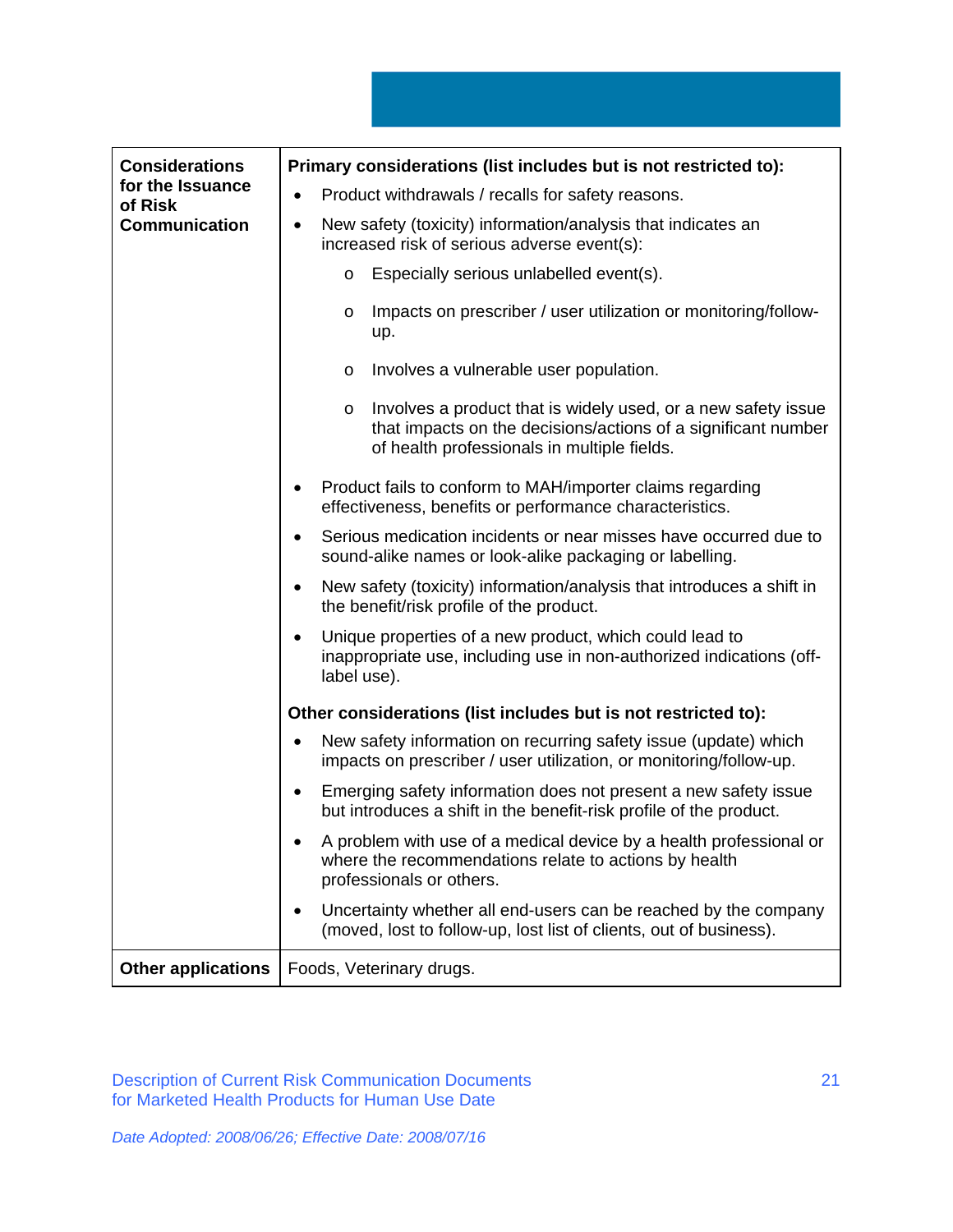| <b>Document 6</b>                              |                                                                                                                                                                                                                                                                                                                                                                                                            |
|------------------------------------------------|------------------------------------------------------------------------------------------------------------------------------------------------------------------------------------------------------------------------------------------------------------------------------------------------------------------------------------------------------------------------------------------------------------|
| <b>Document Name</b>                           | Industry Issued Health Professional Communication - Notice to<br>Hospitals (HPC-NtoH - document 6)                                                                                                                                                                                                                                                                                                         |
| <b>Urgency of Risk</b><br><b>Communication</b> | Medium                                                                                                                                                                                                                                                                                                                                                                                                     |
| <b>Target Audience</b>                         | Canadian hospitals to the attention of Chiefs of Medical Staff, hospital<br>pharmacies or blood banks for distribution to relevant departments<br>(e.g., Surgery, Emergency Medicine, Pharmacy, Paediatrics,<br>Anaesthesia, Geriatrics, Internal Medicine, Nursing, Dentistry, and<br>Intensive Care), Long Term Care Facilities and other involved<br>professional staff and posting in the institution. |
| <b>Lead for issuance</b>                       | <b>MAH</b>                                                                                                                                                                                                                                                                                                                                                                                                 |
| <b>Related</b><br>requirements                 | Industry Issued Health Professional Communication - Notice to<br>Hospitals (HPC-NtoH - document 6) should be accompanied by the<br>issuance of a corresponding Public Communication (MAH-PC -<br>document 7) when the information helps the public to make informed<br>decisions concerning the continued use of the marketed health product<br>in question.                                               |
| <b>Scope</b>                                   | Marketed health products for human use which are used in limited<br>areas such as hospitals, nursing homes, institutions.                                                                                                                                                                                                                                                                                  |
| <b>Description</b>                             | Inform health professionals about time-sensitive issues regarding the<br>safety or effectiveness (or both) of a marketed health product which is<br>primarily used in hospital or is limited to a select group of practitioners<br>who exclusively practise in hospital or selected clinics.                                                                                                               |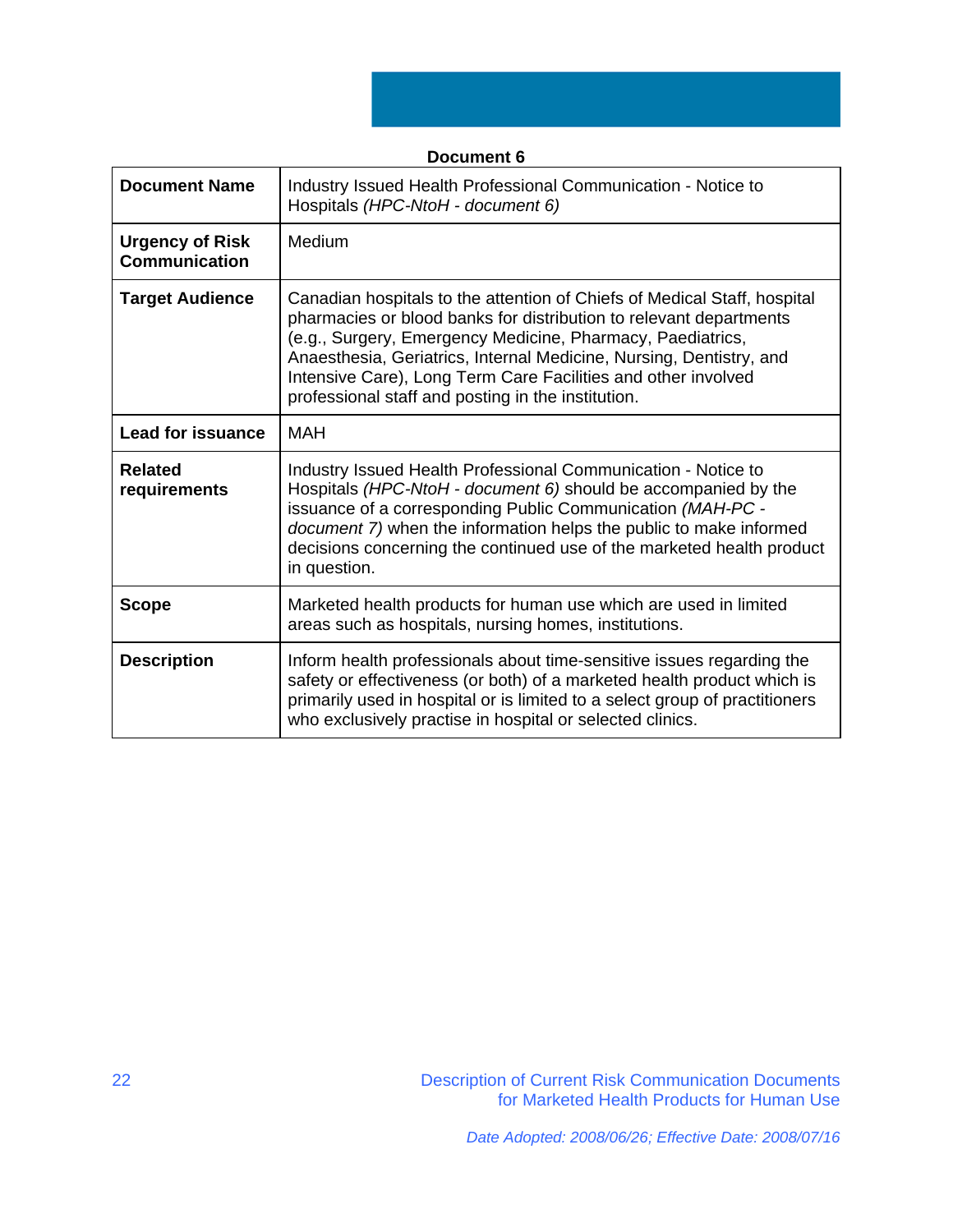| <b>Distribution</b>                       | Distribution by fax-out or mail-out of printed copies, with request to<br>$\bullet$<br>be posted in the institution.                                                               |
|-------------------------------------------|------------------------------------------------------------------------------------------------------------------------------------------------------------------------------------|
|                                           | Posting on MAH, MedEffect™ Canada, and association Web sites<br>$\bullet$<br>following distribution.                                                                               |
|                                           | May be disseminated to relevant professional associations to<br>encourage posting on their Web sites and publication in their<br>journals and newsletters.                         |
|                                           | Distribution to licensing bodies, provincial ministries of health, and<br>foreign regulatory agencies.                                                                             |
|                                           | Advance notification to foreign regulatory agencies.<br>٠                                                                                                                          |
|                                           | Distribution through MedEffect™ e-Notice mailing list.                                                                                                                             |
|                                           | Canadian Adverse Reaction Newsletter (CARN - document 11)<br>summary table of health professional and consumer advisories.                                                         |
| <b>Considerations</b><br>for the Issuance | The following considerations apply to products used in or dispensed in<br>hospitals, nursing homes, institutions or inpatient clinic settings.                                     |
| of Risk<br><b>Communication</b>           | Primary considerations (list includes but is not restricted to):                                                                                                                   |
|                                           | Product withdrawals / recalls for safety reasons.<br>$\bullet$                                                                                                                     |
|                                           | New safety (toxicity) information/analysis that indicates an<br>$\bullet$<br>increased risk of serious adverse event(s):                                                           |
|                                           | Especially serious unlabelled event(s).<br>$\circ$                                                                                                                                 |
|                                           | Impacts on prescriber / user utilization or monitoring/follow-<br>O<br>up.                                                                                                         |
|                                           | Involves a vulnerable user population.<br>O                                                                                                                                        |
|                                           | Involves a product that is widely used, or a new safety issue<br>O<br>that impacts on the decisions/actions of a significant number<br>of health professionals in multiple fields. |
|                                           | Product fails to conform to MAH/importer claims regarding<br>effectiveness, benefits or performance characteristics.                                                               |
|                                           | Serious medication incidents or near misses have occurred due to<br>sound-alike names or look-alike packaging or labelling.                                                        |
|                                           | New safety (toxicity) information/analysis that introduces a shift in<br>the benefit/risk profile of the product.                                                                  |
|                                           | Unique properties of a new product, which could lead to<br>inappropriate use, including use in non-authorized indications (off-                                                    |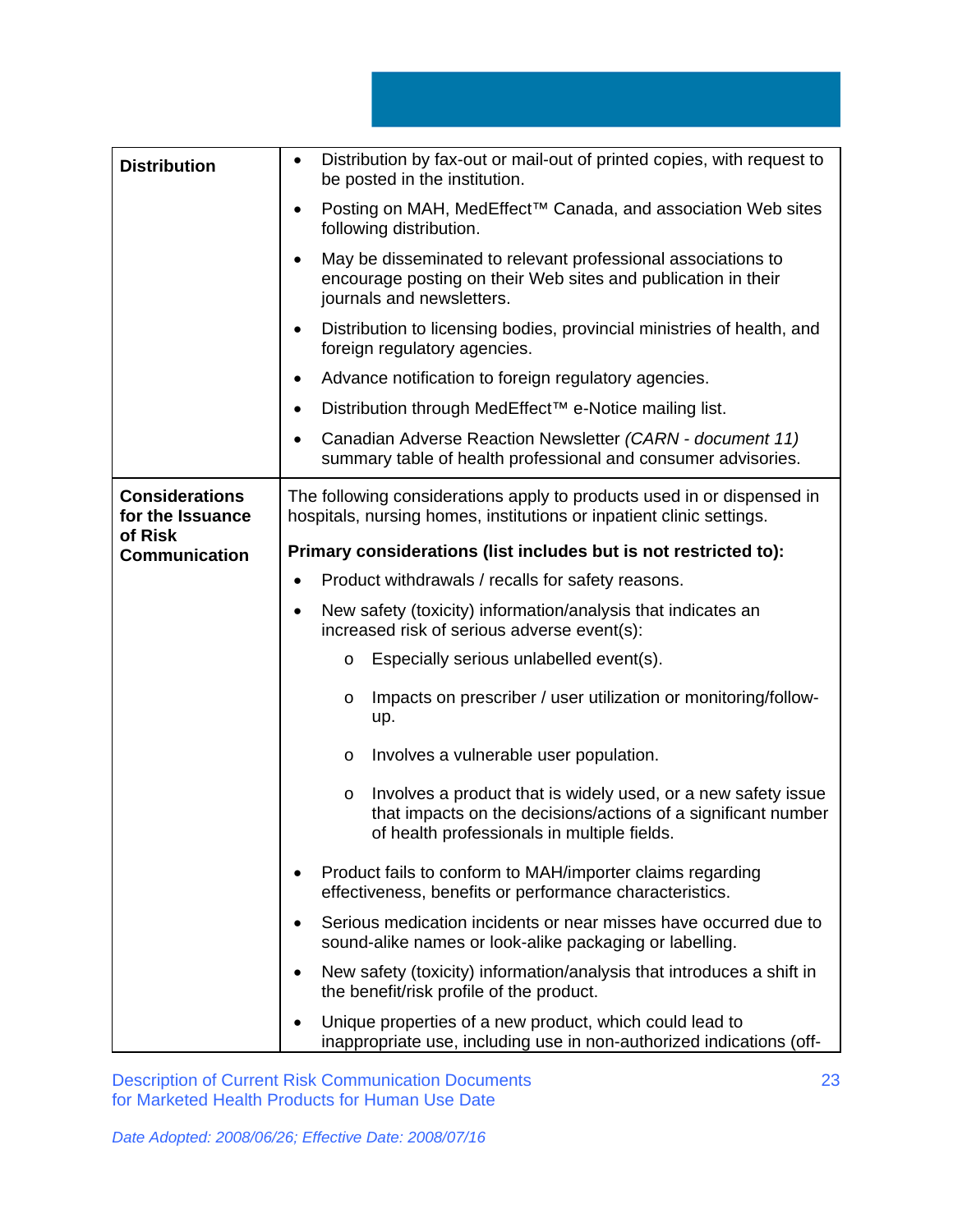|                           | label use).                                                                                                                                             |
|---------------------------|---------------------------------------------------------------------------------------------------------------------------------------------------------|
|                           | Other considerations (list includes but is not restricted to):                                                                                          |
|                           | New safety information on recurring safety issue (update) which<br>impacts on prescriber / user utilization, or monitoring/follow-up.                   |
|                           | Emerging safety information does not present a new safety issue<br>but introduces a shift in the benefit-risk profile of the product.                   |
|                           | A problem with use of a medical device by a health professional or<br>where the recommendations relate to actions by health<br>professionals or others. |
|                           | Uncertainty whether all end-users can be reached by the company<br>(moved, lost to follow-up, lost list of clients, out of business).                   |
| <b>Other applications</b> | Foods                                                                                                                                                   |

|                                                | росипсті І                                                                                                                                                                                                                                   |
|------------------------------------------------|----------------------------------------------------------------------------------------------------------------------------------------------------------------------------------------------------------------------------------------------|
| <b>Document Name</b>                           | Industry Issued Public Communication (MAH-PC - document 7)                                                                                                                                                                                   |
| <b>Urgency of Risk</b><br><b>Communication</b> | Medium                                                                                                                                                                                                                                       |
| <b>Target Audience</b>                         | Public (consumers, patients, patient associations, the media and the<br>general public).                                                                                                                                                     |
| <b>Lead for issuance</b>                       | MAH                                                                                                                                                                                                                                          |
| <b>Related</b><br>requirements                 | Industry Issued Public Communication (MAH-PC - document 7) should<br>accompany the issuance of a corresponding Industry Issued HPC-<br>DHCPL - document 5 and Industry Issued HPC-NtoH - document 6.                                         |
| <b>Scope</b>                                   | Marketed health products for human use.                                                                                                                                                                                                      |
| <b>Description</b>                             | Communicate new health safety information to the public regarding<br>marketed health products. A MAH-PC - document 7 is the plain-<br>language version of an issue covered in an Industry issued HPC-<br>DHCPL or HPC-NtoH - document 5 & 6. |

# **Document 7**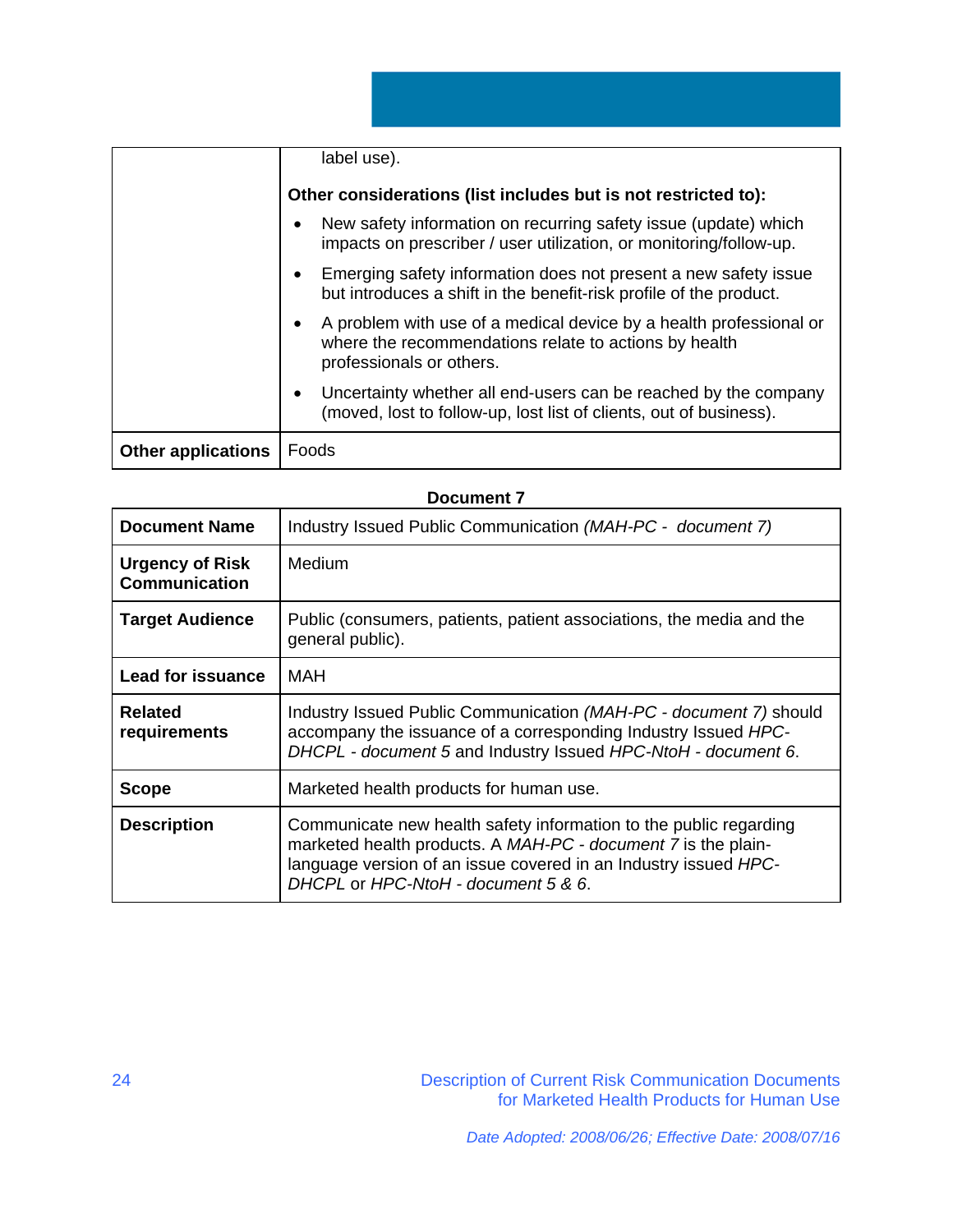| <b>Distribution</b>                       | Posting on MedEffect™ Canada Web site.<br>$\bullet$                                                                                                                                |
|-------------------------------------------|------------------------------------------------------------------------------------------------------------------------------------------------------------------------------------|
|                                           | Posting on MAH Web site.<br>٠                                                                                                                                                      |
|                                           | Distribution of the message to the media and the public through<br>$\bullet$<br>any agreed upon channel, including MedEffect™ e-Notice mailing<br>list and Marketwire.             |
|                                           | Canadian Adverse Reaction Newsletter (CARN - document 11)<br>summary table of health professional and consumer advisories.                                                         |
| <b>Considerations</b><br>for the Issuance | The following considerations apply to information that needs to be<br>communicated to the public.                                                                                  |
| of Risk<br><b>Communication</b>           | Primary considerations (list includes but is not restricted to):                                                                                                                   |
|                                           | Product withdrawals / recalls for safety reasons.                                                                                                                                  |
|                                           | New safety (toxicity) information/analysis that indicates an<br>٠<br>increased risk of serious adverse event(s):                                                                   |
|                                           | Especially serious unlabelled event(s).<br>O                                                                                                                                       |
|                                           | Impacts on prescriber / user utilization or monitoring/follow-<br>O<br>up.                                                                                                         |
|                                           | Involves a vulnerable user population.<br>$\circ$                                                                                                                                  |
|                                           | Involves a product that is widely used, or a new safety issue<br>O<br>that impacts on the decisions/actions of a significant number<br>of health professionals in multiple fields. |
|                                           | Product fails to conform to MAH/importer claims regarding<br>٠<br>effectiveness, benefits or performance characteristics.                                                          |
|                                           | Serious medication incidents or near misses have occurred due to<br>$\bullet$<br>sound-alike names or look-alike packaging or labelling.                                           |
|                                           | New safety (toxicity) information/analysis that introduces a shift in<br>the benefit/risk profile of the product.                                                                  |
|                                           | Unique properties of a new product, which could lead to<br>inappropriate use, including use in non-authorized indications (off-<br>label use).                                     |
|                                           | Issuance of any Industry Issued HPC-DHCPL or HPC-NtoH -<br>document 5 & 6.                                                                                                         |
|                                           | Stand alone (MAH-PC - document 7) important safety information<br>requiring rapid communication to the public.                                                                     |
|                                           | For medical devices used mostly at home (for example blood                                                                                                                         |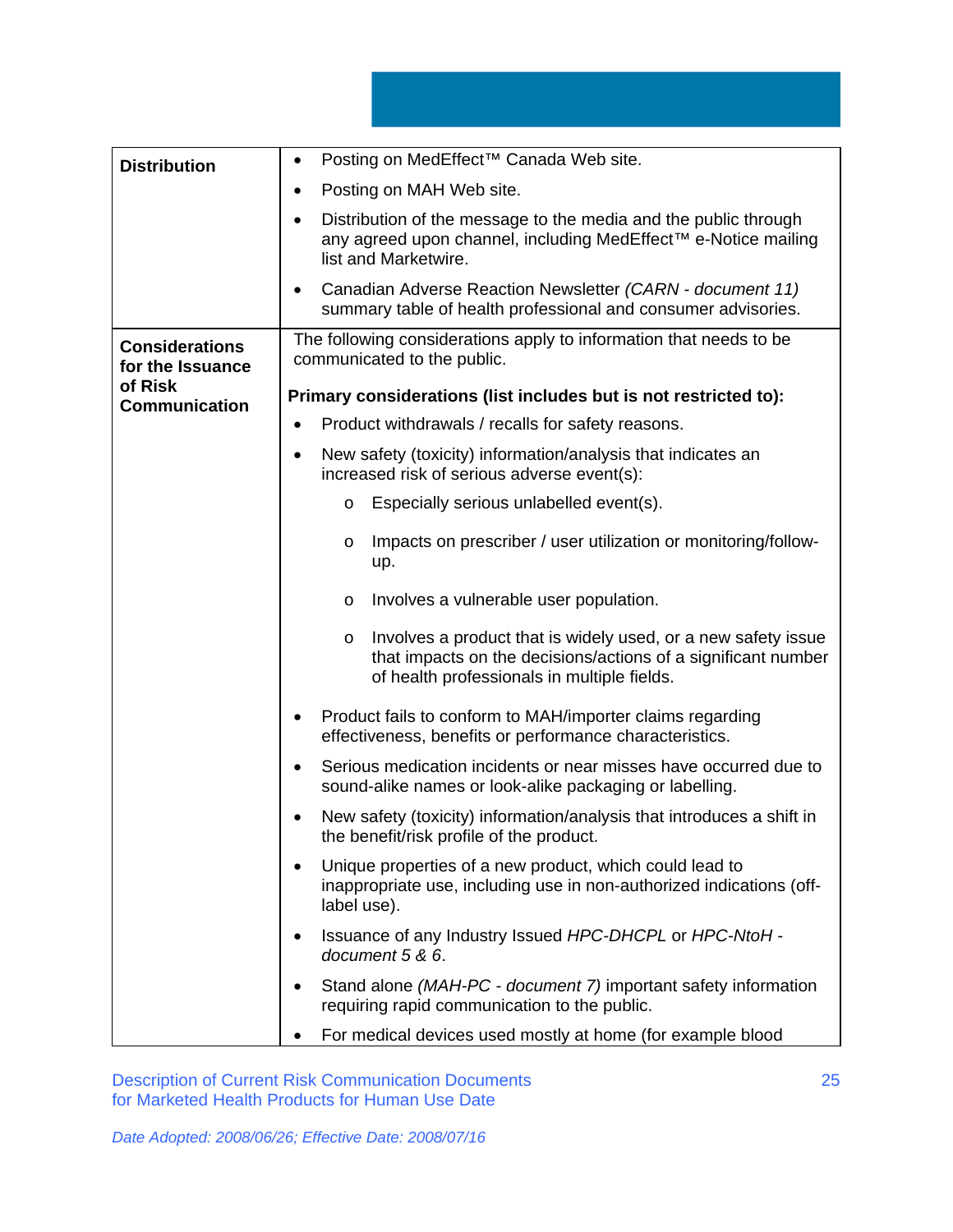|                           | glucose monitors).                                                                                                                                      |
|---------------------------|---------------------------------------------------------------------------------------------------------------------------------------------------------|
|                           | Other considerations (list includes but is not restricted to):                                                                                          |
|                           | New safety information on recurring safety issue (update) which<br>impacts on prescriber / user utilization, or monitoring/follow-up.                   |
|                           | Emerging safety information does not present a new safety issue<br>but introduces a shift in the benefit-risk profile of the product.                   |
|                           | A problem with use of a medical device by a health professional or<br>where the recommendations relate to actions by health<br>professionals or others. |
|                           | Uncertainty whether all end-users can be reached by the company<br>(moved, lost to follow-up, lost list of clients, out of business).                   |
| <b>Other applications</b> | Veterinary drugs, foods.                                                                                                                                |

# **Document 8**

| <b>Document Name</b>                  | Health Product Recall Notice (with Type I or Type II Health Hazard -<br>document 8)                                                                                                                                                                                                                                                                                                                                                                                                                                                                                                                                                                                                                                                          |
|---------------------------------------|----------------------------------------------------------------------------------------------------------------------------------------------------------------------------------------------------------------------------------------------------------------------------------------------------------------------------------------------------------------------------------------------------------------------------------------------------------------------------------------------------------------------------------------------------------------------------------------------------------------------------------------------------------------------------------------------------------------------------------------------|
| <b>Urgency of Risk</b>                | With Type I Health Hazard: High.                                                                                                                                                                                                                                                                                                                                                                                                                                                                                                                                                                                                                                                                                                             |
| <b>Communication</b>                  | With Type II Health Hazard: Medium.                                                                                                                                                                                                                                                                                                                                                                                                                                                                                                                                                                                                                                                                                                          |
|                                       | (refer to Health Hazard Classification in the <b>Definitions</b> section)                                                                                                                                                                                                                                                                                                                                                                                                                                                                                                                                                                                                                                                                    |
| <b>Target Audience</b>                | Health professionals (e.g., physicians, dentists, naturopaths,<br>pharmacists, nurses, hospitals, registered dieticians, and other medical<br>and support personnel involved in the delivery of healthcare),<br>distributors, and the public (consumers, patients, patient associations,<br>the media and the general public), possibly hospitals to the attention of<br>Chiefs of Medical Staff, hospital pharmacies or blood banks for<br>distribution to relevant departments (e.g., Surgery, Emergency<br>Medicine, Pharmacy, Paediatrics, Anaesthesia, Geriatrics, Internal<br>Medicine, Nursing, Dentistry, and Intensive Care), Long Term Care<br>Facilities and other involved professional staff and posting in the<br>institution. |
| <b>Responsibility for</b><br>issuance | <b>MAH</b>                                                                                                                                                                                                                                                                                                                                                                                                                                                                                                                                                                                                                                                                                                                                   |
| <b>Related</b><br>requirements        | For medical devices: requirements as per sections 64 and 65 of the<br>Medical Devices Regulations. <sup>1</sup>                                                                                                                                                                                                                                                                                                                                                                                                                                                                                                                                                                                                                              |
| <b>Scope</b>                          | Marketed health products for human use, mainly medical devices.                                                                                                                                                                                                                                                                                                                                                                                                                                                                                                                                                                                                                                                                              |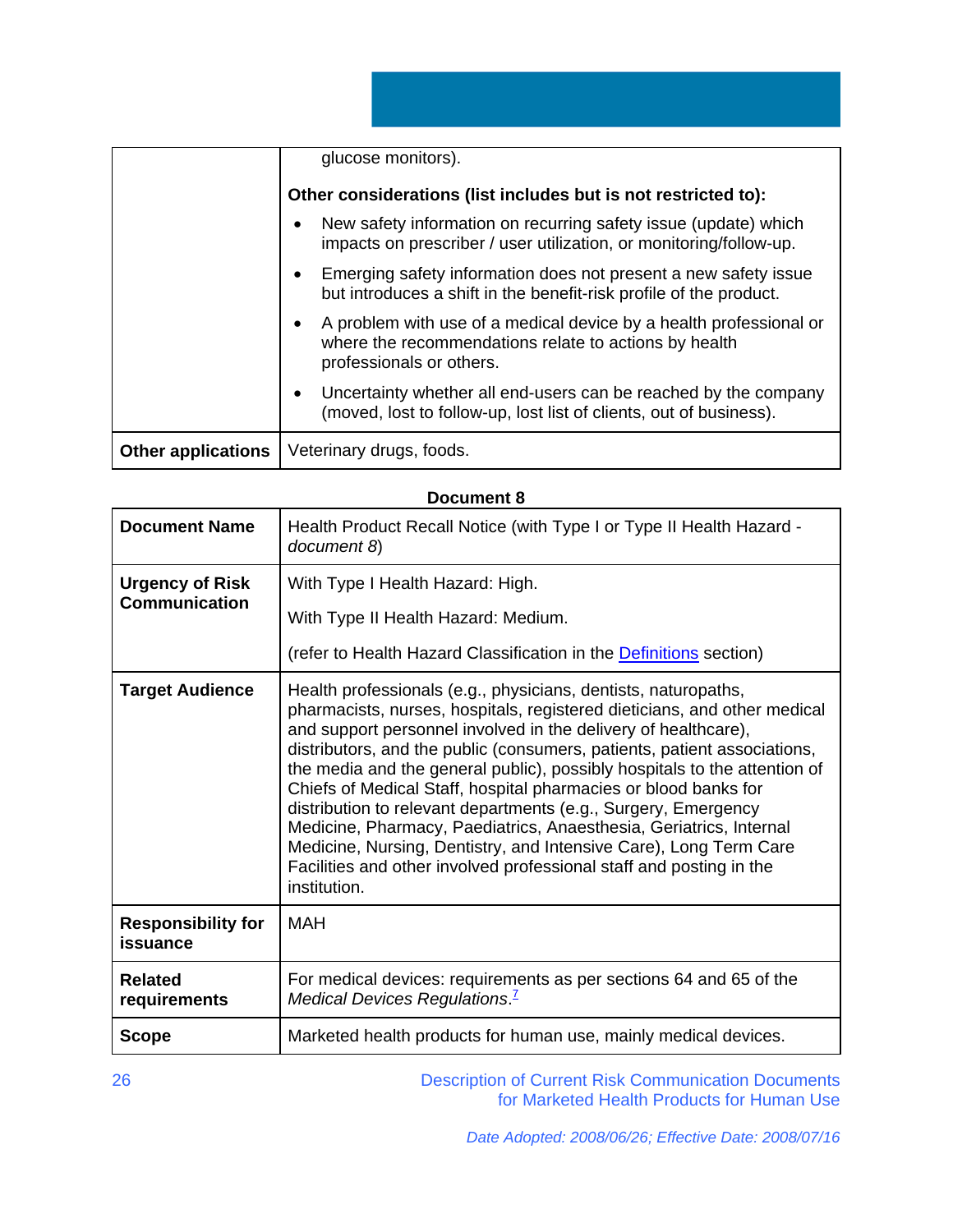**Description Before or upon initiating a recall, the recalling manufacturer should** notify the HPFB. Basic information required includes the name of the recalled product and, where applicable, any other means of identification, the total quantity of the recalled product, area of the distribution of the recalled product (by province and, if exported, by country) and the reason for initiating the recall (for medical devices: as per sections 64 and 65 of the *Medical Devices Regulation*).<sup>7</sup> **Distribution •** The HPFB Inspectorate (HPFBI) posts recalls on drugs for human use and medical devices on its Web site<sup>8</sup> (date of recall, MAH, health product identification, reason for recall). • Notices/advisories from companies may be posted on MedEffect<sup>™</sup> Canada when Health Canada deems that it is important to have the detailed safety information available for everybody who may need to know it. The criteria for posting industry-issued advisories related to recalls are: o the device defect/malfunction may cause serious health problems or death; o users belong to a vulnerable group; o devices may be used in non-hospital settings (at home, in nursing homes); o high likelihood that not all users can be reached by the company (moved, lost to follow-up, lost list of clients, out of business); o public health implications. • Not all recall notices on the HPFBI Web site are posted on the MedEffect™ Canada Web site. • Not all recalls trigger an advisory. • Canadian Adverse Reaction Newsletter *(CARN - document 11)* summary of advisories when an advisory is warranted.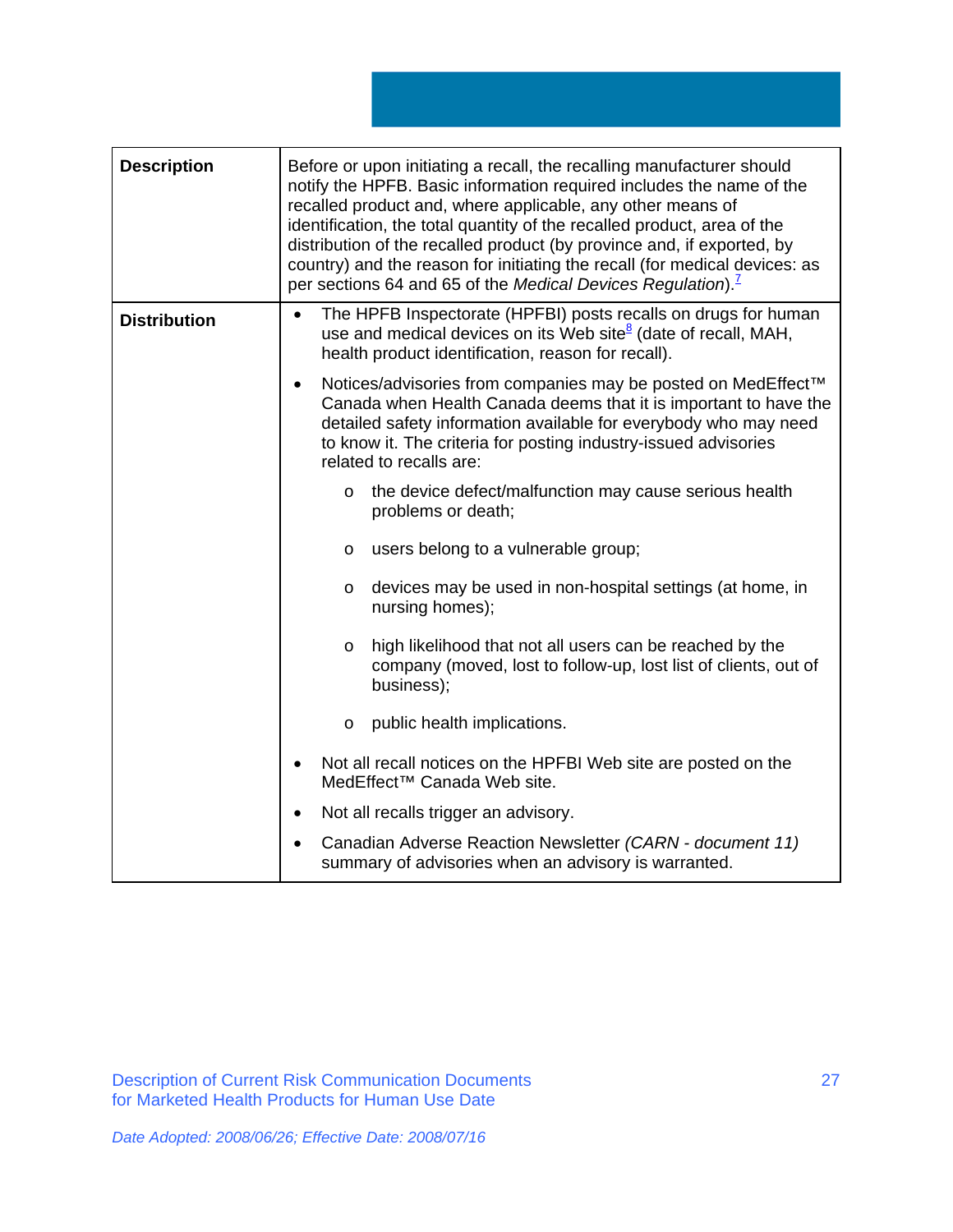| <b>Considerations</b><br>for the Issuance<br>of Risk | Recalls are defined differently for Marketed Health Products and<br>Medical Devices.                                                                                      |
|------------------------------------------------------|---------------------------------------------------------------------------------------------------------------------------------------------------------------------------|
| <b>Communication</b>                                 | Marketed Health Product other than a Medical Device:                                                                                                                      |
|                                                      | Removal from further sale or use or correction of a marketed health<br>product that:                                                                                      |
|                                                      | Presents a risk to the health of consumers; or<br>$\Omega$                                                                                                                |
|                                                      | Violates legislation administered by the HPFB.<br>$\circ$                                                                                                                 |
|                                                      | <b>Medical Device:</b>                                                                                                                                                    |
|                                                      | Recall or correction of a medical device, or notification to its<br>owners and users of its defectiveness or potential defectiveness, if<br>the device:                   |
|                                                      | May be hazardous to health;<br>$\circ$                                                                                                                                    |
|                                                      | May fail to conform to any claim made by the manufacturer<br>$\circ$<br>or importer relating to its effectiveness, benefits,<br>performance characteristics or safety; or |
|                                                      | May not meet the requirements of the Act or Medical Device<br>$\circ$<br>Regulations.                                                                                     |
| <b>Other applications</b>                            | Includes any product under the mandate of the Health Products and<br>Food Branch (HPFB), with the exception of food products.                                             |

# **Document 9**

| <b>Document Name</b>                           | Health Canada Foreign Product Alert (FPA - document 9)                                   |
|------------------------------------------------|------------------------------------------------------------------------------------------|
| <b>Urgency of Risk</b><br><b>Communication</b> | Medium                                                                                   |
| <b>Target Audience</b>                         | Public (consumers, patients, patient associations, the media and the<br>general public). |
| <b>Lead for issuance</b>                       | <b>Health Canada</b>                                                                     |
| <b>Related</b><br>requirements                 | <b>None</b>                                                                              |
| <b>Scope</b>                                   | Health products                                                                          |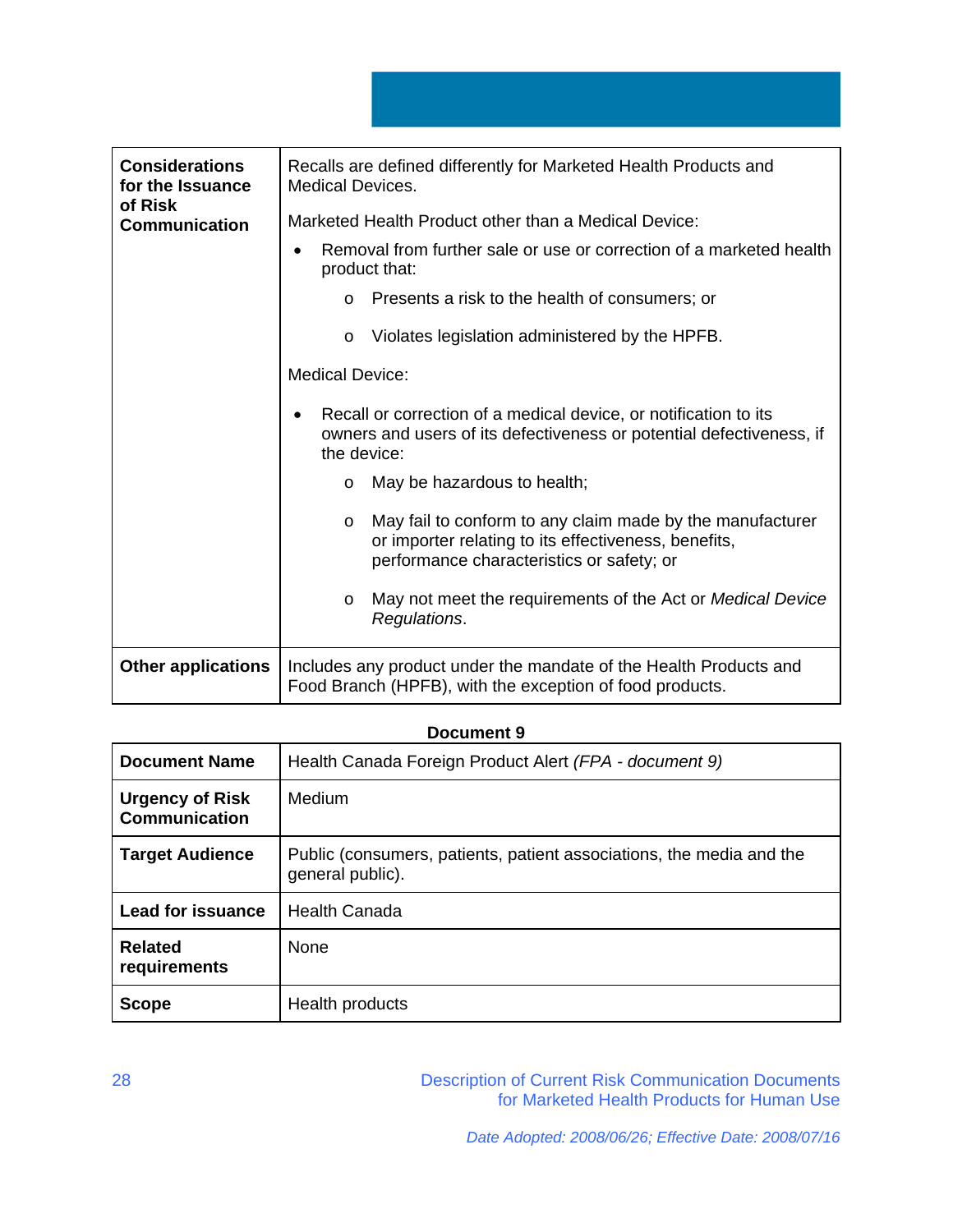**Description Web-based tool that provides general warnings about the use of** products not authorized for sale in Canada and details on identified foreign products in a table format. **Distribution |** • Posting within the "Advisories, Warnings and Recalls" section of the Health Canada Web site and on the MedEffect™ Canada Web site. • Distribution of a notice of Web updates to media and the public via the Health Canada media listserv and the MedEffect™ e-Notice mailing list. • Canadian Adverse Reaction Newsletter *(CARN - document 11)* summary table of health professional and consumer advisories. **Considerations for the Issuance of Risk Communication Primary considerations (list includes but is not restricted to):**  • Safety information received by Health Canada about foreign products that are not authorized for sale in Canada, which have not been found on the Canadian market, but which may have entered the country through personal importation or by purchase over the Internet. **Other considerations:**  • Advisories from foreign agencies. • If evidence exists that these products are available in Canada, then a Warning or Advisory could be used as appropriate.

## **Document 10**

| <b>Document Name</b>                           | Health Canada Information Update (IU - document 10)                                                                                                                                                                                                                                                         |
|------------------------------------------------|-------------------------------------------------------------------------------------------------------------------------------------------------------------------------------------------------------------------------------------------------------------------------------------------------------------|
| <b>Urgency of Risk</b><br><b>Communication</b> | Medium                                                                                                                                                                                                                                                                                                      |
| <b>Target Audience</b>                         | Health professionals (e.g., physicians, dentists, naturopaths,<br>pharmacists, nurses, hospitals, registered dieticians, and other medical<br>and support personnel involved in the delivery of healthcare) and public<br>(consumers, patients, patient associations, the media and the general<br>public). |
| <b>Responsibility for</b><br>issuance          | <b>Health Canada</b>                                                                                                                                                                                                                                                                                        |

Description of Current Risk Communication Documents for Marketed Health Products for Human Use Date

*Date Adopted: 2008/06/26; Effective Date: 2008/07/16* 

**Other applications** | None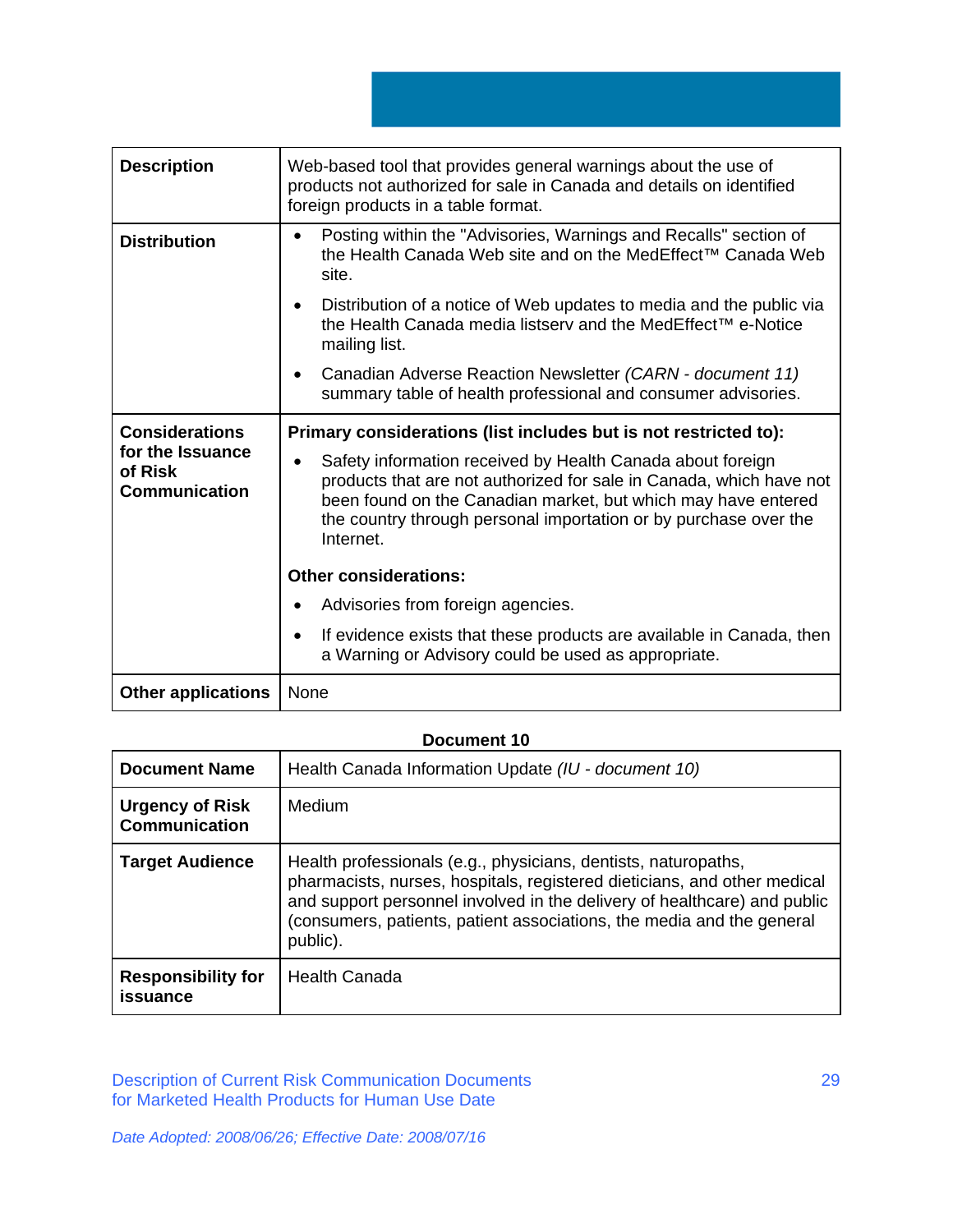**Related requirements**  None **Scope** | Marketed health products for human use. **Description** Web-based tool used when the nature of a communication is less urgent than for an advisory or warning. **Distribution | •** When warranted, can be distributed through Marketwire, Health Canada's media listserv and the MedEffect™ e-Notice mailing list. • Posting on Health Canada and MedEffect™ Canada Web sites. • May also be distributed to various parties including regional offices, health professional associations, licensing bodies, provincial ministries of health, and foreign regulatory agencies. • Advance notification to foreign regulatory agencies on an ad hoc basis. **Considerations for the Issuance of Risk Communication Primary considerations (list includes but is not restricted to):**  • Need to inform of a risk situation where a *PW or a PA - document 1 & 2* was previously issued. • Need to state Health Canada's position on an issue. • Need to counter industry / media / public misconception. • Need to convey Health Canada's awareness of an issue and indicate that work is underway. **Other considerations:**  • Small groups of people affected. Need to expand on risk information already available through previous communication or to reinforce safety recommendations previously issued. **Other applications** Foods, consumer products, potential use outside of risk communication, Veterinary drugs.

# **Document 11**

| <b>Document Name</b>                    | Canadian Adverse Reaction Newsletter (CARN - document 11) |
|-----------------------------------------|-----------------------------------------------------------|
| Urgency of Risk<br><b>Communication</b> | Low                                                       |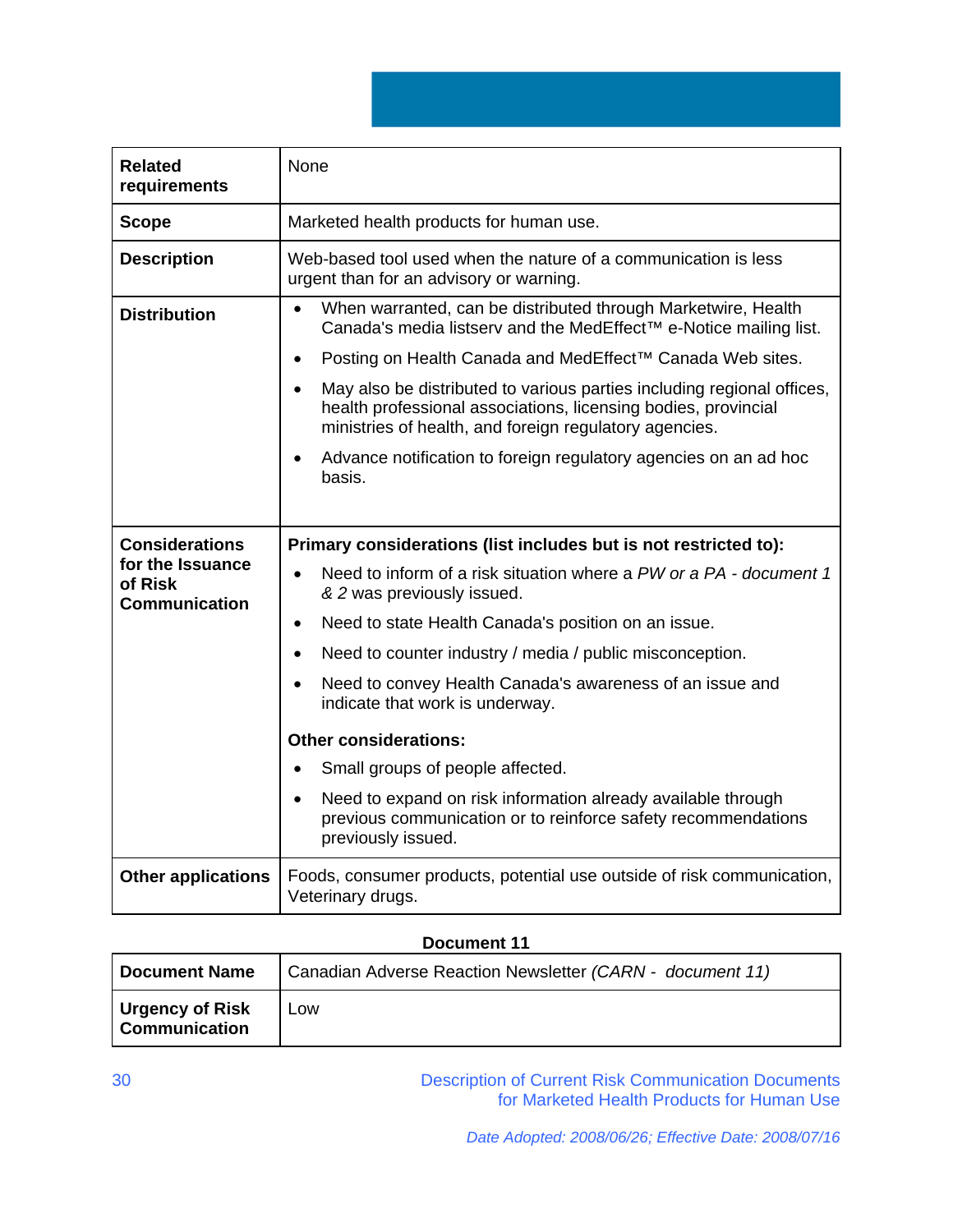| <b>Target Audience</b>                               | Health professionals (e.g., physicians, dentists, naturopaths,<br>pharmacists, nurses, hospitals, registered dieticians, and other medical<br>and support personnel involved in the delivery of healthcare).                                                                                                                                                                                                                                                                                                    |
|------------------------------------------------------|-----------------------------------------------------------------------------------------------------------------------------------------------------------------------------------------------------------------------------------------------------------------------------------------------------------------------------------------------------------------------------------------------------------------------------------------------------------------------------------------------------------------|
| <b>Responsibility for</b><br>issuance                | <b>Health Canada</b>                                                                                                                                                                                                                                                                                                                                                                                                                                                                                            |
| <b>Related</b><br>requirements                       | None                                                                                                                                                                                                                                                                                                                                                                                                                                                                                                            |
| <b>Scope</b>                                         | Marketed health products for human use.                                                                                                                                                                                                                                                                                                                                                                                                                                                                         |
| <b>Description</b>                                   | A source of adverse reaction information published quarterly, in<br>January, April, July and October of each year. This publication informs<br>health professionals and the public about potential signals detected<br>through the review of case reports submitted to Health Canada. It is a<br>useful mechanism to disseminate information on suspected adverse<br>reactions to health products occurring in humans before comprehensive<br>risk-benefit evaluations and regulatory decisions are undertaken. |
| <b>Distribution</b>                                  | Posting on the MedEffect <sup>™</sup> Canada Web site.<br>$\bullet$                                                                                                                                                                                                                                                                                                                                                                                                                                             |
|                                                      | Published within the Canadian Medical Association Journal (targets<br>$\bullet$<br>67,000 physicians).                                                                                                                                                                                                                                                                                                                                                                                                          |
|                                                      | Distribution through a hard copy mailing list to pharmacists,<br>$\bullet$<br>naturopaths and other stakeholders (e.g., Drug Information<br>Centres, health professional associations, MAH, other international<br>regulatory agencies) across Canada and internationally (26,000<br>copies quarterly).                                                                                                                                                                                                         |
|                                                      | Advance notification to foreign regulatory agencies.<br>٠                                                                                                                                                                                                                                                                                                                                                                                                                                                       |
|                                                      | Dissemination through MedEffect <sup>™</sup> e-Notice mailing list where the<br>٠<br>public and media are amongst the subscribers.                                                                                                                                                                                                                                                                                                                                                                              |
|                                                      | A summary of topics is provided to the Canadian Family Physician<br>(CFP) and the Canadian Pharmacists Journal (CPJ), which they<br>publish in their journals depending on availability of space.                                                                                                                                                                                                                                                                                                               |
|                                                      | Courtesy copy sent by fax to relevant MAH prior to publication.                                                                                                                                                                                                                                                                                                                                                                                                                                                 |
|                                                      | Indexed in CINAHL (Cumulative Index to Nursing and Allied Health<br>$\bullet$<br>Literature) electronic database.                                                                                                                                                                                                                                                                                                                                                                                               |
| <b>Considerations</b><br>for the Issuance<br>of Risk | Primary considerations (list includes but is not restricted to):<br>Canadian cases.<br>$\bullet$                                                                                                                                                                                                                                                                                                                                                                                                                |
| <b>Communication</b>                                 | Serious adverse reactions.                                                                                                                                                                                                                                                                                                                                                                                                                                                                                      |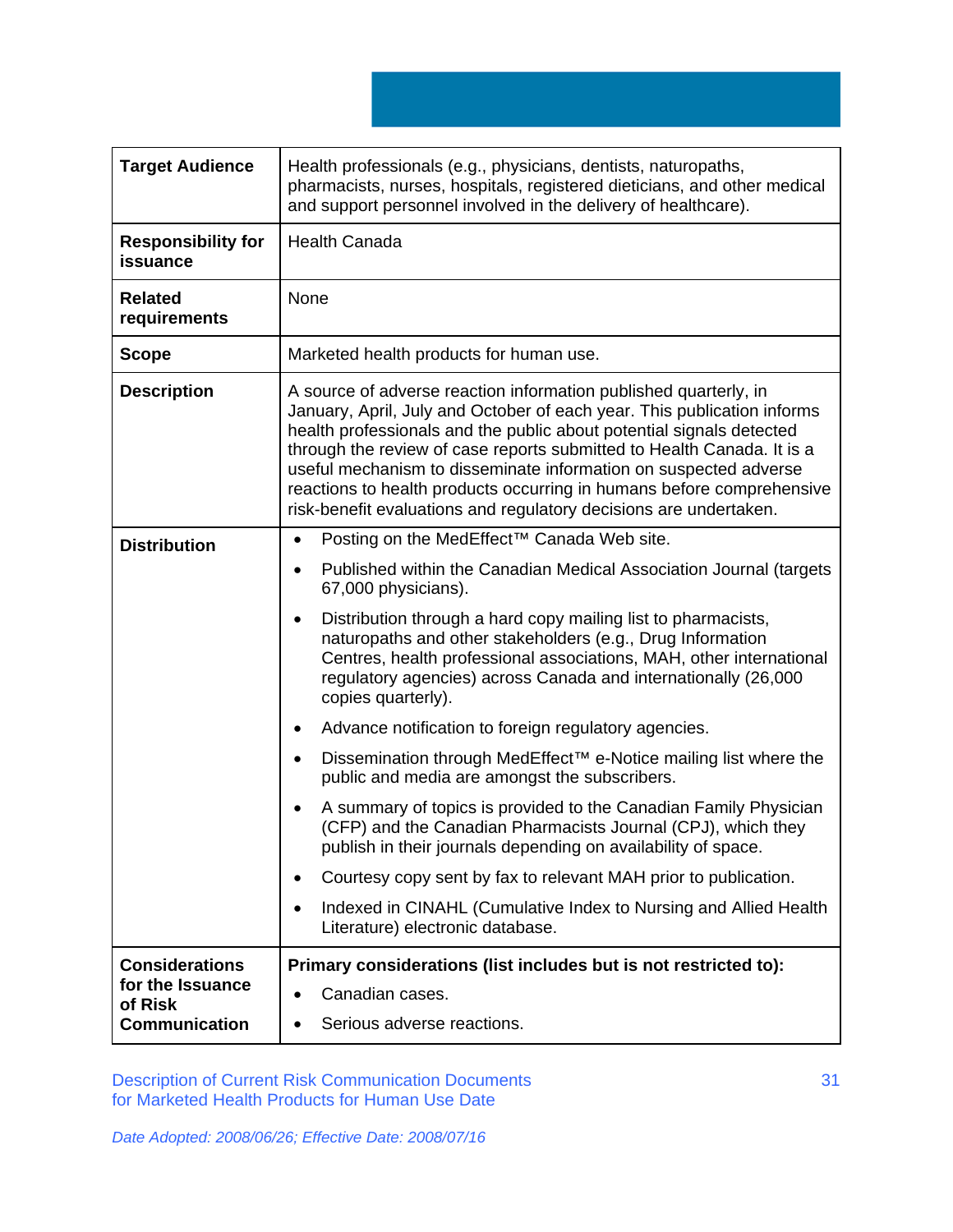|                           | Adverse reactions that are unexpected, unlabelled, not yet<br>described.                                                                                                                                                                                                                            |
|---------------------------|-----------------------------------------------------------------------------------------------------------------------------------------------------------------------------------------------------------------------------------------------------------------------------------------------------|
|                           | Safety issue with recently marketed health product.                                                                                                                                                                                                                                                 |
|                           | Public health impact and clinical relevance of safety issue.                                                                                                                                                                                                                                        |
|                           | Public risk perception of a safety issue.<br>$\bullet$                                                                                                                                                                                                                                              |
|                           | Safety issues concerning specific populations (e.g., children,<br>elderly, pregnant or nursing women, HIV/AIDS, etc.).                                                                                                                                                                              |
|                           | Emerging significant safety information.                                                                                                                                                                                                                                                            |
|                           | <b>Other considerations:</b>                                                                                                                                                                                                                                                                        |
|                           | Increased frequency of an AR (dependent on seriousness of<br>reaction).                                                                                                                                                                                                                             |
|                           | Clinically relevant Product Monograph changes to sensitize health<br>$\bullet$<br>professionals if not adequately addressed by another<br>communication vehicle.                                                                                                                                    |
|                           | Safety concerns identified in pharmacovigilance plans or risk<br>$\bullet$<br>management plans to share findings, stimulate reporting.                                                                                                                                                              |
|                           | Safety issues in other countries for products authorized for market<br>in Canada.                                                                                                                                                                                                                   |
|                           | Other safety concerns, e.g., reminder of ongoing safety issues with<br>$\bullet$<br>inappropriate use of a health product (e.g., drug abuse, misuse,<br>off-label use, medication incidents), new health product<br>interactions, health product defects, lack of effect (need several<br>reports). |
|                           | Suitable timing of topic publication (consideration of environmental<br>$\bullet$<br>context, sensitivities).                                                                                                                                                                                       |
|                           | Additional considerations for case presentations:                                                                                                                                                                                                                                                   |
|                           | • Serious unexpected adverse reaction.                                                                                                                                                                                                                                                              |
|                           | Clinical relevance of safety issue, strong case report with a<br>plausible causality.                                                                                                                                                                                                               |
|                           | Recent report (preferably within last 2 years of date of proposed<br>publication).                                                                                                                                                                                                                  |
|                           | Not a case presentation recently published for this health product<br>(within last year of date of proposed publication - unless different<br>reaction).                                                                                                                                            |
| <b>Other applications</b> | None                                                                                                                                                                                                                                                                                                |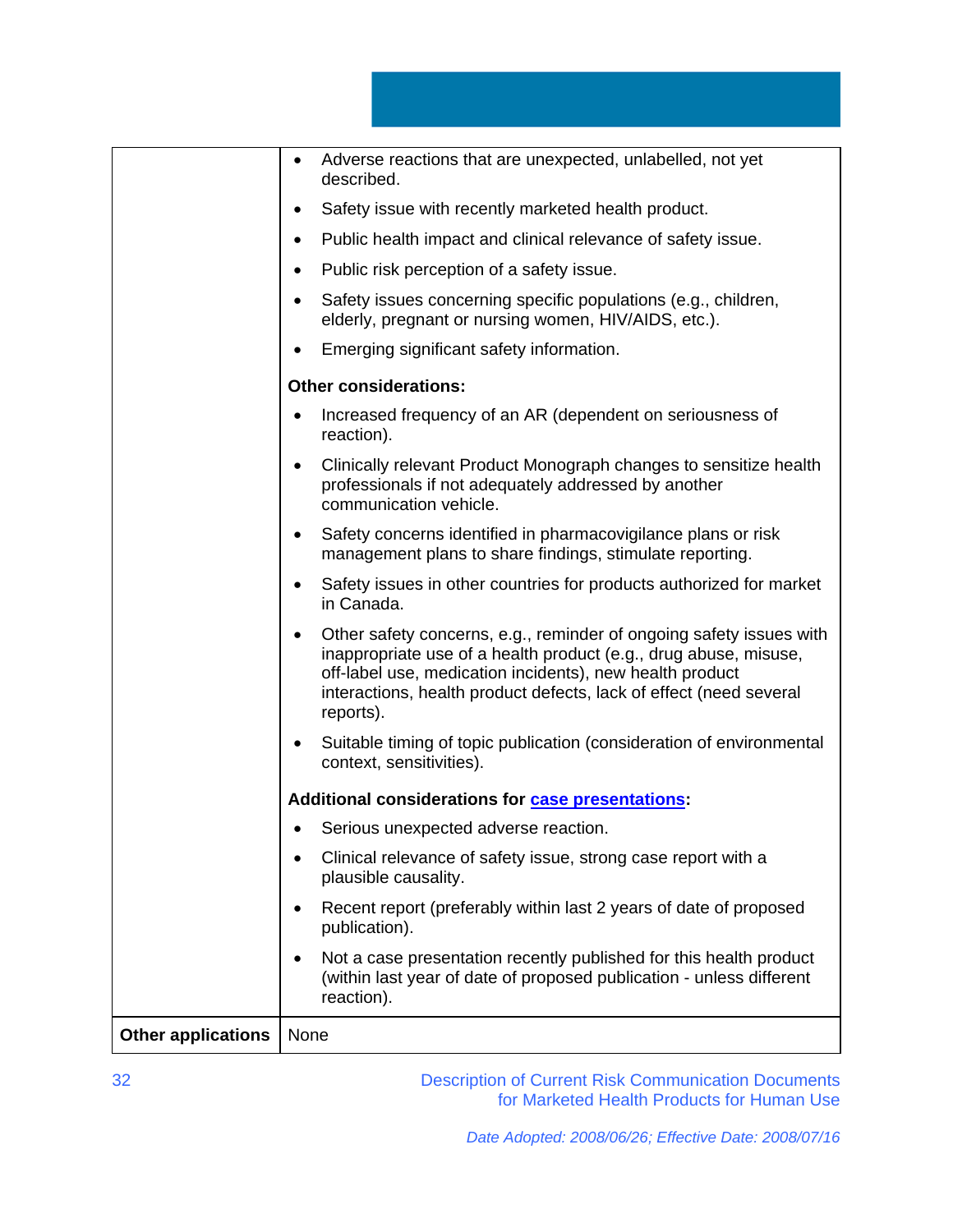| <b>Document Name</b>                           | It's Your Health (IYH - document 12)                                                                                                                                                                                                                                                                                                                                                                                                                                                                                                                                                                                                                                                             |
|------------------------------------------------|--------------------------------------------------------------------------------------------------------------------------------------------------------------------------------------------------------------------------------------------------------------------------------------------------------------------------------------------------------------------------------------------------------------------------------------------------------------------------------------------------------------------------------------------------------------------------------------------------------------------------------------------------------------------------------------------------|
|                                                |                                                                                                                                                                                                                                                                                                                                                                                                                                                                                                                                                                                                                                                                                                  |
| <b>Urgency of Risk</b><br><b>Communication</b> | Low                                                                                                                                                                                                                                                                                                                                                                                                                                                                                                                                                                                                                                                                                              |
| <b>Target Audience</b>                         | Public (consumers, patients, patient associations, the media and the<br>general public) and special interest groups.                                                                                                                                                                                                                                                                                                                                                                                                                                                                                                                                                                             |
| <b>Responsibility for</b><br>issuance          | Joint publication produced by Health Canada and the Public Health<br>Agency of Canada.                                                                                                                                                                                                                                                                                                                                                                                                                                                                                                                                                                                                           |
| <b>Related</b><br>requirements                 | None                                                                                                                                                                                                                                                                                                                                                                                                                                                                                                                                                                                                                                                                                             |
| <b>Scope</b>                                   | Covers a wide range of health and safety issues that affect Canadians<br>or are of interest to them.                                                                                                                                                                                                                                                                                                                                                                                                                                                                                                                                                                                             |
| <b>Description</b>                             | Series of article-style fact sheets -- written in plain language, and<br>generally 2-3 pages in length -- that cover a wide range of health and<br>safety issues. Articles aim to advise Canadians about the benefits and<br>risks of products, procedures and substances, as well as informing<br>them on how to minimize their risk in relation to diseases and<br>conditions.<br>In addition, IYH - document 12 contains a section describing the role(s)<br>of Health Canada, the Public Health Agency of Canada (PHAC) and/or<br>other Government of Canada departments/agencies in addressing the<br>IYH topic covered, and includes Internet links and references to more<br>information. |
| <b>Distribution</b>                            | Published by Health Canada for the Web and for print publication.<br>$\bullet$<br>Notice of new and recently updated articles is issued via e-mail to<br>$\bullet$<br>over 5,100 IYH subscribers.<br>Hard copies of the articles are also distributed as requested by<br>$\bullet$<br>organizations and through targeted conferences and fairs.<br>If a marketed health product is involved, a MedEffect™ e-Notice is<br>$\bullet$<br>issued.<br>If a marketed health product is involved, will be added to the<br>Canadian Adverse Reaction Newsletter summary of advisories.                                                                                                                   |

# **Document 12**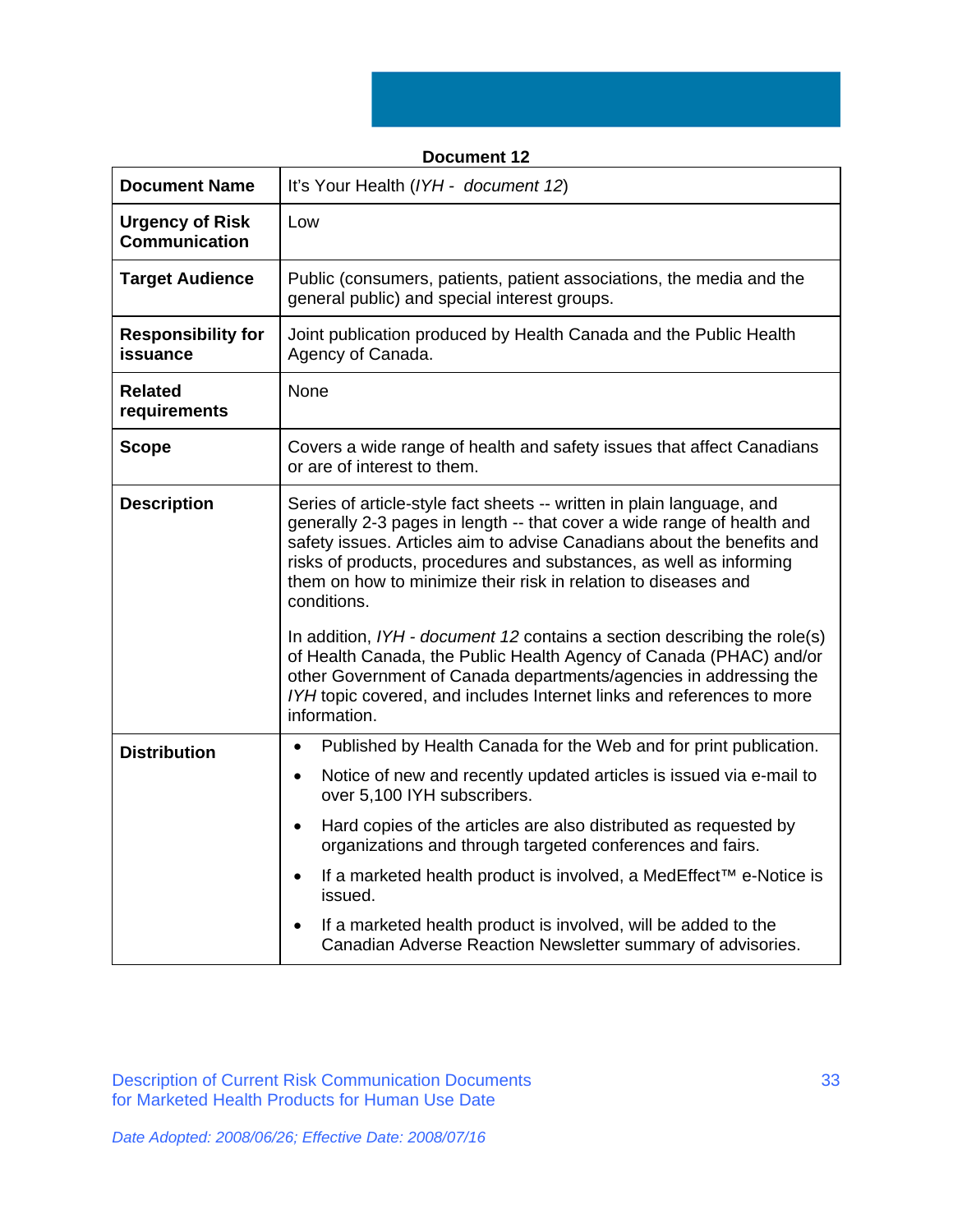| <b>Considerations</b><br>for the Issuance<br>of Risk<br><b>Communication</b> | Primary considerations (list includes but is not restricted to):                                                                                                                             |
|------------------------------------------------------------------------------|----------------------------------------------------------------------------------------------------------------------------------------------------------------------------------------------|
|                                                                              | Topic covered has long shelf life, i.e. not a rapidly evolving issue.                                                                                                                        |
|                                                                              | <b>Other considerations:</b>                                                                                                                                                                 |
|                                                                              | Timeliness / relevance of the subject matter, i.e. issue in the public<br>spotlight or tied to a health-related awareness day / week / month.                                                |
|                                                                              | Targeted message to Canadians at higher risk for health effects.                                                                                                                             |
|                                                                              | Reinforce to Canadians that they have a role to play in maintaining<br>and improving their health.                                                                                           |
|                                                                              | Reinforce public health messages.                                                                                                                                                            |
|                                                                              | Clarify information or correct misinformation/myths about health<br>and safety issues.                                                                                                       |
|                                                                              | Inform Canadians of new regulations, policies, consultations or<br>directions undertaken by Health Canada/PHAC.                                                                              |
| <b>Other applications</b>                                                    | IYH - document 12 does NOT provide diagnosis or treatment<br>recommendations and should NOT be used in place of medical advice,<br>instruction and/or treatment. Content currently includes: |
|                                                                              | Disease (prevention, information).                                                                                                                                                           |
|                                                                              | Environment (air, water, work).                                                                                                                                                              |
|                                                                              | Food (storage, safety, tips).                                                                                                                                                                |
|                                                                              | Lifestyle (personal products).                                                                                                                                                               |
|                                                                              | Medical (treatments, devices, health products).                                                                                                                                              |
|                                                                              | Products (consumer, hobbies).                                                                                                                                                                |

# **Document 13**

| <b>Document Name</b>                           | Fact Sheets and Backgrounders (document 13)                                              |
|------------------------------------------------|------------------------------------------------------------------------------------------|
| <b>Urgency of Risk</b><br><b>Communication</b> | Low                                                                                      |
| <b>Target Audience</b>                         | Public (consumers, patients, patient associations, the media and the<br>general public). |
| <b>Responsibility for</b><br><b>issuance</b>   | <b>Health Canada</b>                                                                     |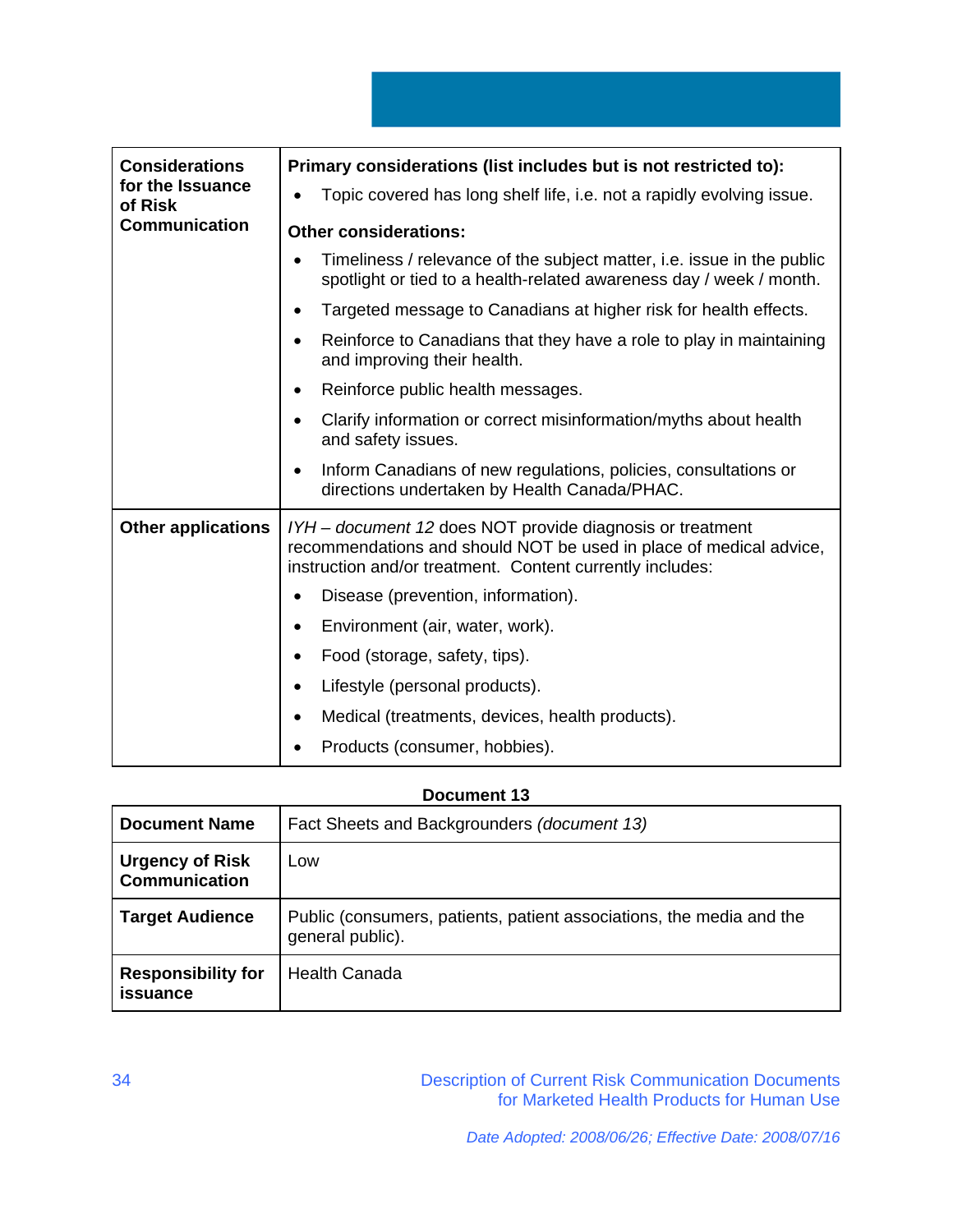| <b>Related</b><br>requirements                       | Used on a case-by-case basis, never as a stand-alone document.                                                                                                                                                                                                                                                        |
|------------------------------------------------------|-----------------------------------------------------------------------------------------------------------------------------------------------------------------------------------------------------------------------------------------------------------------------------------------------------------------------|
| <b>Scope</b>                                         | Marketed health products for human use.                                                                                                                                                                                                                                                                               |
| <b>Description</b>                                   | Communication tool to provide information in a clear and concise<br>manner. Provides information about an issue, program or service. A<br>fact sheet is structured to answer commonly asked questions about an<br>issue, program or service.                                                                          |
| <b>Distribution</b>                                  | Posted on the Health Canada Web site.<br>$\bullet$                                                                                                                                                                                                                                                                    |
|                                                      | Can be distributed widely to a specific audience or serve as a<br>$\bullet$<br>resource document.                                                                                                                                                                                                                     |
|                                                      | May also be used as handouts at events to consistently convey<br>$\bullet$<br>program messages.                                                                                                                                                                                                                       |
| <b>Considerations</b><br>for the Issuance<br>of Risk | General information on a significant public health issue that<br>$\bullet$<br>impacts a large number of stakeholders (insulin, influenza<br>pandemic preparedness, blood products etc.)                                                                                                                               |
| <b>Communication</b>                                 | Communicate risks that may exist for a class of products, or for<br>$\bullet$<br>multiple treatments that are used for one indication (e.g., Status of<br>Terfenadine-Containing Drugs in Canada).                                                                                                                    |
|                                                      | Could involve general issues (e.g., How Adverse Reaction<br>$\bullet$<br>Information on Health Products is Used).                                                                                                                                                                                                     |
|                                                      | Fact sheets are often prepared for products under the Notice of<br>Compliances with Conditions (NOC/c) policy, so patients can be<br>made aware of the lack of efficacy information and safety issues<br>associated with these products. Often provided for medications<br>such as HIV treatments, oncology products. |
|                                                      | Vehicle for communicating accurate information for which there are<br>$\bullet$<br>misconceptions, misinformation, or conflicting information in the<br>public domain.                                                                                                                                                |
| <b>Other applications</b>                            | Consumer products, Foods, Veterinary drugs.                                                                                                                                                                                                                                                                           |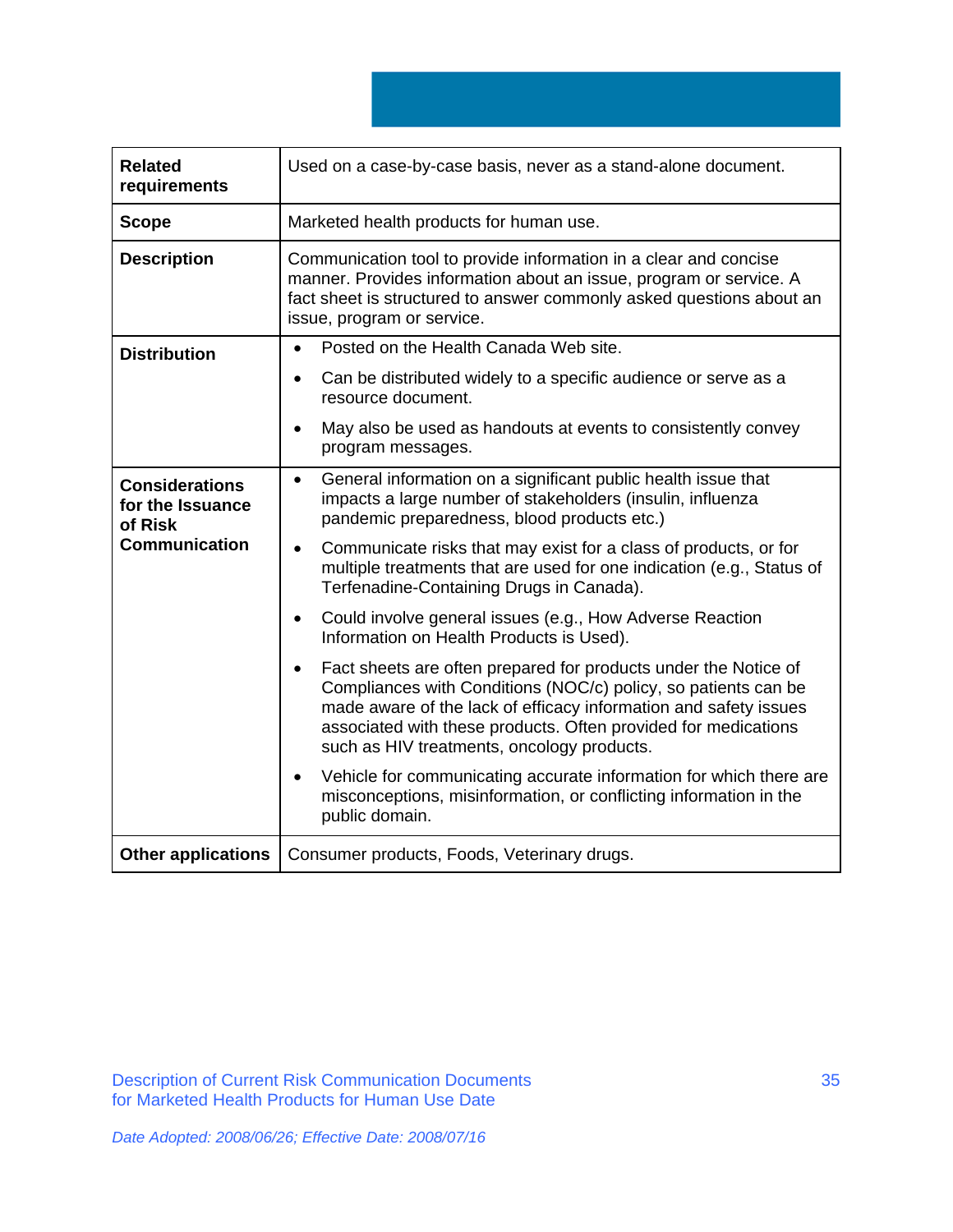# **ACRONYMS**

| AE:       | Adverse Event                                                                       |
|-----------|-------------------------------------------------------------------------------------|
| AIDS:     | Acquired Immune Deficiency Syndrome                                                 |
| AR:       | <b>Adverse Reaction</b>                                                             |
| CARN:     | <b>Canadian Adverse Reaction Newsletter</b>                                         |
| CFP:      | Canadian Family Physician                                                           |
| CINAHL:   | Cumulative Index to Nursing and Allied Health Literature                            |
| CPJ:      | <b>Canadian Pharmacists Journal</b>                                                 |
| DIN:      | <b>Drug Identification Number</b>                                                   |
| DIN-HM:   | Homeopathic Medicine Number                                                         |
| EC:       | <b>European Commission</b>                                                          |
| FPA:      | Health Canada Foreign Product Alert                                                 |
| HC:       | <b>Health Canada</b>                                                                |
| HHE:      | <b>Health Hazard Evaluation</b>                                                     |
| HPC:      | <b>Health Professional Communication</b>                                            |
|           | HPC-DHCPL: Health Professional Communication - Dear Health Care Professional Letter |
| HPC-NtoH: | Health Professional Communication - Notice to Hospitals                             |
| HPFB:     | <b>Health Products and Food Branch</b>                                              |
| HPFBI:    | Health Products and Food Branch Inspectorate                                        |
| IYH:      | It's Your Health                                                                    |
| MAH:      | <b>Market Authorization Holders</b>                                                 |
| MAH-PC:   | <b>Industry Issued Public Communication</b>                                         |
| MHPD:     | <b>Marketed Health Products Directorate</b>                                         |
| NOC/c:    | Notice of Compliance with conditions                                                |
| NPN:      | <b>Natural Product Number</b>                                                       |
| PA:       | Health Canada Public Advisory                                                       |
| PHAC:     | Public Health Agency of Canada                                                      |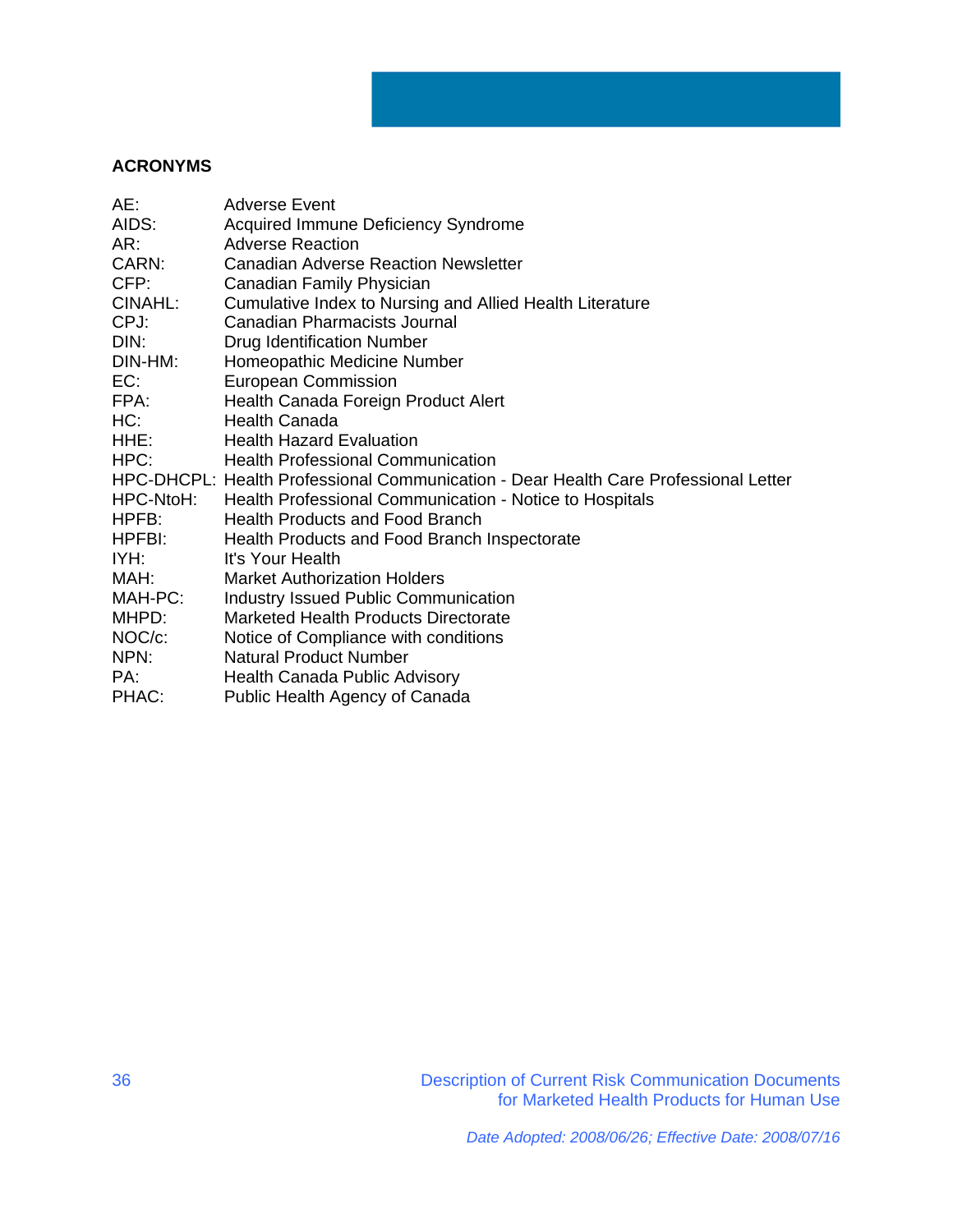# **DEFINITIONS**

# **Adverse Event (AE)**

An adverse event is any untoward medical occurrence in a patient administered a medicinal product and which does not necessarily have to have a causal relationship with this treatment. An adverse event can therefore be any unfavourable and unintended sign (for example, an abnormal laboratory finding), symptom, or disease temporally associated with the use of a medicinal product, whether or not considered related to this medicinal product. [International Conference on Harmonisation, Post-approval Safety Data Management: Definitions and Standards for Expedited Reporting (ICH E2D) (2003) (http://www.hc-sc.gc.ca/dhpmps/prodpharma/applic-demande/guide-ld/ich/consultation/e2d\_step2\_etape2-eng.php)].

## **Adverse Reaction (AR)**

An adverse reaction is a harmful and unintended response to a health product. This includes any undesirable patient effect suspected to be associated with health product use. Unintended effect, health product abuse, overdose, interaction (including drug-drug, and drug-food interactions) and unusual lack of therapeutic efficacy are all considered to be reportable adverse reactions.

## **Canadian Adverse Reaction Newsletter** *(CARN - document 11)*

The Canadian Adverse Reaction Newsletter *(CARN - document 11)* is a source of information regarding adverse reactions suspected to be associated with marketed health products. It is published quarterly, in January, April, July and October of each year. The Newsletter was launched in January 1991 and is produced by the Marketed Health Products Directorate.

## **Canadian Adverse Reaction Newsletter - Case presentation**

The CARN case presentation outlines details of specific serious unexpected AR cases. It is intended to raise awareness and prompt additional reporting.

## **Fact Sheets and Backgrounders** *(document 13)*

Fact Sheets and Backgrounders are communication tools that provide information about an issue, program or service in a clear and concise manner.

## **Health Canada Foreign Product Alert** *(FPA – document 9)*

Web-based tool used to advise consumers of health risks related to foreign products not authorized for sale in Canada and not found on the Canadian marketplace.

## **Health Canada Information Update** *(IU - document 10)*

Web-based tool used when the nature of a communication is less urgent than for an advisory or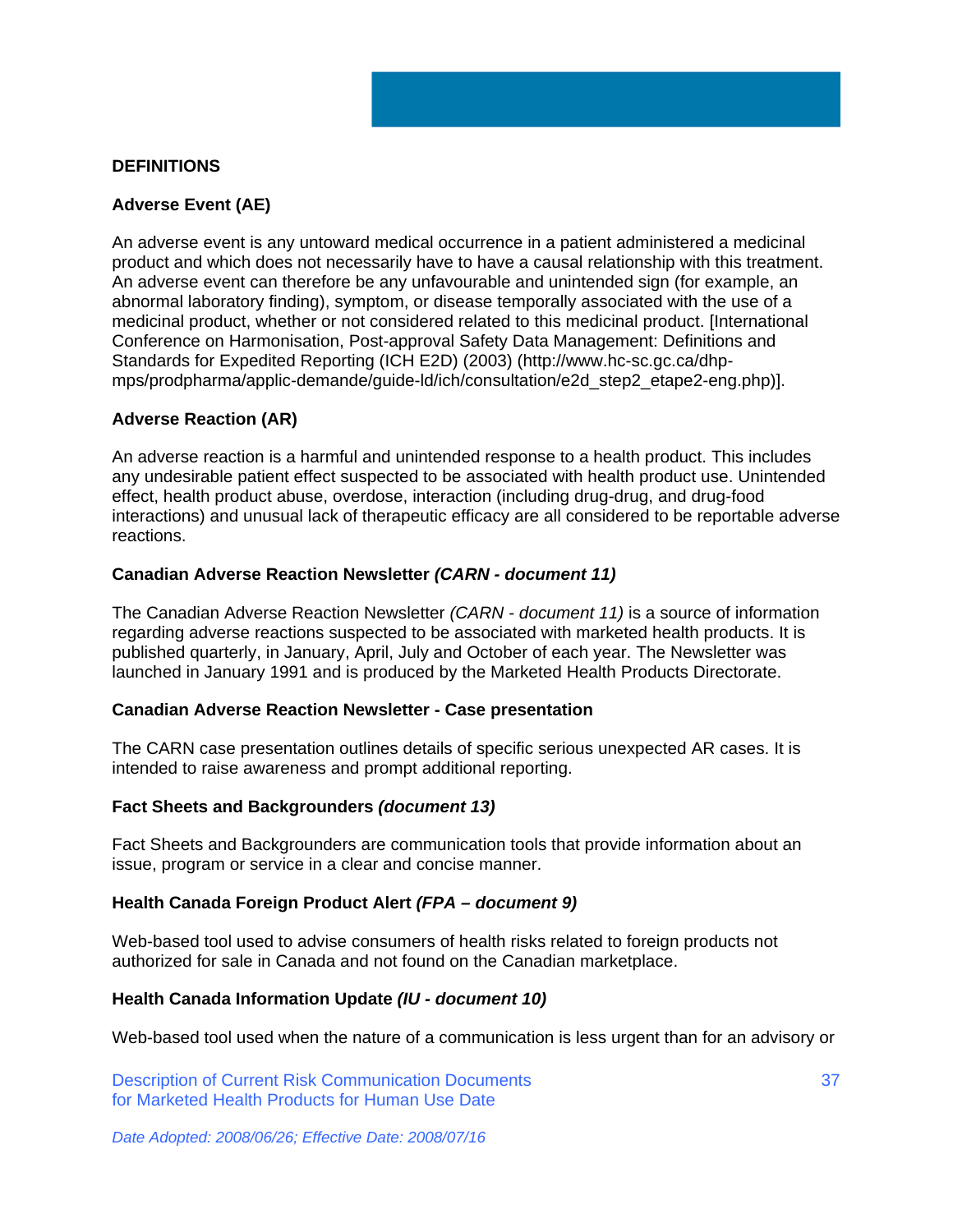

warning.

# **Health Canada Public Advisory** *(PA – document 2)*

This risk communication document is used to inform the public of possible serious health hazards and enable Canadians to make informed decisions concerning the continued use of marketed health products.

## **Health Canada Public Warning** *(PW - document 1)*

This risk communication document is used in the most urgent situations when there is a high probability that the use of, or exposure to, a product will cause death or other serious adverse health effects, and the public should stop using the product or consult their physician immediately.

## **Health Hazard Classification**

The numerical designation, i.e. Type I, II or III, assigned by Health Products and Food Branch (HPFB) to a particular product to indicate the relative degree of health hazard presented by the product. The following definitions are taken from the Health Products and Food Branch Inspectorate - Recall Policy (POL-0016) (http://www.hc-sc.gc.ca/dhp-mps/compli-conform/infoprod/drugs-drogues/pol\_0016\_tc-tm-eng.php):

**Type I:** a situation in which there is a reasonable probability that the use of, or exposure to, a product will cause serious adverse health consequences or death

**Type II:** a situation in which the use of, or exposure to, a product may cause temporary adverse health consequences or where the probability of serious adverse health consequences is remote, or

**Type III:** a situation in which the use of, or exposure to, a product is not likely to cause any adverse health consequences.

## **Health Products**

Health products include pharmaceutical drugs (which include prescription and non-prescription pharmaceutical drugs); biologics (which include biotechnology products, therapeutic and diagnostic vaccines and fractionated blood products); radiopharmaceutical drugs; natural health products; and medical devices.

## **Health Products and Food Branch (HPFB)**

The HPFB is mandated to take an integrated approach to the management of the risks and benefits to health related to health products and food by minimizing health risk factors to Canadians, while maximizing the safety provided by the regulatory system for health products and food; promoting conditions that enable Canadians to make healthy choices; and providing information so that they can make informed decisions about their health.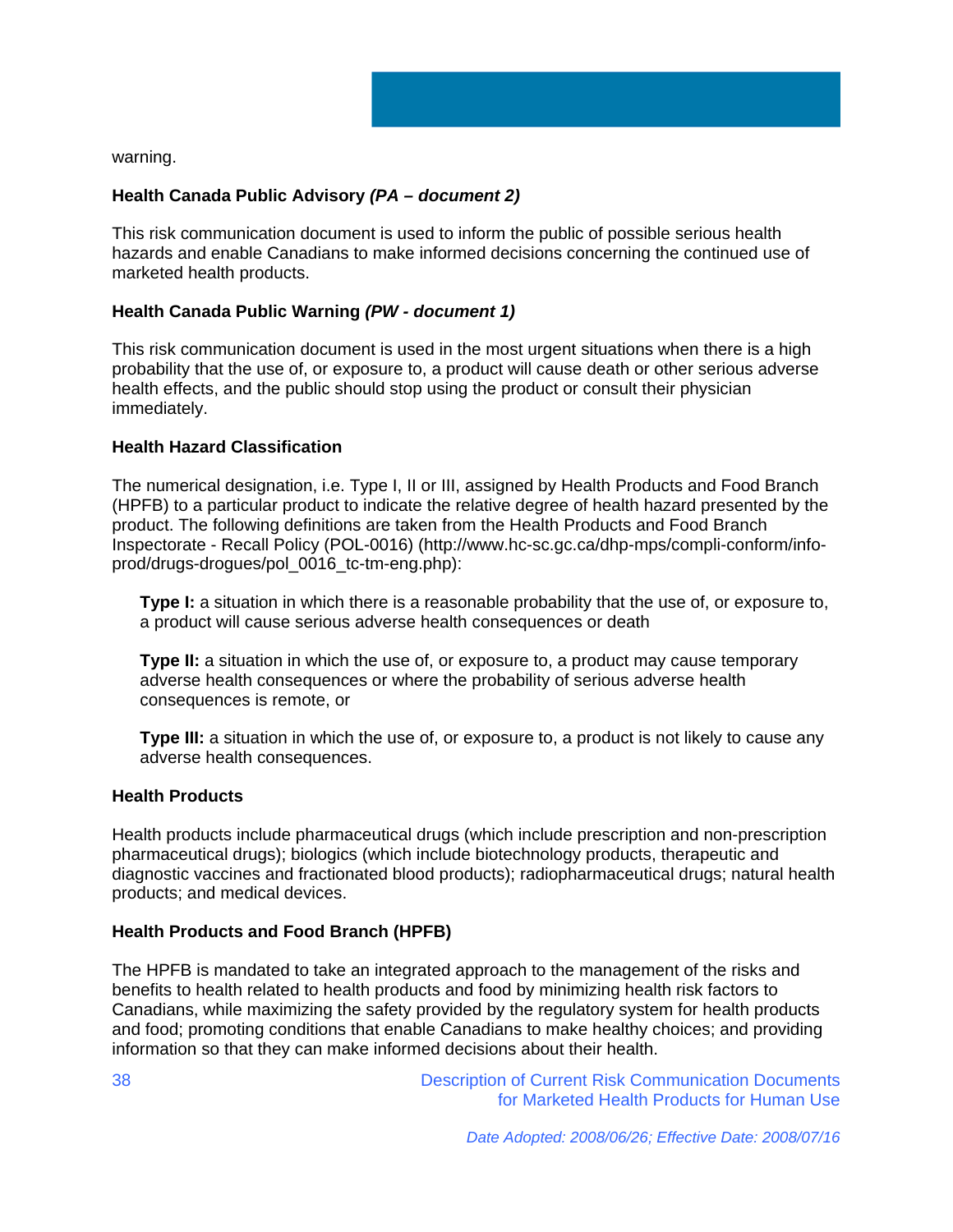## **Health Product Recall Notice**

With respect to a health product other than a medical device, it means a firm's removal from further sale or use, or correction, of a distributed product that presents a risk to the health of consumers or violates legislation administered by the Health Products and Food Branch.

In the *Medical Devices Regulations* a recall is defined as: any action taken by the manufacturer, importer or distributor of the device that has been sold, to recall or correct the device, or to notify its owners and users of its defectiveness or potential defectiveness, after becoming aware that the device:

- may be hazardous to health;
- may fail to conform to any claim made by the manufacturer or importer relating to its effectiveness, benefits, performance characteristics or safety; or
- may not meet the requirements set in the Act or the Regulations.

#### **Health Professional**

Includes, but is not limited to, physicians, dentists, naturopaths, pharmacists, nurses, registered dieticians and other medical and support personnel involved in the delivery of health care.

#### **Health Professional Communication (HPC)**

Inform about time-sensitive issues regarding the safety or effectiveness (or both) of a marketed health product to health care professionals. *HPCs* include Dear Doctor Letter or a Dear Health Professional Letter *(DHCPLs*) and Notice to Hospitals *NtoHs*.

## **Health Professional Communication-Dear Health Care Professional Letter** *(HPC-DHCPL)*

Also known as a Dear Doctor Letter or a Dear Health Professional Letter, a *HPC-DHCPL* is used to inform health professionals about time-sensitive issues regarding the safety or effectiveness (or both) of marketed health products. It is a letter issued by the MAH containing content approved by Health Canada *(HPC-DHCPL – document 5)*, or issued by Health Canada *(HPC-DHCPL – document 3)*. For the purposes of this document, a *HPC-DHCPL* is a vehicle to disseminate safety information. This document does not apply to *HPC-DHCPL*s used for promotional purposes, which are pre-cleared by the Pharmaceutical Advertising Advisory Board and issued by MAH.

## **Health Professional Communication-Notice to Hospitals** *(HPC-NtoH)*

A *HPC-NtoH* is a vehicle to communicate health professionals about time-sensitive issues regarding the safety or effectiveness (or both) of a marketed health product which is primarily used in hospital or is limited to a select group of practitioners who exclusively practise in hospital or selected clinics. The *HPC-NtoH* can be issued either by MAH *(HPC-NtoH document 6)* or by Health Canada *(HPC-NtoH - document 4)*.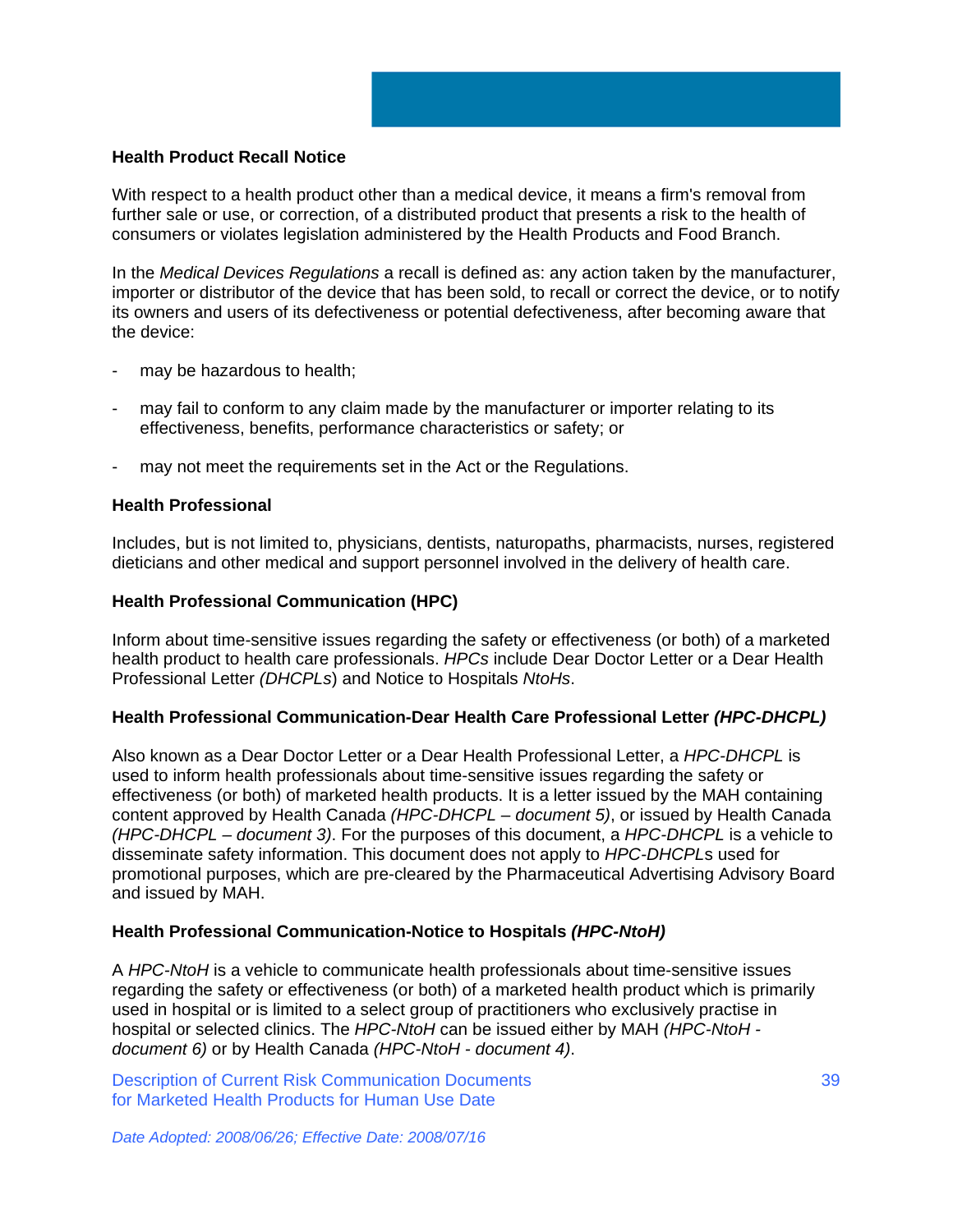

# **It's Your Health (***IYH - document 12***)**

It's Your Health *(IYH - document 12)* is a joint publication produced by Health Canada (HC) and the Public Health Agency of Canada (PHAC) that provides reliable information to consumers on a wide range of health and safety issues.

## **Market Authorization Holders (MAH)**

Also referred to as Sponsor or Manufacturer, the MAH is the legal entity that holds the Notice of Compliance, the Drug Identification Number (DIN), the medical device licence number, the Natural Product Number (NPN), the Homeopathic Medicine Number (DIN-HM), the product licence number, or that has received approval to initiate clinical trials in Canada.

*In this guidance document, the terms "manufacturer", "industry", "firm" and "MAH" are used interchangeably.* 

## **Marketed health products**

Marketed health products include pharmaceutical drugs (which include prescription and nonprescription pharmaceutical drugs); biologics (which include biotechnology products, therapeutic and diagnostic vaccines and fractionated blood products); radiopharmaceutical drugs; natural health products; and medical devices.

## **Marketwire**

Subscription service used to disseminate some Health Canada communication products to the major newspapers, television stations and radio stations across the country.

## **MedEffect™ Canada**

MedEffect™ Canada is the Health Product and Food Branch's single window access to collect and disseminate new safety information about health products.

## **MedEffect™ e-Notice**

Electronic mailing list, which distributes Health Canada's most recent publication of the Canadian Adverse Reaction Newsletter and marketed health product advisories for health professionals and the public. All members of the public can sign up to the list via the MedEffect™ Canada Web site.

## **Media listserv**

Health Canada-maintained e-mail distribution list that provides Departmental news releases, some health advisories and warnings, and notices to the media shortly after they have been issued. All members of the public and the media can sign up for the list via the Health Canada Web site.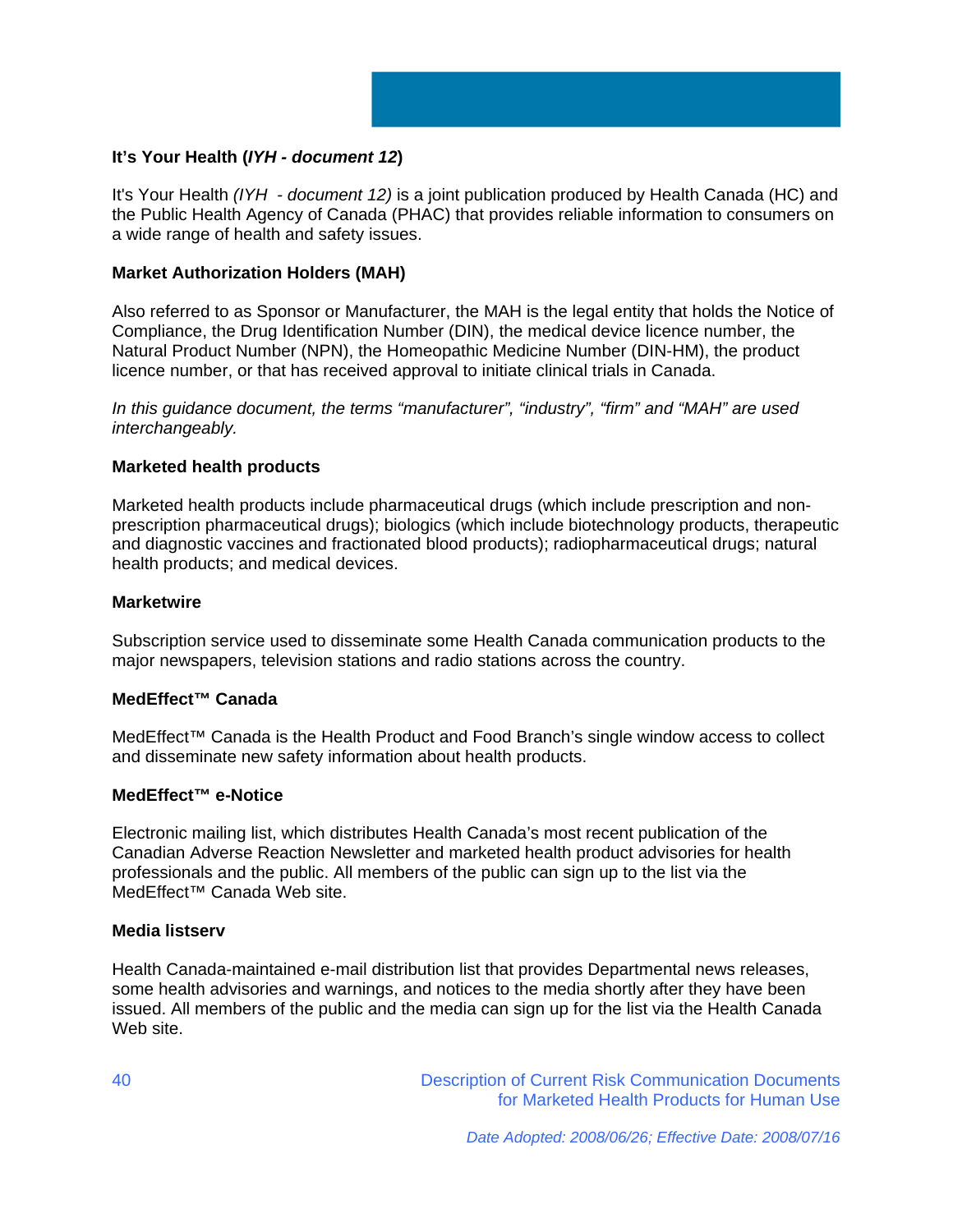# **Medication Incident (MI)**

Any preventable event that may cause or lead to an inappropriate use of the medication or patient harm while the medication is in the control of the health care professional, patient, or consumer. Medication incidents may be related to professional practice, drug products, or procedures and systems. Such incidents include prescribing product labelling, packaging, or nomenclature, compounding, dispensing, distribution, administration, education, monitoring, and use.

# **Natural Health Product**

A substance set out in Schedule 1 of the *Natural Health Product Regulations* or a combination of substances in which all the health product ingredients are substances set out in Schedule 1, a homeopathic medicine or a traditional medicine that is manufactured, sold or represented for use in:

- the diagnosis, treatment, mitigation or prevention of a disease, disorder or abnormal physical state or its symptoms in humans;
- restoring or correcting organic functions in humans; or
- modifying organic functions in humans, such as modifying those functions in a manner that maintains or promotes health.

However, a natural health product does not include a substance set out in Schedule 2 of the *Natural Health Product Regulations* or any combination of substances that includes a substance set out in Schedule 2 or a homeopathic medicine or a traditional medicine that is or includes a substance set out in Schedule 2.

## **Natural Product Number (NPN)**

An eight digit numerical code following the acronym NPN assigned to each natural health product approved to be marketed under the *Natural Health Products Regulations*.

## **Public**

Includes Canadian consumers, patients, patient associations, the media and the general public.

# **Public Communication** *(MAH-PC – document 7)*

A *MAH-PC - document 7* is a risk communication tool used to communicate new health safety information to consumers, patients and the general public regarding marketed health products. It is the plain language version of a health professional communication on the same issue.